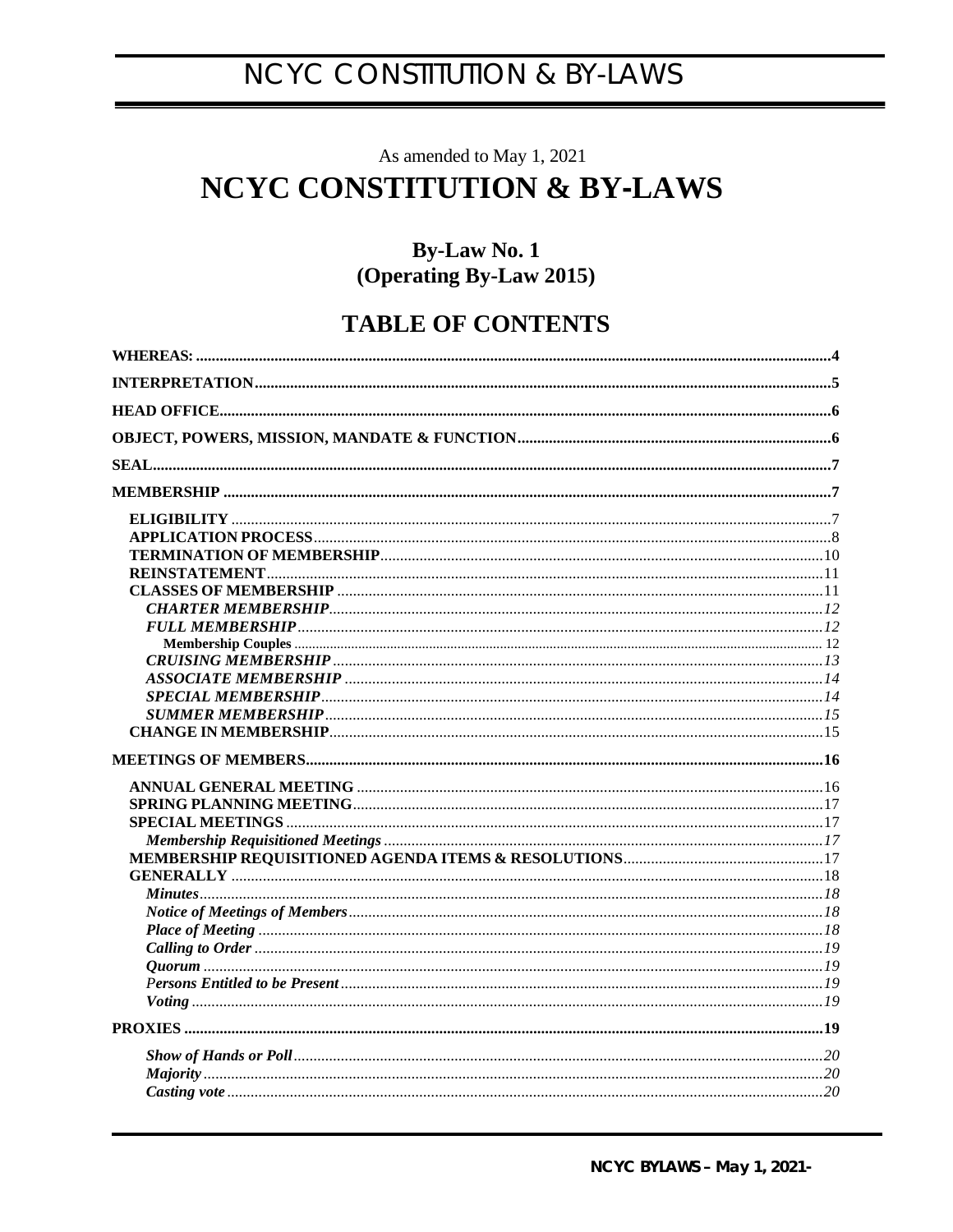| MEETINGS OF MANAGEMENT COMMITTEE, OTHER COMMITTEES AND SUB-COMMITTEES 25 |  |
|--------------------------------------------------------------------------|--|
|                                                                          |  |
|                                                                          |  |
|                                                                          |  |
|                                                                          |  |
|                                                                          |  |
|                                                                          |  |
|                                                                          |  |
|                                                                          |  |
|                                                                          |  |
|                                                                          |  |
|                                                                          |  |
|                                                                          |  |
|                                                                          |  |
|                                                                          |  |
|                                                                          |  |
|                                                                          |  |
|                                                                          |  |
|                                                                          |  |
|                                                                          |  |
|                                                                          |  |
|                                                                          |  |
|                                                                          |  |
|                                                                          |  |
|                                                                          |  |
|                                                                          |  |
|                                                                          |  |
|                                                                          |  |
|                                                                          |  |
|                                                                          |  |
|                                                                          |  |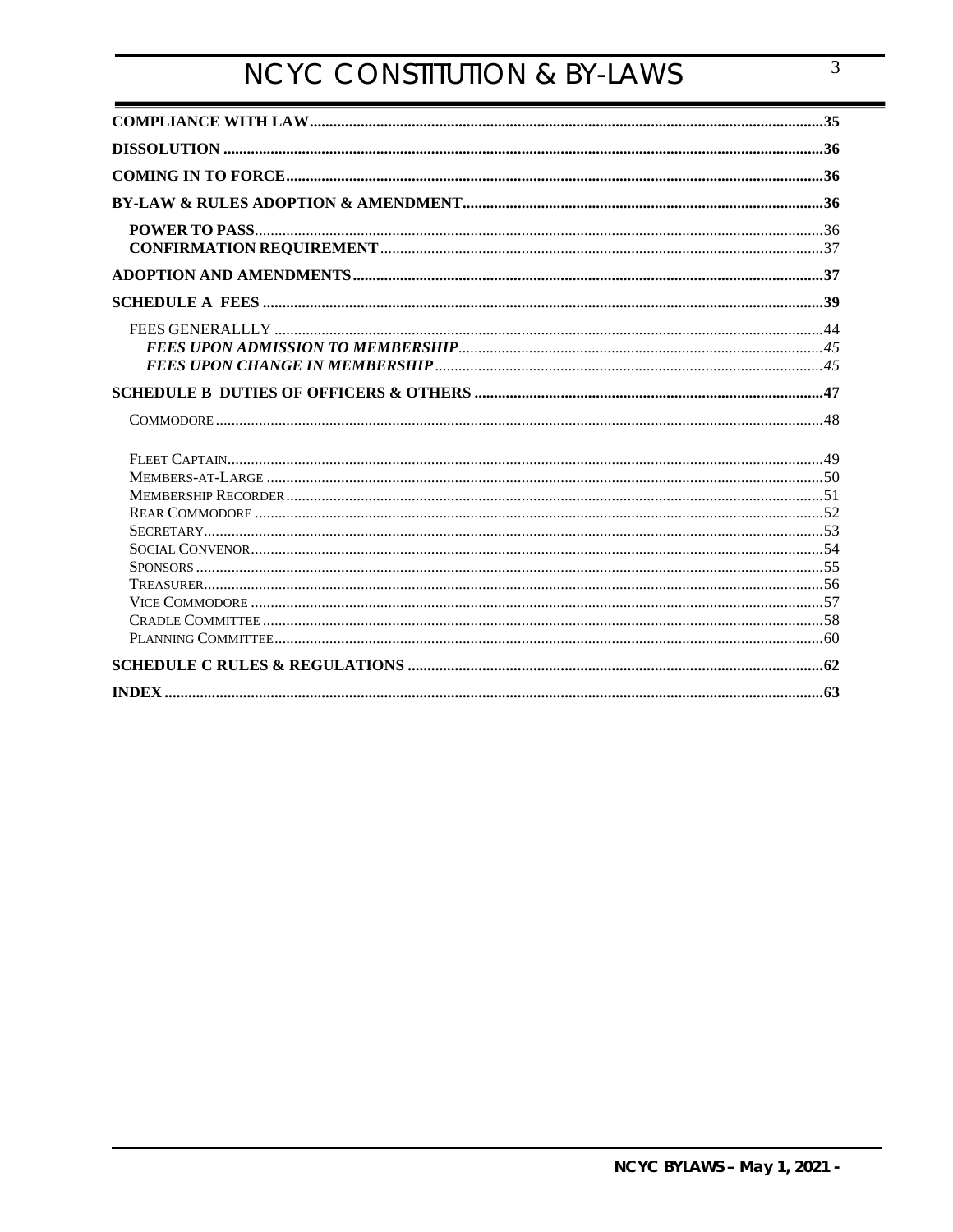## **By-Law No. 1**

## <span id="page-3-0"></span>**[Operating By-Law 2015 as amended to May 1, 2021]**

### **WHEREAS:**

- 1. The North Channel Yacht Club ["**NCYC**"] was originally an unincorporated association which formed on or about April 22, 1970;
- 2. In April 1975, an Application was made to the Ontario Ministry of Consumer and Commercial Relations for Incorporation of a Corporation Without Share Capital to be known as "North Channel Yacht Club" subject to the unincorporated body undertaking to discontinue carrying on business under the name and style of North Channel Yacht Club;
- 3. By Letters Patent issued the 7th day of August 1975 by the Minister of Consumer and Commercial Relations, the Application was granted and the Corporation came into existence as a legal entity with the following particulars:
	- a. Ontario Corporation Number: 305155;
	- b. Objects: "To operate a marina and private yacht club";
	- c. Head Office: to be situated in the Township of Spragge;
	- d. Restrictions:
		- i. The Corporation shall not maintain a clubhouse or similar premises other than on the north shore of Lake Huron in the village of Spragge;
		- ii. The Corporation shall be carried on without the purpose of gain for its members and any profits or other accretions to the Corporation shall be used in promoting its objects;
		- iii. The Corporation is prohibited from operating a common gaming house;
- 4. The Letters Patent are the constituting documents of the Corporation [The **"Constitution"**];
- 5. The Corporation is governed by the provisions of the *Corporations Act,* Revised Statutes of Ontario, 1990, Chapter C.38 as amended from time to time and in particular Part III thereof [the **"***Corporations Act***"**];
- 6. Section 129 of the *Corporations Act* authorizes the passing of by-laws governing the conduct of the affairs of the Corporation;
- 7. It appears that the by-laws of the unincorporated association were adopted as the by-laws of the Corporation with some amendment to reflect the requirements of the *Corporations Act* of Ontario;

4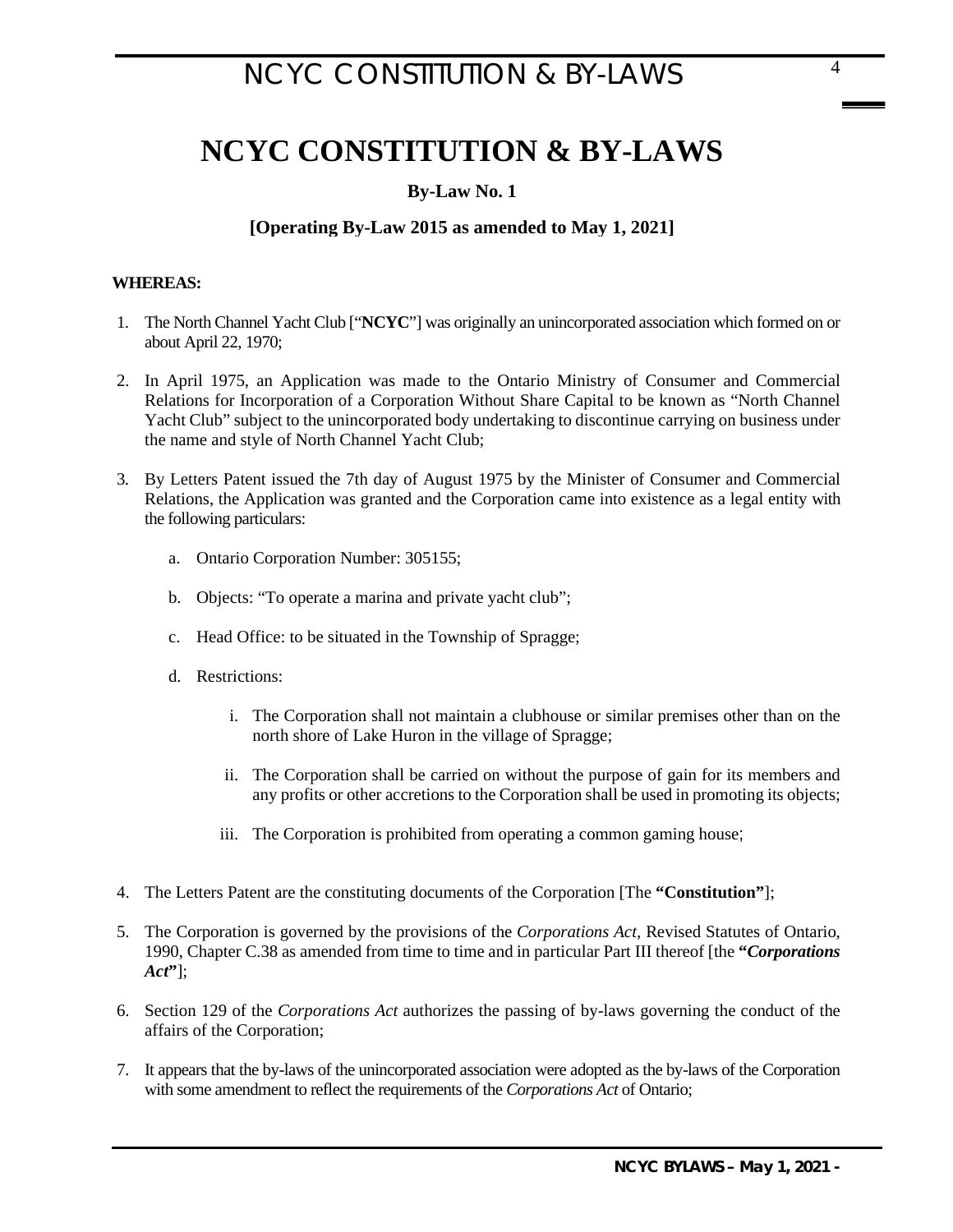- 8. The *Corporations Act* has been amended over time and the by-laws have not been amended to reflect such changes and are in some respects in contravention of the Act;
- 9. Due to the passage of time, it is considered desirable that the by-laws be revised by way of repeal and adoption of a fresh operating by-law;

**NOW THEREFORE** BE IT ENACTED AND IT IS HEREBY ENACTED as **By-Law #1** of the Corporation in substitution for any pre-existing By-Law #1, which pre-existing By-Law(s) are hereby repealed, as follows:

### **A by-law relating generally to the transaction of the affairs of The North Channel Yacht Club.**

## <span id="page-4-0"></span>**ARTICLE 1 INTERPRETATION:**

- 1.1 In these By-Laws and in all other By-Laws of the Corporation hereafter passed unless the context otherwise requires or special definition is made:
	- 1.1.1 **GENERALLY:** Words importing the singular number or the masculine gender shall include the plural number or the feminine gender and vice versa, as the case may be and the context requires, and references to persons shall include firms and corporations and unincorporated associations and organizations;
	- 1.1.2 "**Annual General Meeting**" means "annual meeting" and "a meeting of members of the Corporation" as the context requires;
	- 1.1.3 "**Board**" means the Board of Directors of the Corporation and the "Management Committee";
	- 1.1.4 "**Club**" means the Corporation and/or NCYC;
	- 1.1.5 "**Corporation**" means "North Channel Yacht Club" as incorporated by Letters Patent issued August 7, 1975 which corporation is also known as, and is referred to by the acronym, "NCYC";
	- 1.1.6 "*Corporations Act*" means the *Corporations Act*, revised Statutes of Ontario, 1990, Chapter C.38 as amended from time to time and in particular Part III thereof and any statute enacted in substitution therefore from time to time;
	- 1.1.7 "**Director**" means a member of the Board of Directors of the Corporation and also means "Board Member";
	- 1.1.8 "**Management Committee**" means the Board of Directors;
	- 1.1.9 "**member**" or "**members**":
		- 1.1.9.1 means a member of NCYC; and
		- 1.1.9.2 where membership is held by organizations as opposed to persons also means the person appointed by the member to exercise the rights of membership on behalf of the non-person member as the context requires;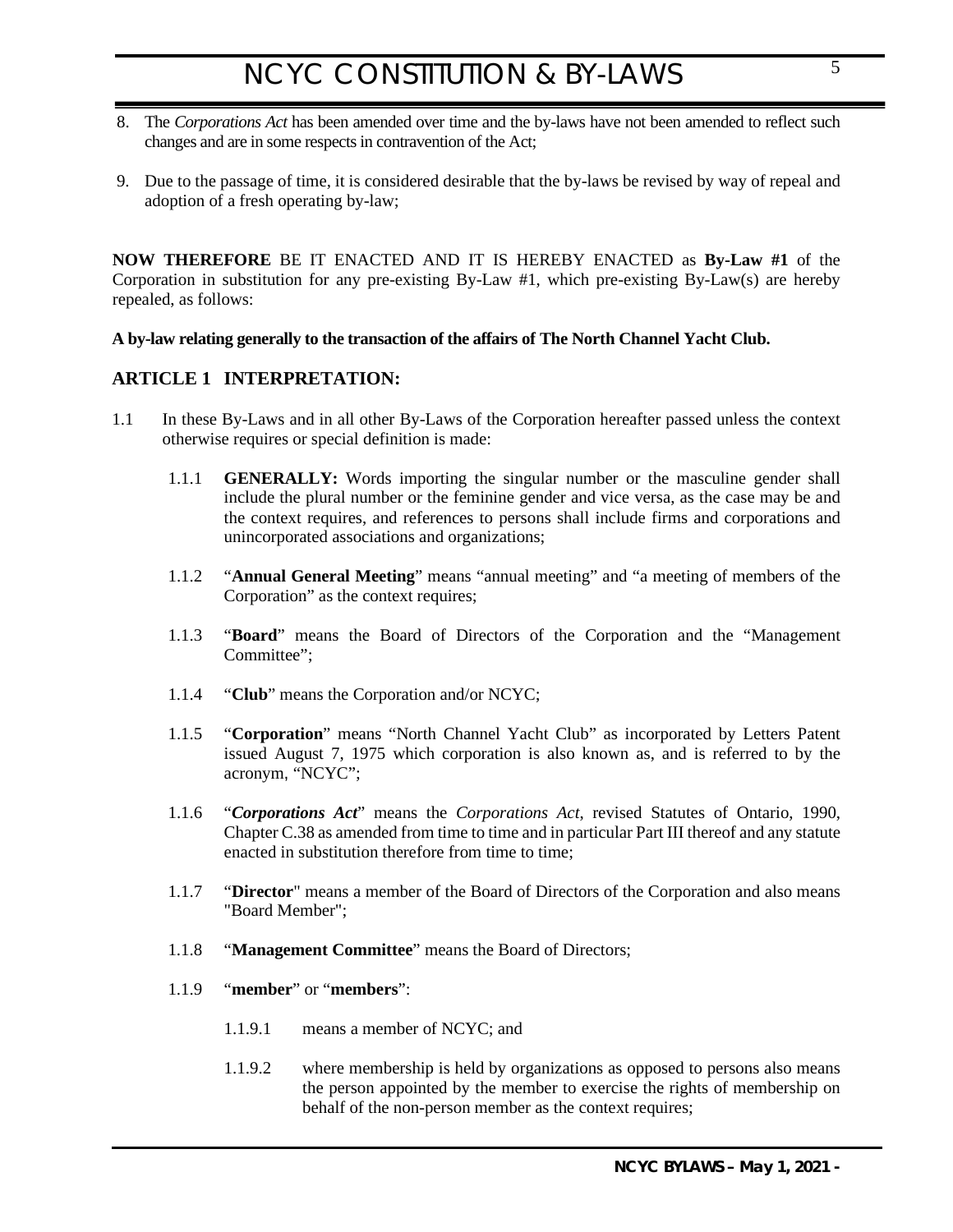- 1.1.9.3 when used alone without words of qualification identifying a particular kind or class of member, means those who are members of the Corporation, [membership is further defined in [ARTICLE 5 below\]](#page-6-3);
- 1.1.9.4 with respect to "Membership Couple", such a couple counts as two members for the purpose of quorum provided each is present [see Article [5.8.2.3.2](#page-11-3)  [below\]](#page-11-3).
- 1.1.10 "**member in good standing**" means a member who is not in arrears of any membership dues or fees or who is not otherwise indebted to NCYC by the commencement of the meeting at which the issue is in question but, with respect to a member of the Management Committee, means a member who is not in arrears more than 60 days of any other amounts payable by the member to the Corporation;
- 1.1.11 "**membership couple**" or "**Membership Couple**" has the meaning attributed to it by Article 5.11.b.iii;
- 1.1.12 "NCYC" means the North Channel Yacht Club;
- 1.1.13 "**simple majority**" means more than 50%;
- 1.1.14 "**special resolution"** means a resolution passed by the Directors and confirmed with or without variation by at least two-thirds of the votes cast at a general meeting of the members of the Corporation duly called for that purpose, or, in lieu of such confirmation, by the consent in writing of all members entitled to vote at such meeting;
- 1.1.15 "Special Levy" has the meaning given by Articl[e 9.1.4;](#page-28-0)
- 1.1.16 "**term**" in relation to a term of office means the period of time from the close of one Annual General Meeting to the close of the next Annual General Meeting and a "1 year term", "2 year term" and "3-year term" has corresponding meanings.
- 1.2 In these by-laws and all other by-laws and resolutions of the Corporation, all terms have the same meanings as given to them in the *Corporations Act* except where expressly otherwise defined.
- 1.3 Where there is a conflict between a provision of this or any By-law of the Corporation and the provisions of the *Corporations Act*, the provisions of the *Corporation Act* prevail.

## <span id="page-5-0"></span>**ARTICLE 2 HEAD OFFICE**

2.1 The head office of the Corporation shall be located in the Township of the North Shore, in the Province of Ontario, and at such place therein as the Board may from time to time determine.

## <span id="page-5-1"></span>**ARTICLE 3 OBJECTS, POWERS, MISSION, MANDATE AND FUNCTIONS**

3.1 The Objects and Powers of the Corporation are set out in the Letters Patent of the Corporation and the *Corporations Act* of Ontario.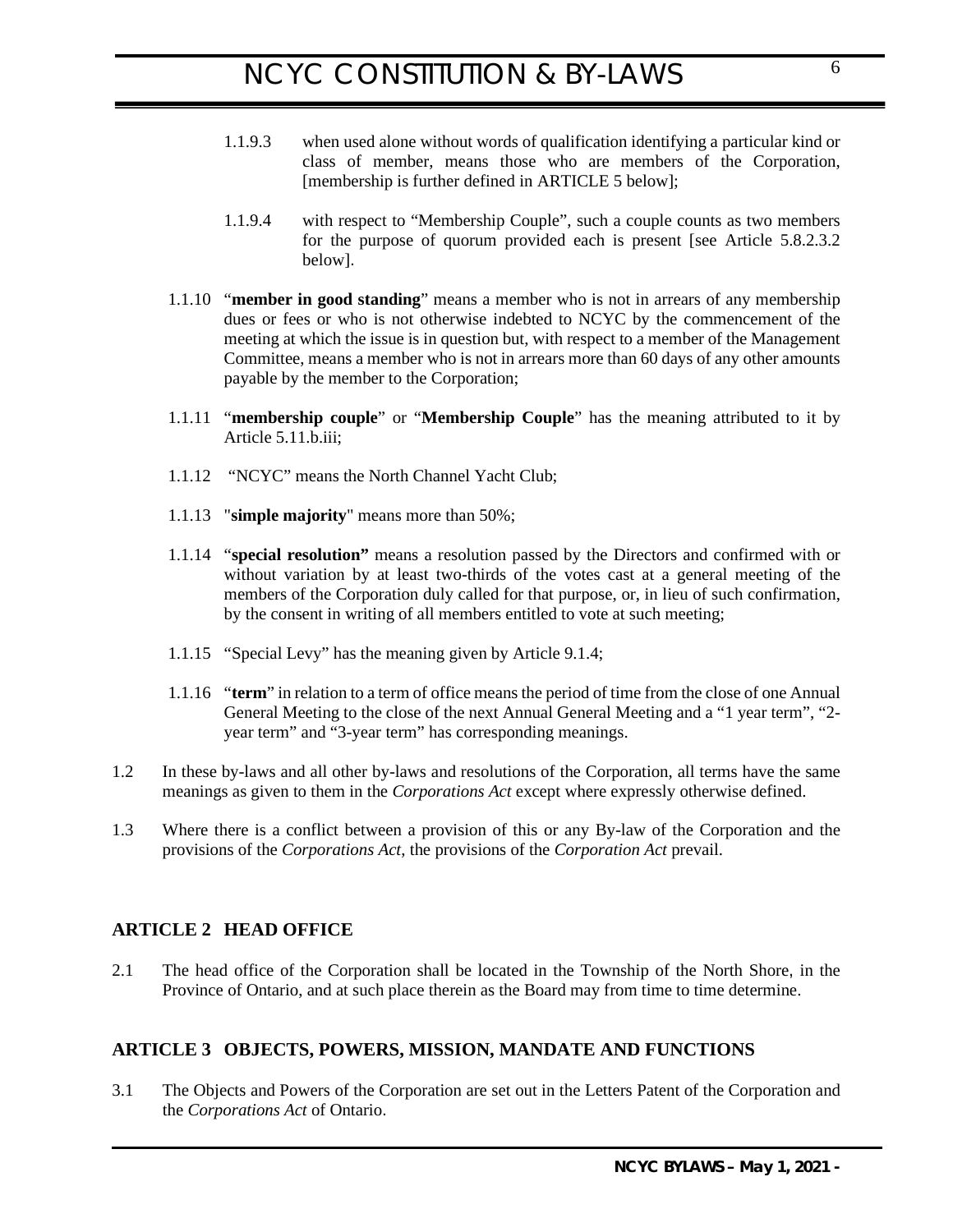3.2 The Objects set out in the Letters Patent read as follows:

## *"To operate a marina and private yacht club"*

- 3.3 Additionally the Club recognizes the following objectives:
	- 3.3.1 To provide for the association of boaters, both sail and power, who wish to pursue their hobby at a reasonable cost and on a self-help basis;
	- 3.3.2 To provide moorage, dockage, marina facilities and winter storage for its members;
	- 3.3.3 To encourage members and their families to become proficient in seamanship, navigation and the management, control and handling of their boats and yachts;
	- 3.3.4 To organize training courses, cruises and races as the opportunity arises and resources permit;
	- 3.3.5 To encourage participation of families within the Club in Club activities;
	- 3.3.6 To promote other sports and social activities considered advantageous to the interests of Club members;
	- 3.3.7 To provide marina and boating services to the general public on a casual basis for revenue and public service purposes to otherwise assist in Club objectives;
	- 3.3.8 To operate a clubhouse for the benefit of its members within the limitations stipulated in the Letters Patent.

## <span id="page-6-0"></span>**ARTICLE 4 SEAL**

4.1 The corporate seal of the Corporation shall be in the form of the imprint impressed in the margin of this By-Law, which form is hereby adopted as the corporate seal of the Corporation or in such other form as may be approved from time to time by resolution of the Board.

## <span id="page-6-3"></span><span id="page-6-1"></span>**ARTICLE 5 MEMBERSHIP**

- 5.1 The membership shall consist of such individuals, corporations, partnerships, and unincorporated associations and organizations and other legal entities as are admitted as members by the Board of Directors.
- 5.2 Those seeking membership make application in writing to the Management Committee which, if satisfied that the applicant is eligible, grants membership by resolution.
- 5.3 No promise of membership or representation of eligibility made by any person or member, whether made by a member of the Management Committee or otherwise, is binding upon the Club.
- <span id="page-6-2"></span>5.4 **ELIGIBILITY:** Those who meet the following general membership criteria as well as the special

7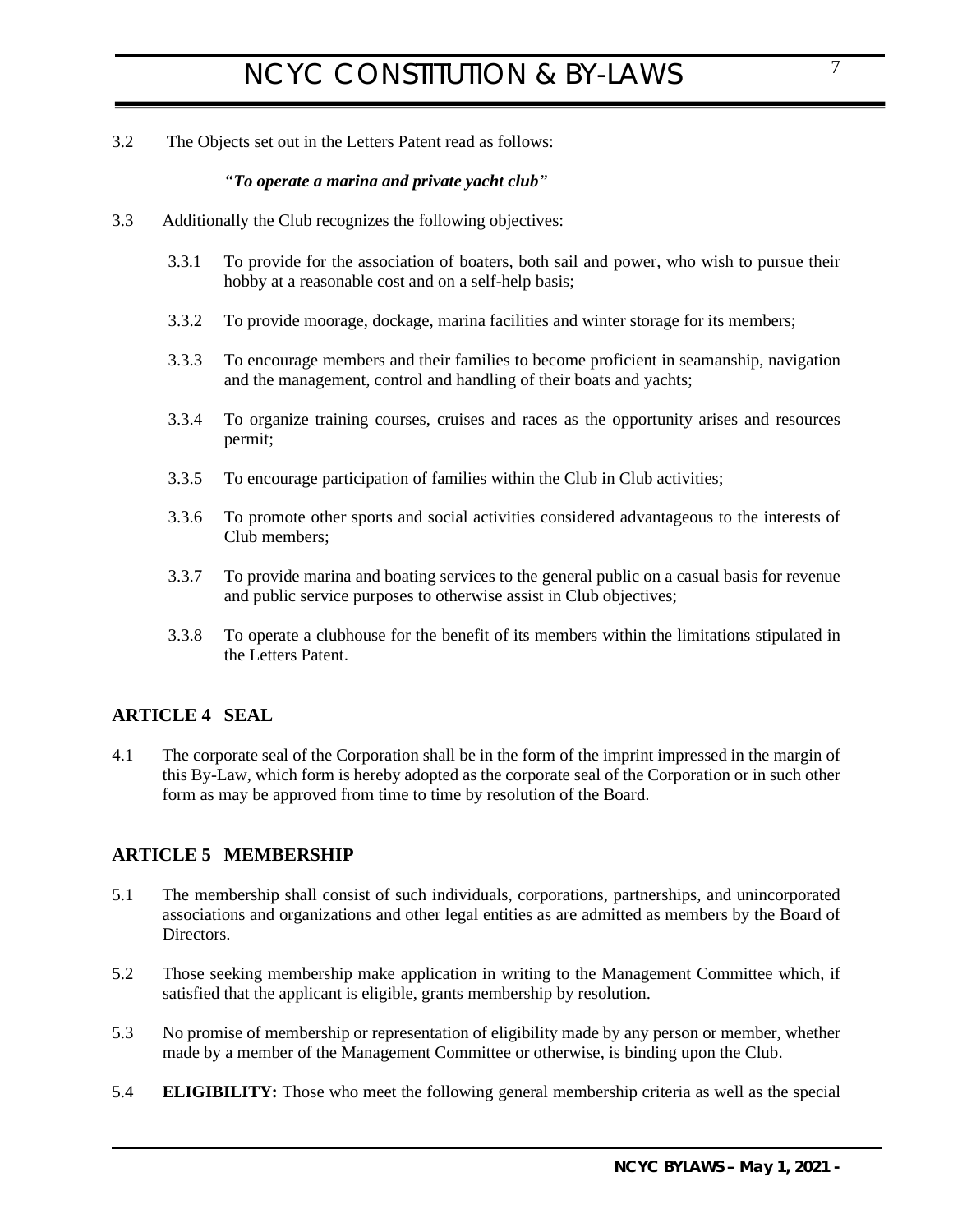criteria that are attached to the membership class for which they apply may be considered for membership:

- 5.4.1 If an individual, those who are at least 18 years of age; *[amended AGM 2015]*
- 5.4.2 those who know and are willing to actively support the objects, aims, activities, philosophy and mission of NCYC; and
- 5.4.3 those who pay in advance, the annual membership fees for the class of membership for which they apply.

### 5.5 **APPLICATION PROCESS:**

- <span id="page-7-0"></span>5.5.1 Applicants for first time Full Membership or Summer Membership in the Club must:
	- 5.5.1.1 be proposed and sponsored by two Full Members:
		- 5.5.1.1.1 who are not part of the same Membership Couple as defined in these By-laws;
		- 5.5.1.1.2 one of whom must have been a Full Member for at least two full years;
	- 5.5.1.2 familiarize themselves with the current version of the "New Member Package" published by the Club as amended from time to time [available on the Club website];
	- 5.5.1.3 fully complete and submit to the Secretary the membership application contained in the New Member Package;
- 5.5.2 Applicants for other membership must:
	- 5.5.2.1 fully complete and submit to the Secretary a membership or membership change application if such is available; or
	- 5.5.2.2 otherwise apply in writing to the Secretary for the status they seek.
- 5.5.3 The Secretary, upon receipt of a membership application will:
	- 5.5.3.1 Review the application for completeness;
	- 5.5.3.2 If not satisfied that the application is complete, will advise the applicant as to any deficiencies and return the application to such applicant for correction;
	- 5.5.3.3 With respect to applications for first time Full Membership:
		- 5.5.3.3.1 Post, for a period of at least two weeks, any fully complete application received during the boating season on the notice board in the Clubhouse for review by the membership;
		- 5.5.3.3.2 Post, for a period of at least two weeks, any fully complete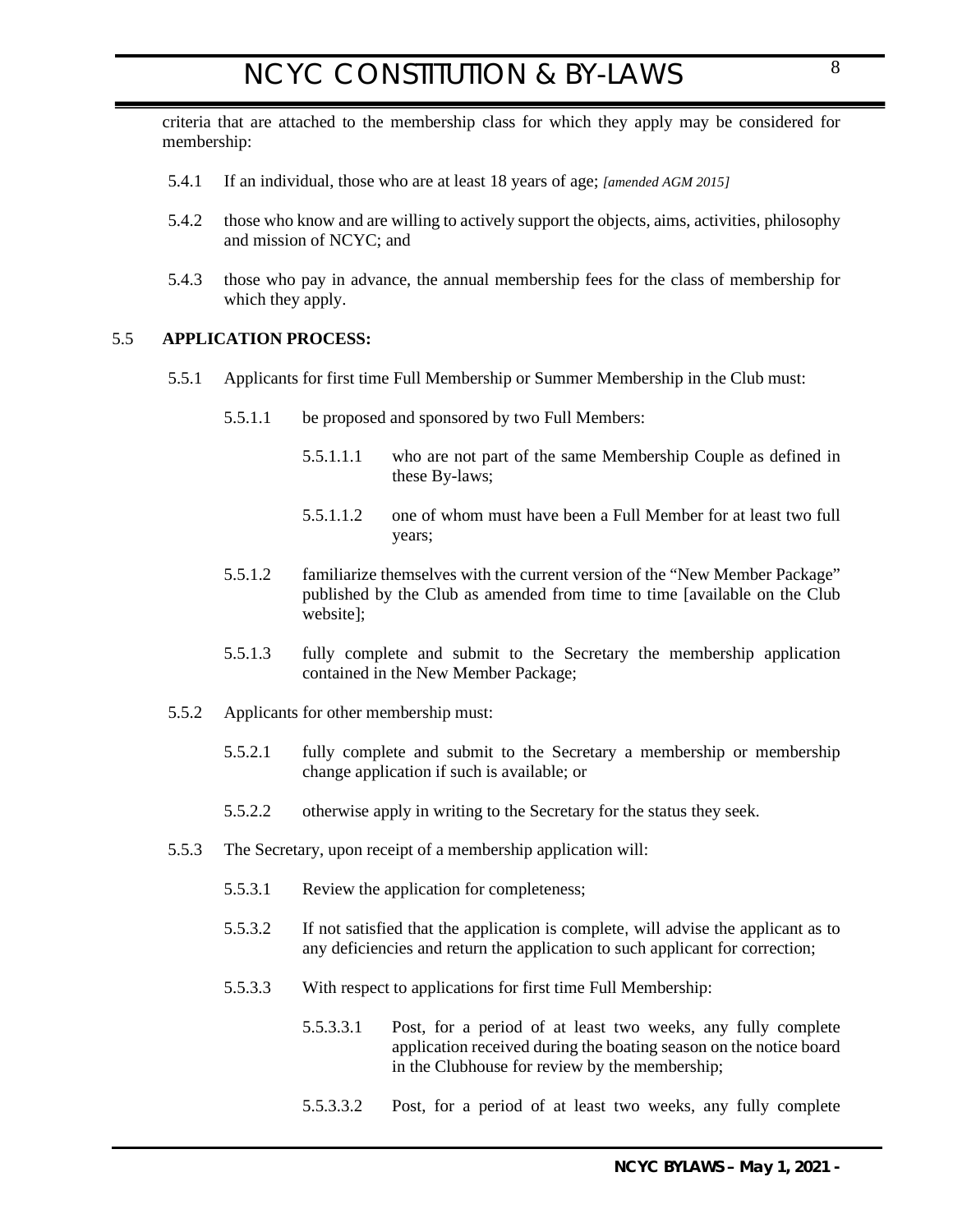application on the Members section of the Club website if such facility is available;

- 5.5.3.3.3 Send to each Full Member who has an email address registered with the Club a copy of such fully complete application to such address;
- 5.5.3.3.4 If such application is received outside the boating season, post notice of such application in the Club Newsletter;
- 5.5.3.3.5 After the posting period, submit the fully complete application to the Management Committee for its consideration at its next meeting;
- 5.5.3.4 With respect to all other applications, submit the fully completed application to the Management Committee for its consideration at its next meeting.

#### 5.5.4 The Management Committee:

- 5.5.4.1 will:
	- 5.5.4.1.1 Review applications received from the Secretary;
	- 5.5.4.1.2 If any written challenges or objections to such application have been received from the membership during any applicable posting period [a "**Challenged Application**"],
		- 5.5.4.1.2.1 Inform the applicant and the sponsors of the substance of such objection or challenge and provide a copy to them;
		- 5.5.4.1.2.2 Give an opportunity to the applicant and sponsors to respond in writing to such objection or challenge;
		- 5.5.4.1.2.3 Allow the application to be amended or withdrawn if the applicant is so inclined;
	- 5.5.4.1.3 advise the applicant and the sponsors, if any, of the outcome of the application;
	- 5.5.4.1.4 if the application is denied, the applicant is refunded any fees submitted with the application;

#### 5.5.4.2 may:

- 5.5.4.2.1 adjourn the application for further consideration pending receipt of further information from the applicant;
- 5.5.4.2.2 return the application with a recommendation that the applicant apply for a different class of membership;
- 5.5.4.2.3 adopt a resolution admitting the applicant to the Membership;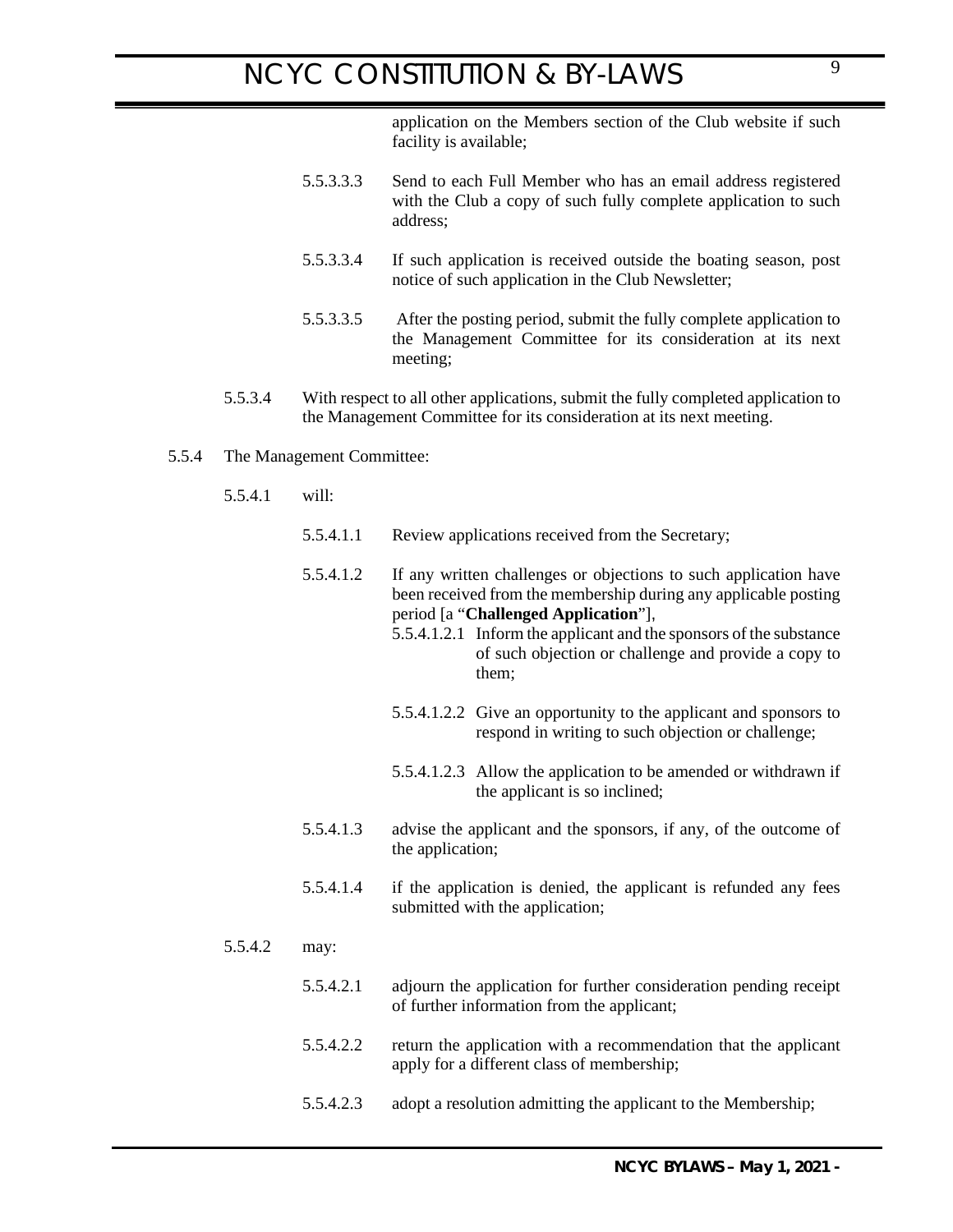- 5.5.4.2.4 provisionally approve an application for Full Membership and place the applicant on a waiting list for admission to Full Membership if appropriate;
- 5.5.4.2.5 provisionally approve a Challenged Application, subject to ratification at a general meeting of members called at least in part for that purpose;
- 5.5.4.2.6 refuse the application if:
	- 5.5.4.2.6.1 membership criteria are not met;
	- 5.5.4.2.6.2 the application is considered to be an abuse of membership categories [e.g., an attempt to artificially avoid fees by changing categories]

<span id="page-9-0"></span>in which case the applicant and the applicant's sponsors, if any, will be advised in writing of the reasons for such refusal;

### 5.6 **TERMINATION OF MEMBERSHIP:**

- 5.6.1 Membership shall cease:
	- 5.6.1.1 upon the death of a member;
	- 5.6.1.2 if the member has not renewed his or her membership and paid the annual membership fee prior to or at the annual meeting and hence is no longer in good standing;
	- 5.6.1.3 if the member resigns as hereafter provided;
	- 5.6.1.4 if the member no longer qualifies for membership in accordance with the By-Laws;
	- 5.6.1.5 if an *ex-officio* member, upon the person ceasing to hold the office; or
	- 5.6.1.6 upon the passing of a resolution terminating membership, which resolution is adopted by a 2/3 majority of votes cast at a general meeting of members duly called for that purpose with respect to such:
		- 5.6.1.6.1 Notice of the meeting shall be served upon the member and shall set out the grounds for the proposed termination of his or her membership;
		- 5.6.1.6.2 The member will be given the opportunity to appear in person or by representative and to respond to the grounds for the proposed termination;
		- 5.6.1.6.3 The decision of the meeting is final and is not subject to appeal or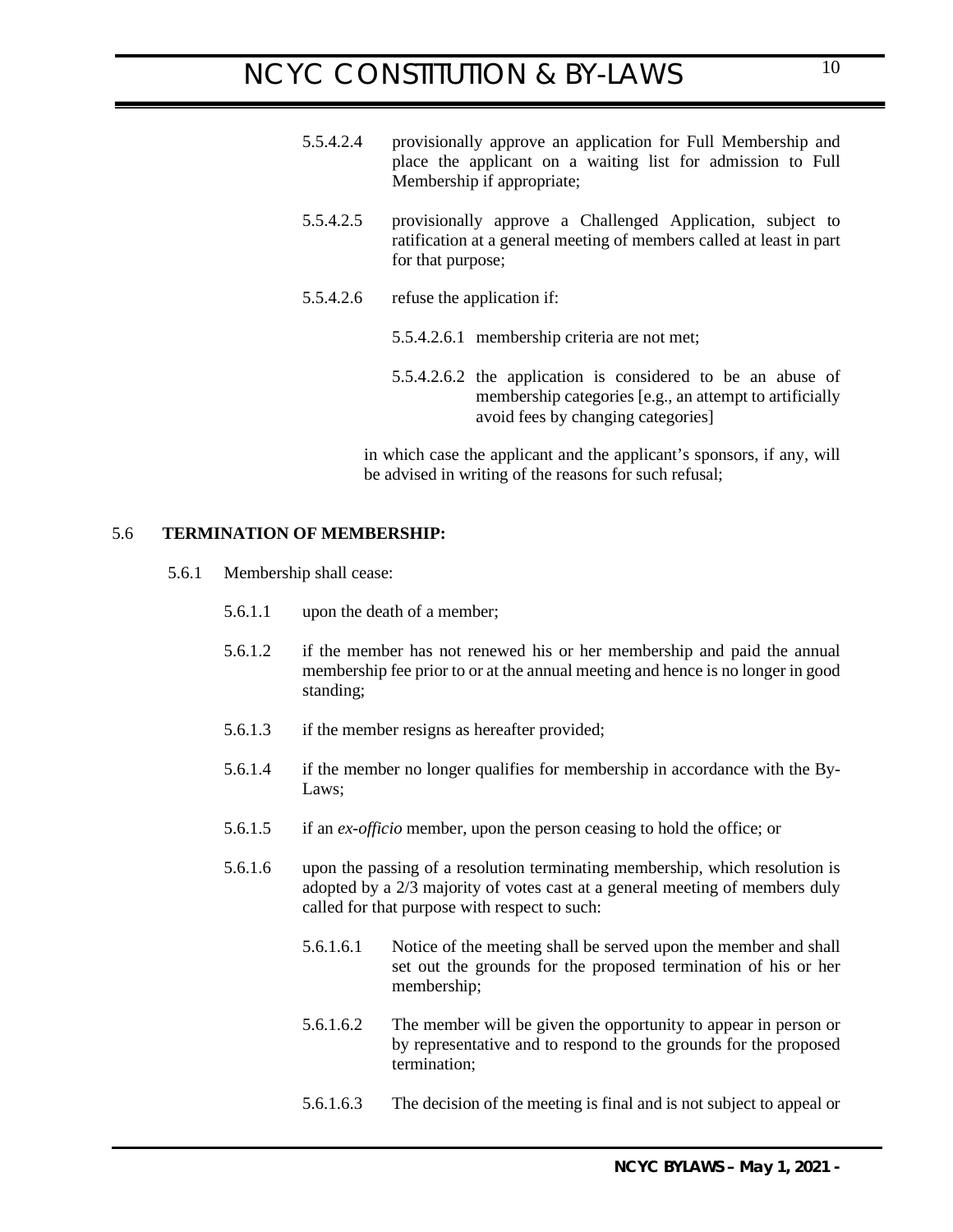further consideration or reconsideration;

- 5.6.1.6.4 Such a terminated member, may, however, reapply for new membership after a hiatus of one year, but is afforded no advantage with respect to such application on the basis that such one was a former member.
- 5.6.2 Members may resign by signifying their intent to do so in writing, which resignation:
	- 5.6.2.1 shall be effective upon acceptance thereof by the Board of Directors;
	- 5.6.2.2 must be received by January  $1<sup>st</sup>$  in order to avoid liability for fees for the current financial year.
- 5.6.3 When membership ceases:
	- 5.6.3.1 All membership privileges terminate;
	- 5.6.3.2 The member whose membership has terminated becomes a "former member"
	- 5.6.3.3 The former member must remove any boats and equipment from the Club premises forthwith and will be subject to storage fees and liens upon such boats and/or equipment if such are not so removed;
	- 5.6.3.4 The former member will not be entitled to a cancellation or refund or pro-ration of any annual or seasonal fees accruing or paid except as may be permitted by the Management Committee per Article [9.1.7;](#page-28-1)
	- 5.6.3.5 Such does not effect a waiver or forgiveness of any debt due to the Club by the former member.
- 5.6.4 Upon the happening of an event which ends the membership of a member, the Management Committee will adopt a resolution confirming that this has occurred and authorizing the Secretary to amend the Membership List to reflect the change. The Secretary will then update the list and send a notice to the affected person [now a former member] advising of the change. Such notice is to be sent to the person at the last known municipal address or email address recorded in the Membership List. [*Added SPM 2021*]

## 5.7 **REINSTATEMENT:**

- <span id="page-10-0"></span>5.7.1 A member who has been suspended for non-payment of financial obligations due to the Club, may be reinstated upon full payment of outstanding amounts;
- <span id="page-10-1"></span>5.7.2 A former member who has had his or her membership terminated at least in part for nonpayment of financial obligations must, if reinstated, pay all such outstanding amounts as a condition of being reinstated to membership, and loses all seniority privileges.
- 5.8 **CLASSES OF MEMBERSHIP:** There shall be 6 classes of membership in NCYC with rights and privileges associated with each class as follows: *[amended AGM 2015]*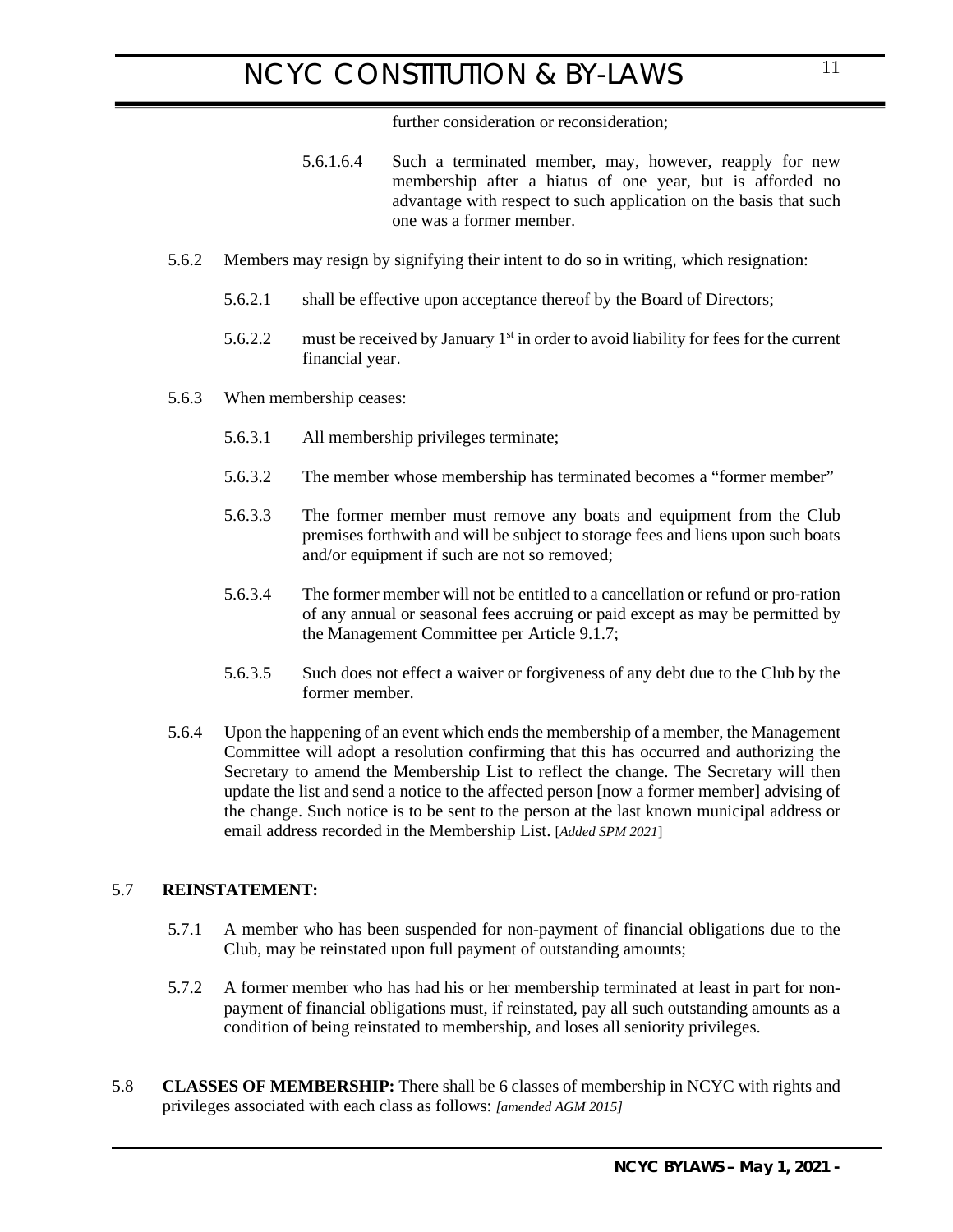### 5.8.1 **CHARTER MEMBERSHIP**:

- <span id="page-11-0"></span>5.8.1.1 Those members who joined the Club during the first twelve months following its founding in April 1970;
- 5.8.1.2 A Charter Member:
	- 5.8.1.2.1 has the rights and privileges of a Full Member except each is entitled to only one vote at a general or special meeting of members;
	- 5.8.1.2.2 pays no annual membership fees, special levies, or work party fees, but is required to pay all other fees required of full members [e.g. boating fees].

### 5.8.2 **FULL MEMBERSHIP:**

- <span id="page-11-1"></span>5.8.2.1 Any persons may apply to be admitted to Full Membership as individuals or as a Membership Couple [spouse/companion/significant other] as in [5.8.2.3](#page-11-4)  [below](#page-11-4).
- 5.8.2.2 A Full Member:
	- 5.8.2.2.1 who is not part of a Membership Couple, is entitled to two votes at meetings of members;
	- 5.8.2.2.2 must be at least 18 years of age;
	- 5.8.2.2.3 must be a member in good standing in order to vote;
	- 5.8.2.2.4 when a count of members is required for the purposes of quorum, adoption of resolutions or the conduct of other business of the Club, counts as two members.

#### <span id="page-11-4"></span>5.8.2.3 **Membership Couples:**

- <span id="page-11-2"></span>5.8.2.3.1 If enrolled as a couple, each one of such couple:
	- 5.8.2.3.1.1 has only one vote and cannot exercise the vote of or on behalf of their absent partner – i.e. each must be present in person in order to vote except as may be otherwise provided and in this regard, proxies are allowed as in [6.6.2 below;](#page-18-5)
	- 5.8.2.3.1.2 otherwise has all the rights of membership afforded an individual Full Member.
- <span id="page-11-3"></span>5.8.2.3.2 When a count of members is required for the purposes of quorum, adoption of resolutions or the conduct of other business of the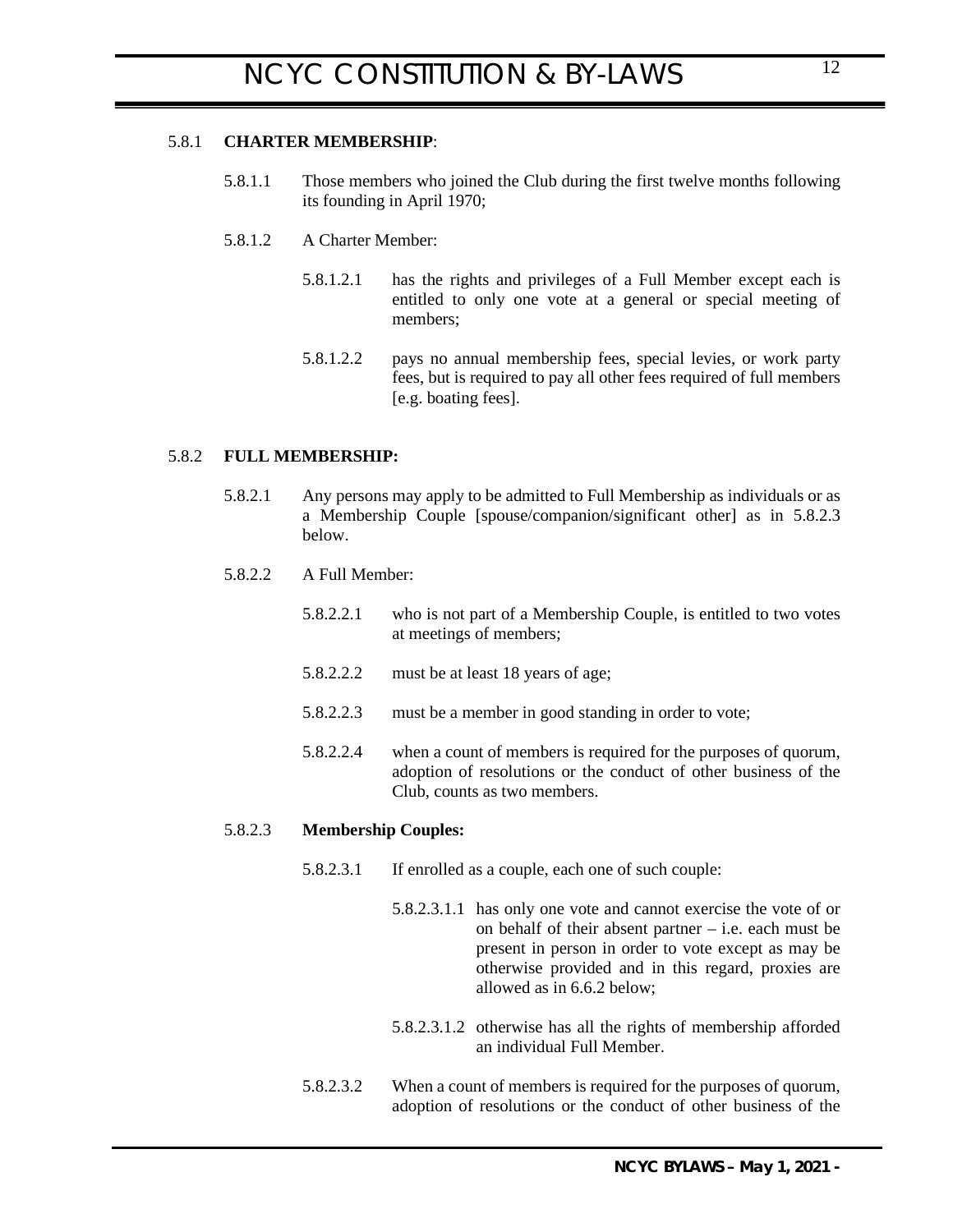Club, a membership couple counts as two members – that is - each counts as one towards quorum if each is present;

- 5.8.2.3.3 Where a conflict or uncertainty arises from enrolment as a couple and the application of these By-Laws, the Rules or Regulations of the Club, the Management Committee may resolve such conflict as it deems appropriate;
- 5.8.2.3.4 Where Full Members are enrolled as a Membership Couple, each may serve on any committee except the Management Committee where only one may serve. In this regard, each may stand for election to the Management Committee, but the one receiving the most votes as between them, shall be elected and the other shall be deemed not to have been elected notwithstanding that such one may receive more votes than other members standing for election;
- 5.8.2.3.5 If there is a separation between the two individuals of a Membership Couple:
	- 5.8.2.3.5.1 They may agree between themselves as to whether one ceases to be a member, in which case the remaining member may exercise all rights of membership on behalf of the couple as though not part of a Membership Couple and the retiring member ceases to be a member; or
	- 5.8.2.3.5.2 If they cannot agree, then each must reapply to become a Full Member as an individual, in which case, if such membership application is granted, such member will, in so far as the Club is concerned, be credited with a percentage of the fees paid for that year as the Management Committee deems appropriate after reviewing the facts of such case; in an attempt to equitably adjust fees between the couple.

### <span id="page-12-1"></span>5.8.3 **CRUISING MEMBERSHIP:**

- <span id="page-12-0"></span>5.8.3.1 Any Full Member, who leaves on an extended cruise on their boat or any other boat, may elect to become a Cruising Member for the next membership years following their departure;
- 5.8.3.2 Cruising Members retain their voting privileges if they remain in good standing [i.e. they pay their fees as per Schedule A];
- 5.8.3.3 Cruising Members who want to enjoy the benefits of lower fees, as in Schedule A Articles [1.7](#page-39-0) and [1.8.6 below,](#page-41-0) must remove their boat off the storage rails before going cruising if they are cruising on some other boat.
- 5.8.3.4 See also Schedule A Fee Provisions Article [1.11.3 below.](#page-44-2)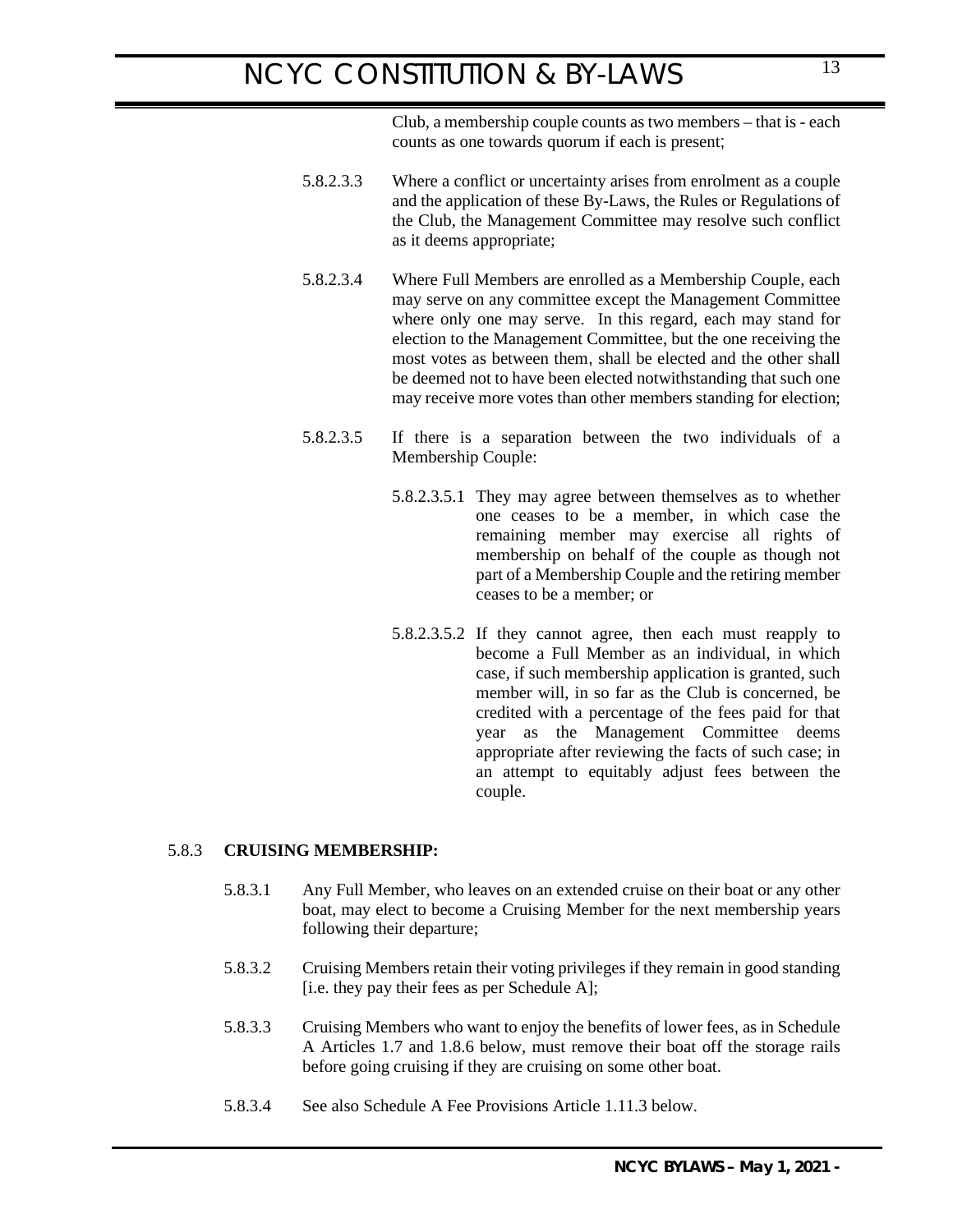### 5.8.4 **ASSOCIATE MEMBERSHIP:**

<span id="page-13-0"></span>5.8.4.1 Any former member, person, business or organization meeting membership criteria and supporting the aims and objectives of the Club may apply to become an Associate Member**. All current Immediate Family Members, Sustaining Members currently in good standing will automatically become Associate Members when these membership categories are eliminated, but will be grandfathered in with the same privileges that they had before these changes.** [*amended AGM 2015*]

#### 5.8.4.2 An Associate Member:

- 5.8.4.2.1 is not entitled to any vote at a meeting of members;
- 5.8.4.2.2 must support the aims and o**bj**ectives of the Club;
- 5.8.4.2.3 may receive the Club Newsletter;
- 5.8.4.2.4 may participate in Club functions;
- 5.8.4.2.5 is entitled to use of the Clubhouse and washroom and shower facilities and parking;
- 5.8.4.2.6 is not entitled to utilize the services and participate in programs offered by the Club to Full Members such as boat launch and haul, boat storage, racing, etc. except such as are expressly allowed to them by this By-Law or the Club Rules, but may be offered such by invitation from the Management Committee;
- 5.8.4.2.7 is not eligible to hold elected office or serve as a member of the Management Committee;
- <span id="page-13-1"></span>5.8.4.2.8 may apply to become a Full Member, but will be subject to an initiation fee upon becoming a Full Member;
- 5.8.4.3 An Associate Member who was previously a Full Member may apply to become a Full Member again without payment of a further initiation fee.

### 5.8.5 **SPECIAL MEMBERSHIP:**

- 5.8.5.1 **Honorary Life Membership** may be conferred upon an individual, with or without voting privileges by resolution of the Board of Directors, subject to confirmation by resolution of the membership at an Annual General Meeting of members. Honorary Life Membership is the highest honour the Corporation can bestow on a non-member for contributions to the Club or boating generally.
- 5.8.5.2 **Life Membership: has previously been granted to the following individuals:**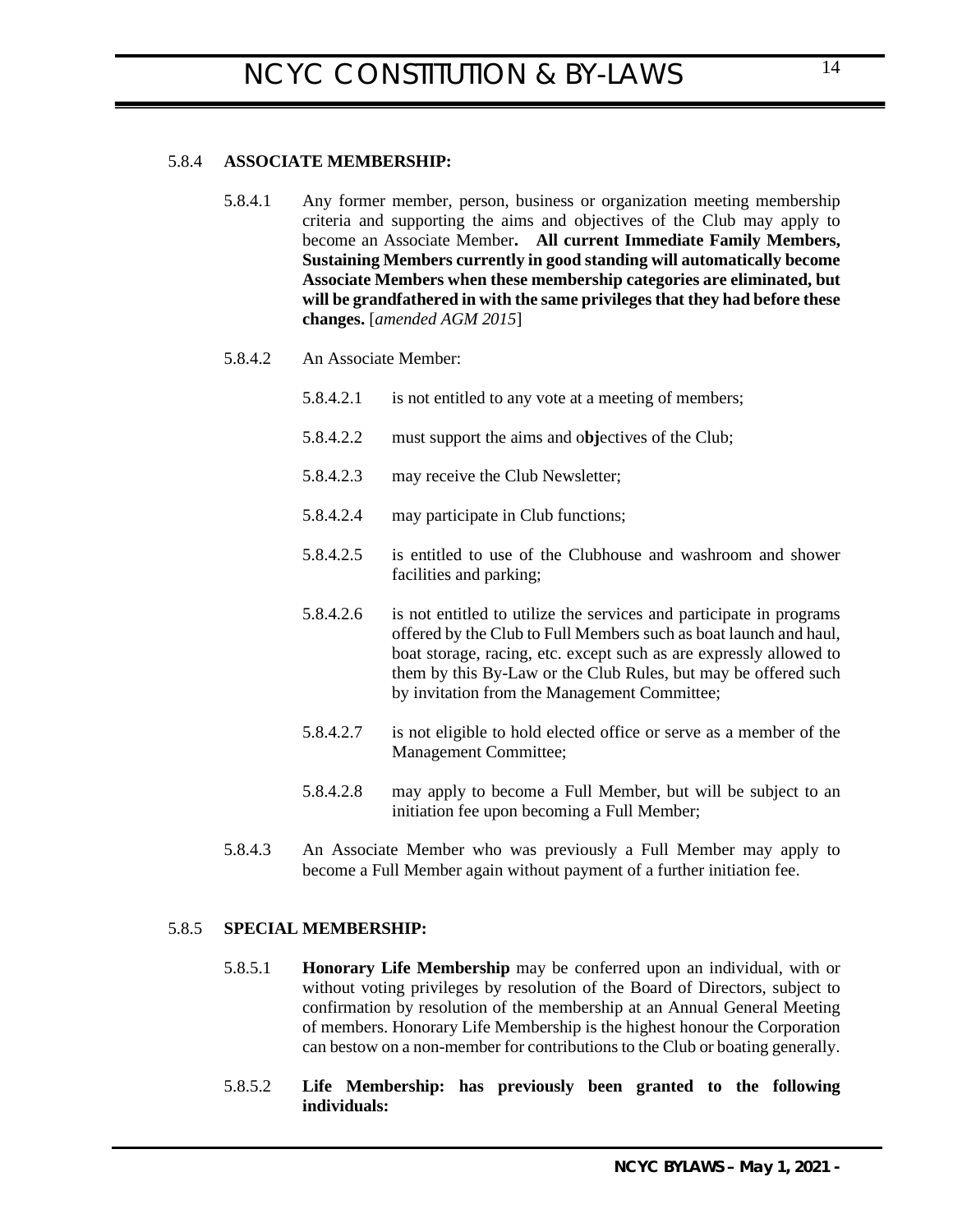- 5.8.5.2.1 **Paul Carloss**
- 5.8.5.2.2 **Stuart Douglas Keller**
- 5.8.5.2.3 **Arthur Langdon Richards**
- 5.8.5.2.4 **Roland Henri Aubé**
- 5.8.5.3 **Honorary Membership** may be conferred annually upon a non-member individual by resolution of the Board of Directors subject to confirmation by resolution of the membership at the Annual General Meeting of members.
- 5.8.5.4 With the exception of Honorary Life Members who may be granted voting privileges in the resolution conferring such membership, Special Members are not entitled to vote at meetings of members;
- 5.8.5.5 A Special Member pays no annual membership fees, special levies, or work party fees, but is required to pay all other fees required of Full Members [e.g. boating fees if such member has a vessel at the Club];
- 5.8.5.6 Except as otherwise provided, Special Members have the same rights and privileges as Associate Members.

### 5.8.6 **SUMMER MEMBERSHIP:**

- <span id="page-14-0"></span>5.8.6.1 This class of membership is designed to encourage interested persons to become Full Members, but allows them to try out the benefits of the Club for one boating season before committing to Full Membership;
- 5.8.6.2 Summer Membership is conferred by the Management Committee at its discretion depending upon available space and such other considerations and criteria as may be deemed appropriate by them at that time;

### 5.8.6.3 Summer Members:

- 5.8.6.3.1 have no voting privileges;
- 5.8.6.3.2 have no storage privileges either on the cradle rail or otherwise;
- 5.8.6.3.3 pay fees in accordance with Schedule A, which fees are not prorated;
- 5.8.6.3.4 must enter into a Summer Membership contract with the Club in a form as approved by the Management Committee;
- 5.8.6.3.5 must abide by all the Rules, Regulations, Policies and Procedures of the Club;
- 5.8.6.3.6 are not automatically entitled to Full Membership at the end of their period of Summer Membership and must apply for Full Membership if they wish to become Full Member;
- <span id="page-14-1"></span>5.8.6.3.7 are further governed by the provisions of Schedule A starting [on](#page-38-1)  [page 39.](#page-38-1)

## 5.9 **CHANGE IN MEMBERSHIP:**

5.9.1 A member of any class can apply to change their membership status to that of another class, and upon change in membership status has only those rights and privileges of that new class of membership and may lose privileges as a result.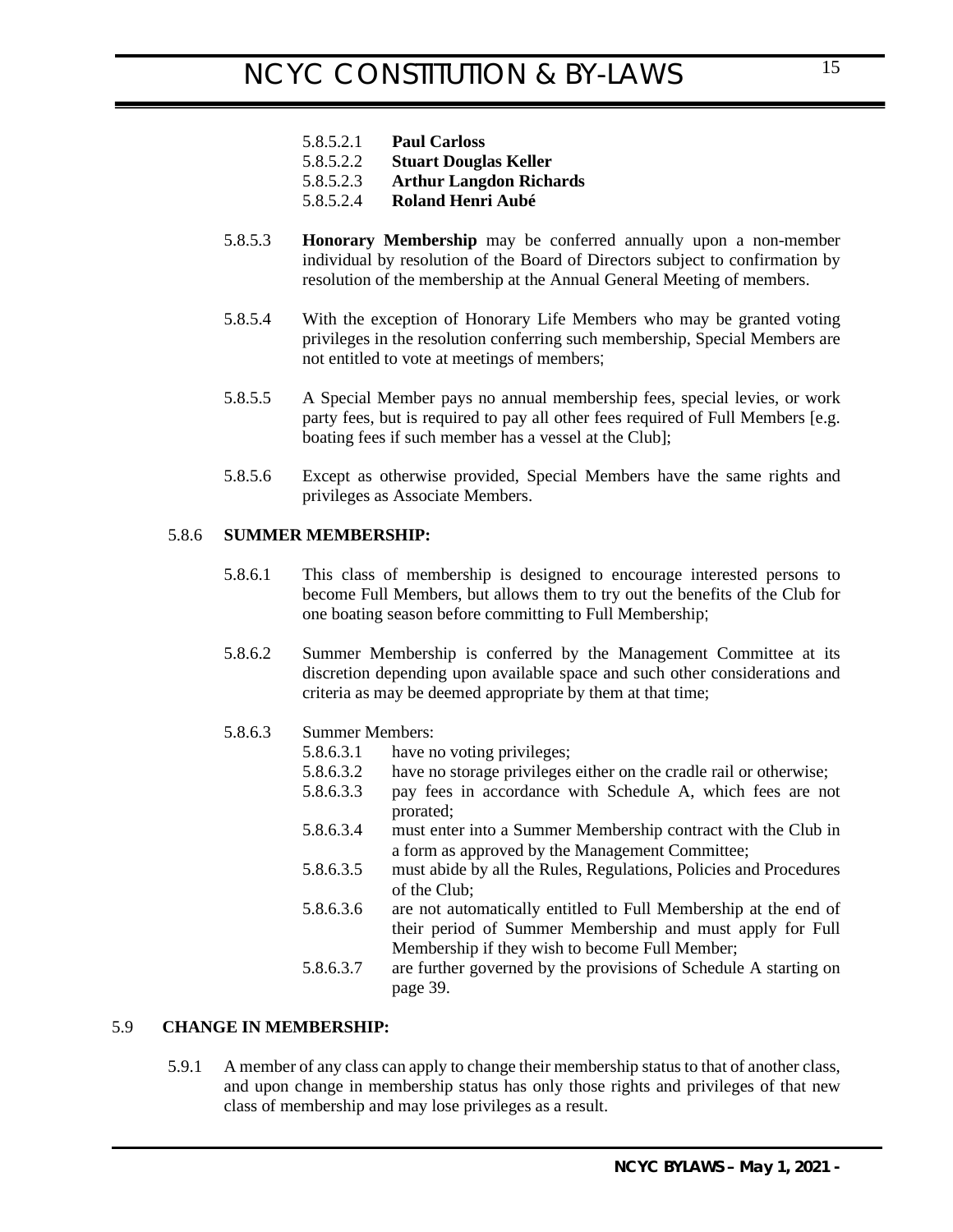- 5.9.2 Membership is not transferable.
- 5.9.3 Upon a change in membership class being approved by the Management Committee, the Management Committee will adopt a resolution confirming that this has occurred and authorizing the Secretary to amend the Membership List to reflect the change. *[Added SPM 2021]*

#### 5.10 **MEMBERSHIP LIST:**

5.10.1 The Secretary will maintain a Membership List in which is recorded information pertaining to current members and will amend such list from time to time upon becoming aware of changes in the recorded information, but names of members will be added or removed only upon resolution of the Management Committee authorizing such changes. *[Added SPM 2021]*

### **ARTICLE 6 MEETINGS OF MEMBERS:**

### 6.1 **ANNUAL GENERAL MEETING:**

- <span id="page-15-1"></span><span id="page-15-0"></span>6.1.1 An annual meeting of members shall be held not later than fifteen months after the holding of the last preceding annual meeting;
- 6.1.2 The time and place of the meeting are to be determined by the Management Committee, but generally such is to be held during the third or fourth week of October in each year; [*amended AGM 2015*]
- <span id="page-15-2"></span>6.1.3 Business to be conducted at such meeting includes:
	- 6.1.3.1 Approval and adoption of the Minutes of the previous Annual General Meeting;
	- 6.1.3.2 Receiving the reports and statements of Officers and Committees;
	- 6.1.3.3 Presentation, approval and adoption of the annual Financial Statements and Report;
	- 6.1.3.4 Approval of actions of the Management Committee and its members;
	- 6.1.3.5 Approval of the Membership and other fees and levies for the next fiscal year;
	- 6.1.3.6 Election of Officers and Members-at-Large [Management Committee];
	- 6.1.3.7 Approval of Capital Projects;
	- 6.1.3.8 Such other business as may be approved by the Management Committee in advance of the meeting as appropriate business matters to be added to the agenda and considered by the membership, time permitting;
	- 6.1.3.9 Such other business as may properly be brought before the meeting by members under [6.4 below](#page-16-4) or by the Management Committee.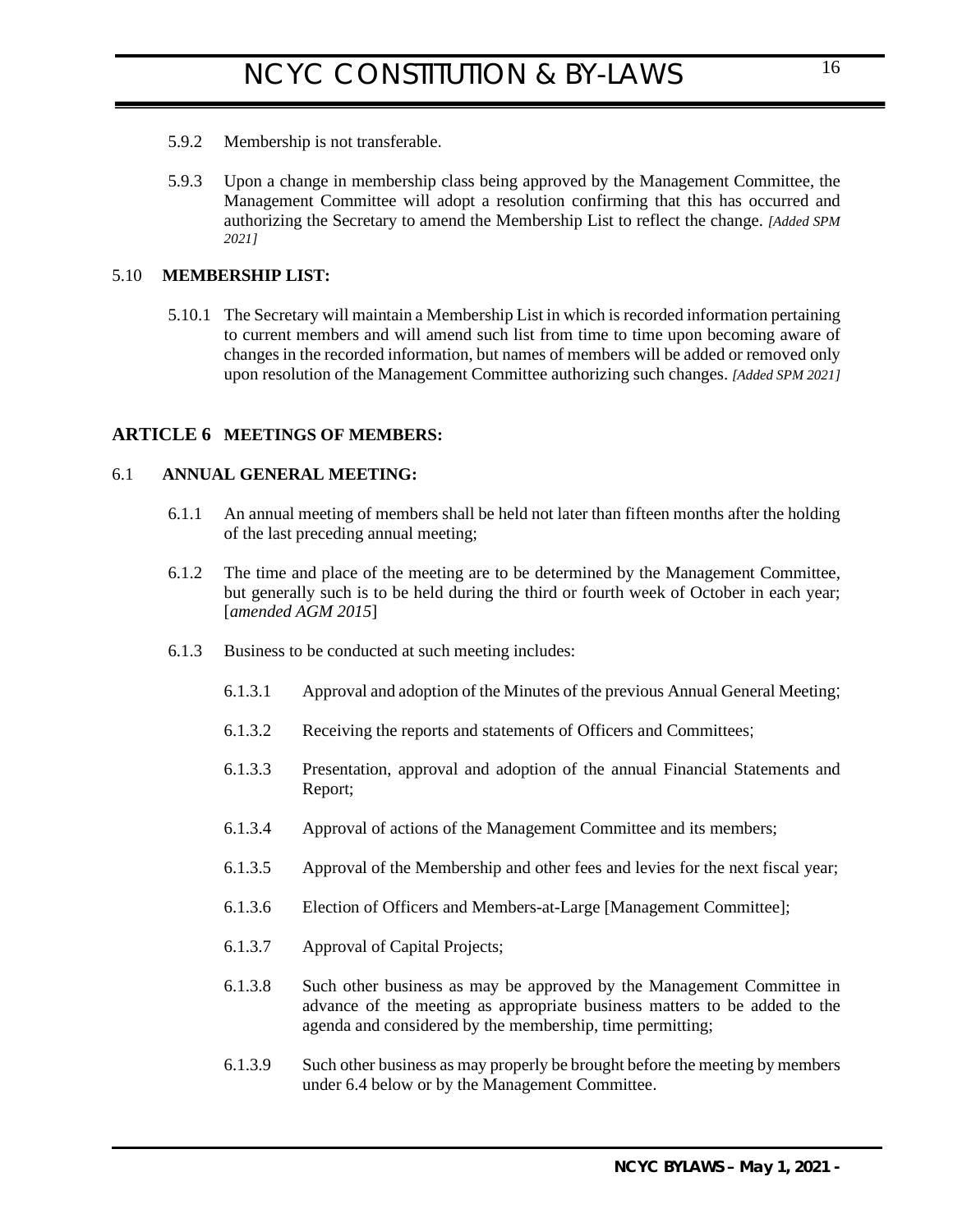## 6.2 **SPRING PLANNING MEETING:**

- <span id="page-16-0"></span>6.2.1 A general meeting of members referred to as the "Spring Planning Meeting" shall be held by April 30<sup>th</sup> in the spring of each year;
- 6.2.2 The time and place shall be designated by the Management Committee;
- 6.2.3 Business to be conducted at such meeting includes:
	- 6.2.3.1 Receiving reports from the new Management Committee;
	- 6.2.3.2 Transacting business related to the planning of the current boating season, including annual budget approval; [*amended AGM 2015*]
	- 6.2.3.3 Matters relating to the operation and maintenance of the Club, its facilities, and equipment;
	- 6.2.3.4 Approval of Capital Projects;
	- 6.2.3.5 Such other business as may be approved by the Management Committee in advance of the meeting as appropriate business matters to be added to the agenda and considered by the membership, time permitting;
	- 6.2.3.6 Such other business as may properly be brought before the meeting by members under [6.4 below](#page-16-4) or by the Management Committee.

## 6.3 **SPECIAL MEETINGS:**

<span id="page-16-1"></span>6.3.1 The Management Committee, Commodore, Vice Commodore or Rear Commodore may call a special meeting of members to address such items of business identified in the notice of meeting.

### 6.3.2 **Membership Requisitioned Meeting:**

- <span id="page-16-2"></span>6.3.2.1 A special meeting of members may be requisitioned in writing by voting members totalling not less than one-tenth of the members entitled to vote at the meeting proposed to be held for the purpose of such business as is identified in the requisition. Each of the two in a Membership Couple, counts as one voting member for the purposes of this provision;
- <span id="page-16-3"></span>6.3.2.2 The requisition must be filed with the Secretary and thereafter Sections 295, 296 and 297 of the *Corporations Act* shall be applied to and govern such.

## <span id="page-16-4"></span>6.4 **MEMBERSHIP REQUISITIONED AGENDA ITEMS & RESOLUTIONS:**

6.4.1 On requisition in writing of voting members representing not less than  $1/20<sup>th</sup>$  of the voting members, members can avail themselves of the provisions of Sections 296 and 297 of the *Corporations Act* to cause resolutions and items of business, including amendment of these By-Laws, to be dealt with at the next general meeting of members;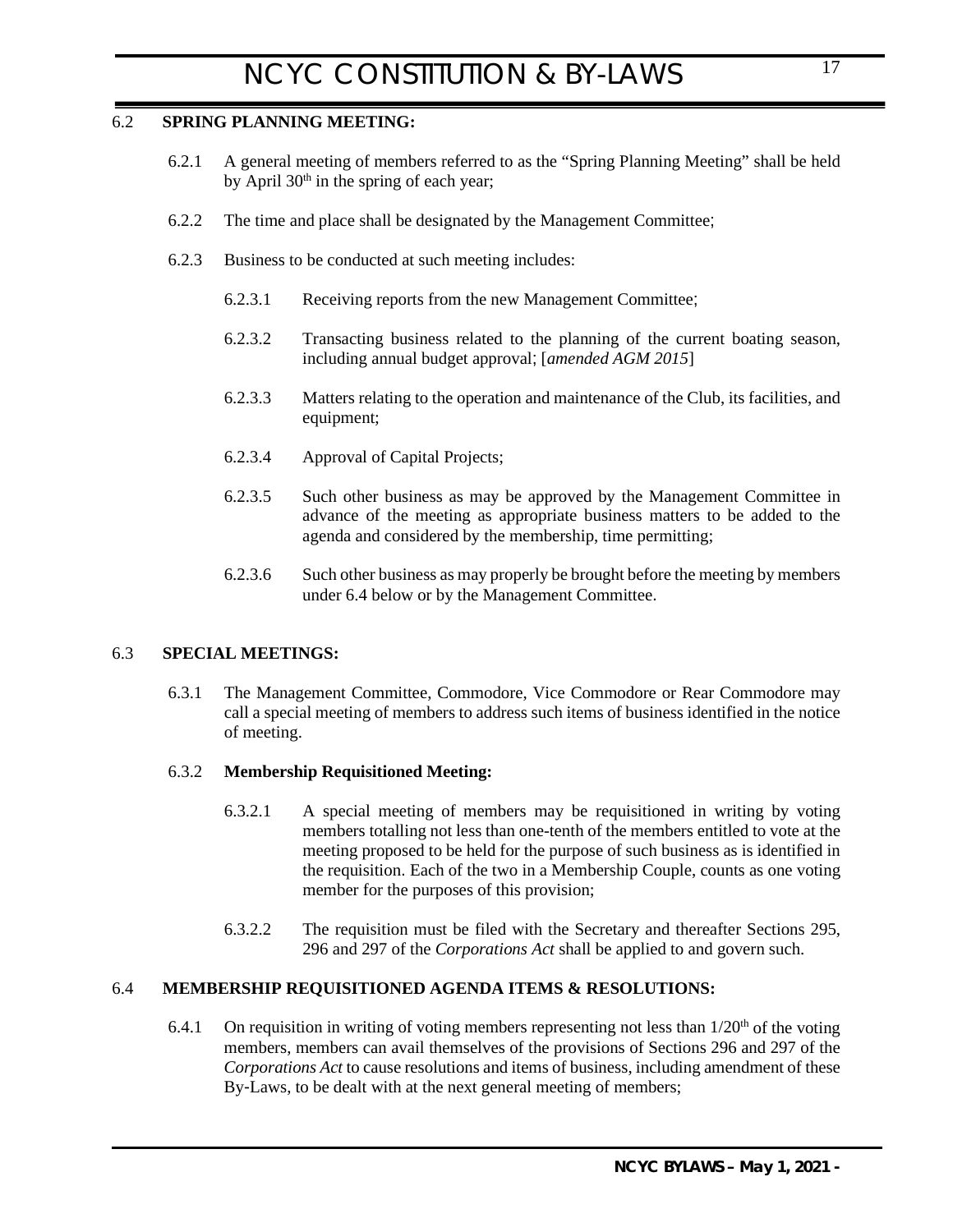- 6.4.2 Individual members may propose to the Management Committee any item of business for inclusion on the agenda for the next meeting of members in which case such proposal is subject to [6.1.3.8 above;](#page-15-2)
- 6.4.3 Requisitions for the adding of agenda items must be given to the Secretary not less than 20 days prior to the date of the meeting. *[amended AGM 2015]*

## 6.5 **GENERALLY:**

- <span id="page-17-1"></span><span id="page-17-0"></span>6.5.1 **Minutes** of all proceedings at meetings of members shall be recorded and entered in books kept for that purpose.
- <span id="page-17-2"></span>6.5.2 **Notice** of meetings of members:
	- 6.5.2.1 is to be given not less than two weeks before such meeting to each member entitled to vote at the meeting;
	- 6.5.2.2 is to be given by:
		- 6.5.2.2.1 Posting on the notice board in the Clubhouse if during the regular boating season;
			- 6.5.2.2.2 Posting on the Members' section of the website;
			- 6.5.2.2.3 Posting in the Newsletter if one is being circulated at or about the time of such meeting;
			- 6.5.2.2.4 E-mail to the member's e-mail address registered with the Secretary;
			- 6.5.2.2.5 Mail for those member(s) without an e-mail address;
	- 6.5.2.3 shall be deemed to have been given and delivered upon such posting irrespective of actual receipt by the member;
	- 6.5.2.4 shall include a general description of the business to be conducted and such other particulars as may be required by law.
- 6.5.3 No public notice or advertisement of members' meetings, annual or otherwise, shall be required.
- <span id="page-17-3"></span>6.5.4 **Place of Meeting:** Members are diverse in geographic residence and the membership recognizes the need to be somewhat flexible in this regard. Accordingly:
	- 6.5.4.1 During the boating season from May 1 to October 31 in each year, membership meetings may be held at the Clubhouse at Spragge, Ontario but the Management Committee may exercise discretion to hold virtual meetings by electronic means such as Zoom or Skype as circumstances may suggest advisable in response to pandemic or other factors; provided that the means chosen allows for people to communicate with each other simultaneously and instantaneously. *[Amended SPM 2021]*
	- 6.5.4.2 At other times the meetings will be held in Elliot Lake, Sudbury, Espanola or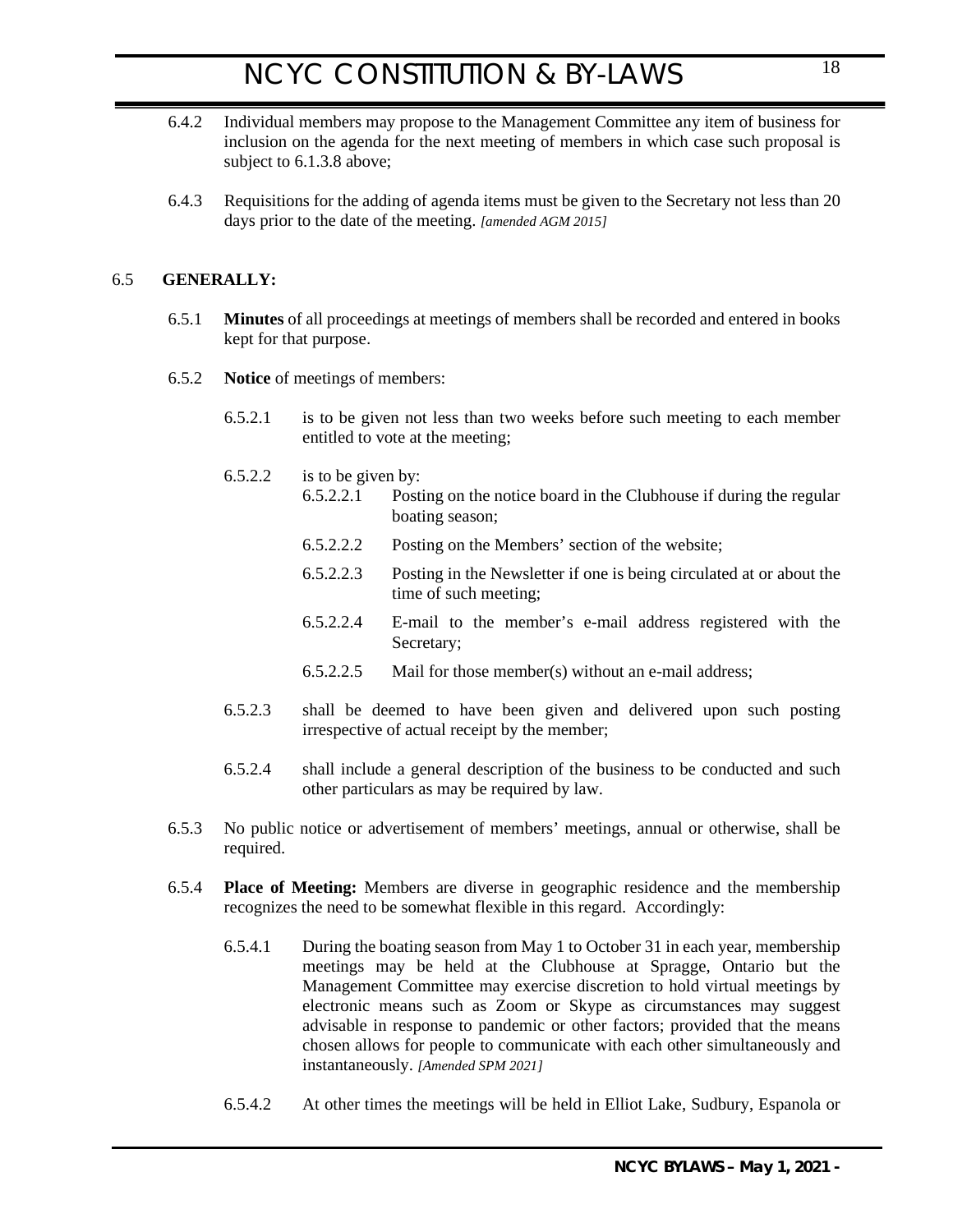<span id="page-18-0"></span>such other place in the Districts of Algoma and Sudbury as the Management Committee deems appropriate.

### 6.5.5 **Calling to Order:**

- 6.5.5.1 The meeting shall be presided over by the Commodore or failing that officer, the Vice Commodore, or failing that officer, the Rear Commodore**;**
- 6.5.5.2 In the event such officers are not present within 15 minutes of the time appointed for the convening of the meeting, the voting members then present shall elect one from among themselves to preside over the meeting;
- <span id="page-18-1"></span>6.5.5.3 A quorum need not be present for the purpose of calling the meeting to order and determining that a quorum is or is not present.
- 6.5.6 **Quorum** for the conduct of business at meetings of members shall be governed by the following provisions:
	- 6.5.6.1 Where the item of business to be conducted requires a special resolution as defined by the *Corporations Act*, a quorum of 25% of voting members present in person is required;
	- 6.5.6.2 Otherwise, a quorum is constituted by 15% of voting members present in person at least three of whom must not be members of the Management Committee;
	- 6.5.6.3 Notwithstanding the above, in no case can a quorum be less than 7 voting members present in person at least two of whom must not be members of the Management Committee.

## 6.5.7 P**ersons Entitled to be Present:**

- <span id="page-18-2"></span>6.5.7.1 All members are entitled to attend and speak at any meeting of members;
- <span id="page-18-3"></span>6.5.7.2 Non-members may attend and speak on the invitation of the Chairperson of the meeting or with the consent of the voting members present at the meeting.

#### 6.6 **Voting:**

6.6.1 Each Member with voting privileges and who's membership is in good standing shall be allowed to vote on each resolution at any meeting of the members;

### <span id="page-18-5"></span>6.6.2 **Proxies:**

- <span id="page-18-4"></span>6.6.2.1 Every member, who is entitled to vote at a meeting of members, may, by means of a Proxy, appoint a person, who need not be a member, as a nominee to attend and act at the meeting in the manner, to the extent, and with the power confirmed by the proxy;
- 6.6.2.2 All proxies must be deposited directly with the Secretary no later than 48 hours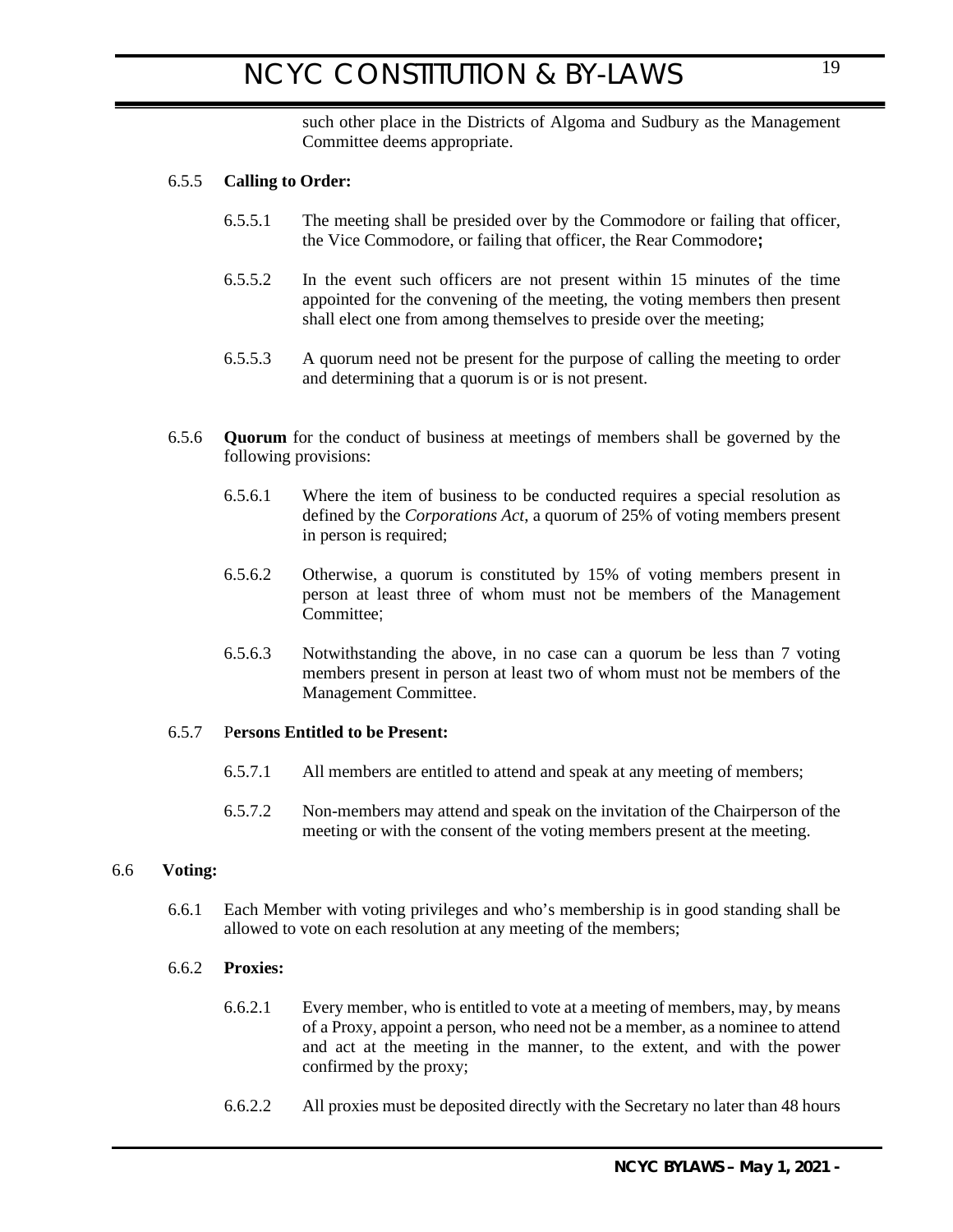prior to any meeting or adjourned meeting of members at which they are to be used. Only those proxy forms duly administered and authorized by the Corporation shall be accepted as official proxies.

- 6.6.2.3 A Proxy expires:
	- 6.6.2.3.1 at the end of the meeting for which it is given; or
	- 6.6.2.3.2 in accordance with the provisions contained in it,
	- 6.6.2.3.3 but may be revoked orally or in writing at any time by the member granting such proxy.
- <span id="page-19-0"></span>6.6.3 **Show of Hands or Poll:** Every question shall be decided in the first instances by a show of hands. Those exercising two votes shall raise two hands. Those exercising a proxy vote in addition to their own vote or votes shall name such to the Chairperson at the time of counting. After a show of hands has been held, the Chairperson may require, or any voting member may demand, that a poll be taken. A demand for poll may be withdrawn, but if a poll is demanded and not withdrawn the question shall be decided by a majority of votes given by the members present in person or by proxy, and such poll shall be taken in such manner as the Chairperson shall direct and the result of such poll shall be deemed the decision of the Corporation in general meeting upon the matter in question. The Chairperson may appoint scrutineers to assist in the taking of any vote;
- <span id="page-19-1"></span>6.6.4 **Majority:** Every question shall, unless otherwise required by law or by the By-Laws of the Club, be decided by a simple majority of the votes cast on the question;
- <span id="page-19-2"></span>6.6.5 **Casting vote:** In case of an equality of votes at any general meeting, whether upon a show of hands or at a poll, the Chairman shall be entitled to a second or casting vote but need not do so.;
- <span id="page-19-4"></span><span id="page-19-3"></span>6.6.6 A declaration by the Chairperson that a resolution has been carried or not carried and an entry to that effect in the minutes of the Corporation shall be admissible in evidence as *prima facie* proof of the fact without proof of the number or proportion of the votes accorded in favour of or against such resolution.

## **ARTICLE 7 BOARD OF DIRECTORS**

- 7.1 The affairs of the Corporation shall be conducted and governed by a Board of Directors, commonly known in club parlance as the "**Management Committee**" consisting of ten (10) members comprised of the Officers of the Corporation as follows:
	- 7.1.1 Commodore
	- 7.1.2 Vice Commodore
	- 7.1.3 Rear Commodore
	- 7.1.4 Treasurer
	- 7.1.5 Secretary
	- 7.1.6 Fleet Captain
	- 7.1.7 Four Members At Large

all of whom serve by virtue of their office.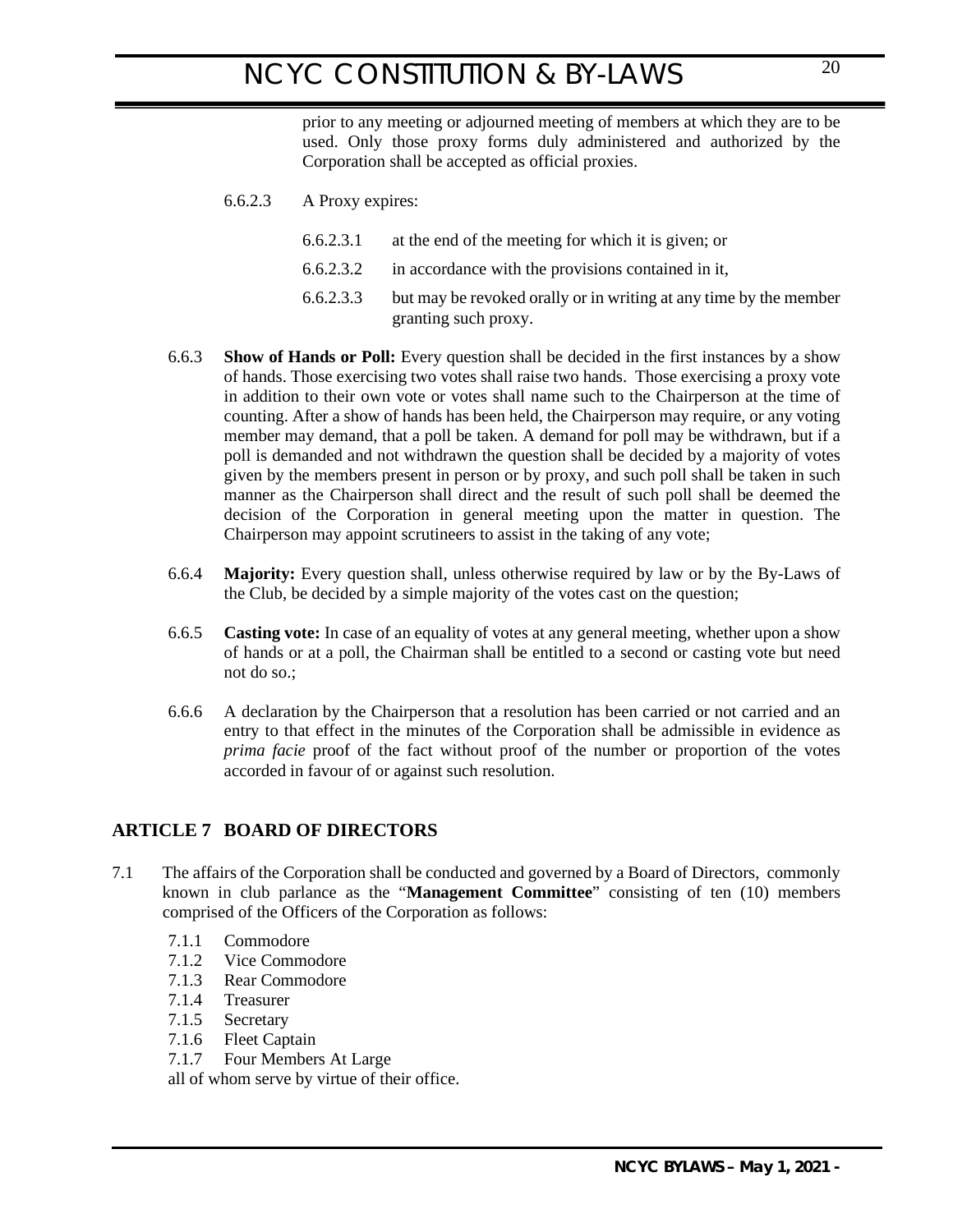## 7.2 **ELECTION OF OFFICERS:**

- <span id="page-20-0"></span>7.2.1 The Officers, with the exception of the Rear Commodore, are elected annually by the voting members at the Annual General Meeting or other general meeting of members duly called for that purpose;
- <span id="page-20-1"></span>7.2.2 The Rear Commodore is a member of the Management Committee by virtue of his or her office [*ex officio*] but if such person is not, then a member or otherwise eligible or qualified or is unable or unwilling to so serve, then the first of the previous Past Commodores, using reverse chronological order, who is able to so serve, shall serve in this position *ex officio*.
- 7.3 **NOMINATING COMMITTEE:** Such of the Past Commodores as are willing and at least one member of the Management Committee, preferably the Commodore, but otherwise as appointed by the Management Committee, shall serve as a Nominating Committee to:
	- 7.3.1 elect its own chairperson;
	- 7.3.2 receive nominations;
	- 7.3.3 encourage members to stand for election;
	- 7.3.4 ensure that at least one suitable candidate is nominated for each office;
	- 7.3.5 inform members concerning the slate of candidates in advance of the Annual General Meeting or other meeting called for the purpose of electing officers.

## 7.4 **NOMINATIONS:**

- <span id="page-20-2"></span>7.4.1 Must be in writing and signed by the nominator and a seconder;
- 7.4.2 Must be made by a nominator and seconder who at that time and at the time of the holding of the election are members in good standing entitled to vote at such election;
- 7.4.3 Must be accompanied by a written consent of the nominee to stand for election;
- 7.4.4 Must be submitted to the Secretary not less than 16 days prior to the day on which the election is to take place;
- 7.4.5 In the case of elections at the Annual General Meeting, must be submitted no earlier than August 1st; *[amended AGM 2016]*
- 7.4.6 Will be posted by the Secretary:
	- 7.4.6.1 on the Club notice board if made during the boating season;
	- 7.4.6.2 on the Members section of the website if available;
	- 7.4.6.3 as part of the Notice of Meeting sent to members in advance of such meeting.

## 7.5 **TERM OF OFFICE:**

- <span id="page-20-3"></span>7.5.1 Officers, provided they remain qualified, serve from the close of the meeting at which they are appointed to the close of the next Annual General Meeting or general meeting called for the purpose of electing their replacements and retire from office at the close of such meeting;
- 7.5.2 Officers, if qualified, are eligible for re-election to that office or any other office;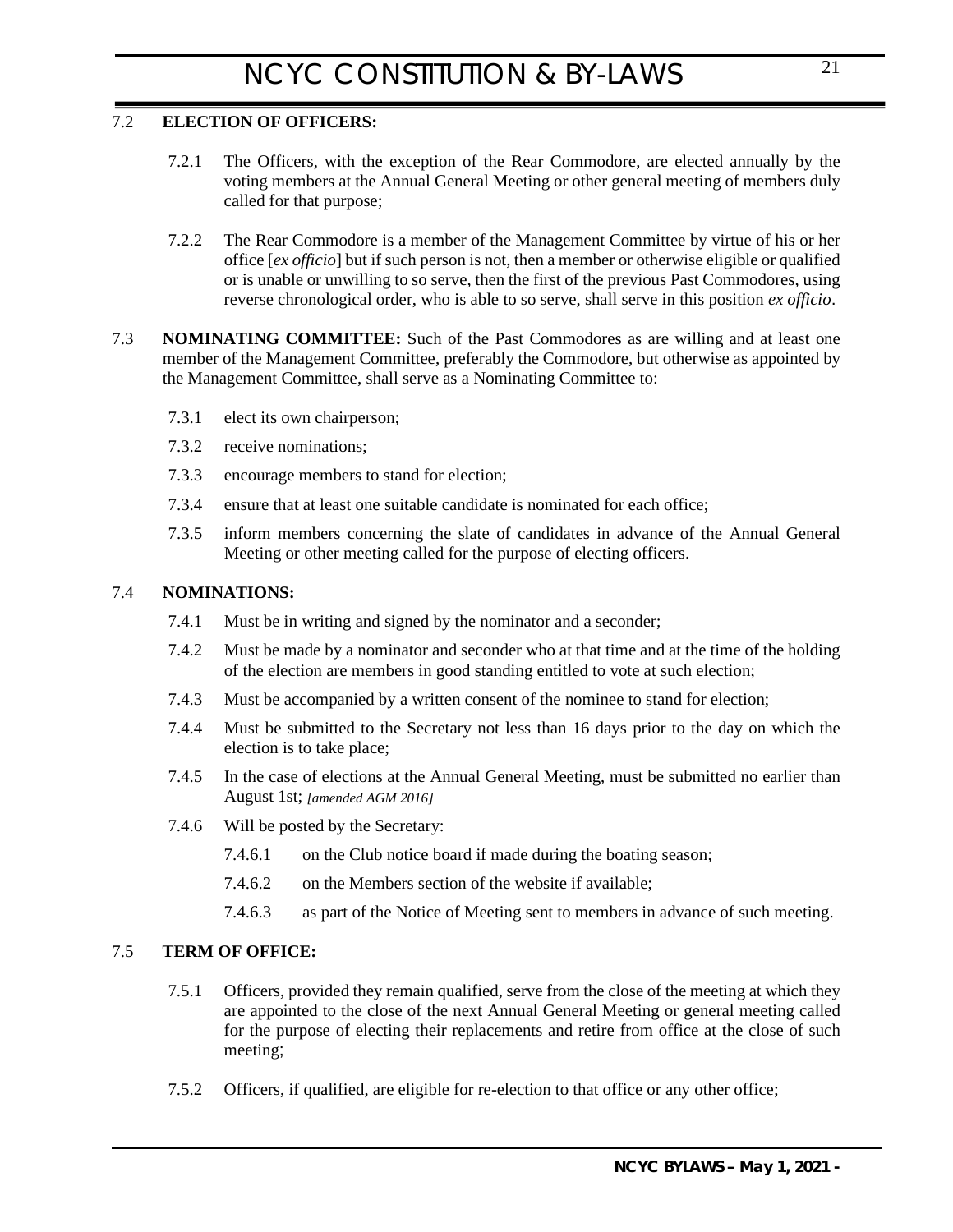7.5.3 Officers/Directors provided they remain qualified, continue in office beyond their term until their successors are elected.

## 7.6 **QUALIFICATIONS, REMOVAL & VACANCIES:**

- <span id="page-21-0"></span>7.6.1 A person elected or appointed an Officer must:
	- 7.6.1.1 be and remain a member in good standing;
	- 7.6.1.2 be at least 18 years of age;
	- 7.6.1.3 not be an undischarged bankrupt.

#### **Commentary**:

1. See also Article 5.8.2.3.4:

- 2. Only one member of a Membership Couple can be on the MC at any point in time.
- 7.6.2 The Commodore may serve as such only for two consecutive terms and thereafter is not qualified for election to such office for the following two terms;
- 7.6.3 One retiring Member-at-Large selected by the Management Committee from the incumbent Members-at-Large shall not be eligible for re-election to the Management Committee as a Member-at-Large for one year. Selection to be made on the basis of volunteers, reverse seniority [i.e. longest serving retires], or by lot as determined by the Management Committee; *[amended AGM 2015]*
- 7.6.4 It is recognized as desirable, but not a pre-requisite, that the Commodore, the Vice Commodore, the Rear Commodore and the Fleet Captain each be the owner of a yacht [sail or power] located at the Club;
- 7.6.5 A person who becomes bankrupt ceases to be an officer/director;
- 7.6.6 A person who ceases to be a member, ceases to be an officer/director;
- 7.6.7 A person who ceases to be a member in good standing, is subject to removal from office by a majority vote of the other members of the Management Committee;
- 7.6.8 Any member of the Management Committee or any elected Officer may at any time be removed from office by a resolution passed at a special meeting of the members called for that purpose. A vacancy so caused may be filled by election of qualified persons nominated at such a meeting. The person so elected shall hold office for the remainder of the term of office of the person so removed;
- 7.6.9 An Officer or member of any Committee may retire from office or membership on a Committee by giving written notice of such to the Secretary;
- 7.6.10 Where a vacancy exists other than as a result of the removal by resolution of the members as provided for above, the Management Committee may appoint a substitute to serve the remainder of the unexpired term of the vacant office provided that: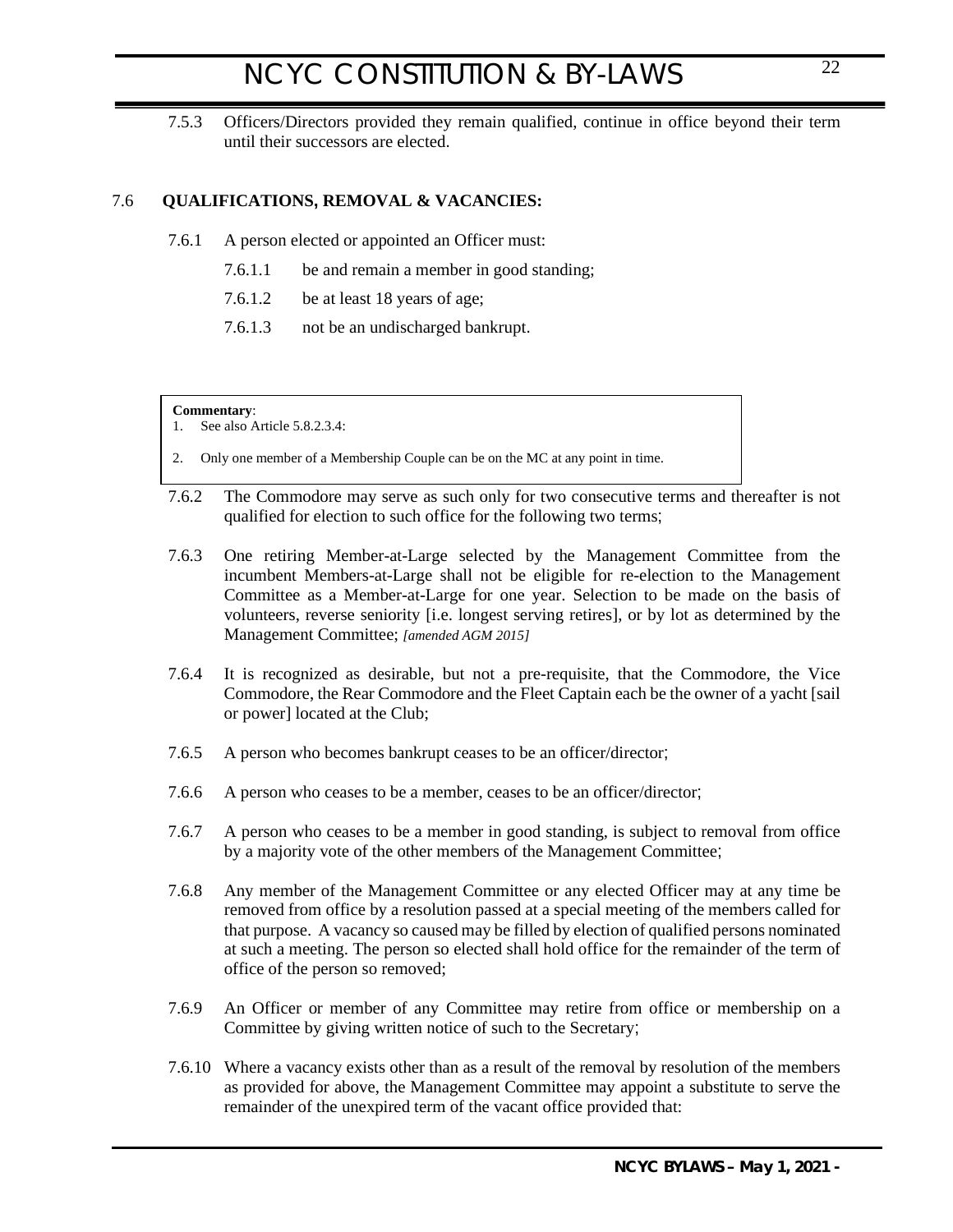- 7.6.10.1 the appointee is otherwise qualified to hold such office;
- 7.6.10.2 a quorum exists immediately prior to such appointment by the Committee;
- 7.6.11 Where there is not a quorum of directors in office, those remaining in office shall forthwith call a general meeting of members to fill the vacancies, and, in default, or if there are no Directors then in office, the meeting may be called by any member.
- 7.6.12 Email Addresses:
	- 7.6.12.1 Management Committee members will be assigned an email address for use by the member ONLY for MC business.
	- 7.6.12.2 Upon ceasing to hold the MC position the retiring MC member of the MC, will assist with the transfer of the relevant email address and account, including all email messages stored in the account to the new MC member and will not delete any messages except those that might be of a personal nature.
	- 7.6.12.3 The retiring member may keep a copy of the email account for reference purposes relating to the member's tenure on the MC.
- 7.7 **DUTIES OF OFFICERS AND OTHER POSITIONS:** The Officers/Directors and Agents or Designated Positions of the Club carry the duties and responsibilities associated with their specific office or position as set out in **Schedule B** to these By-Laws together with the following:

### 7.7.1 **COMMODORE:**

- <span id="page-22-1"></span><span id="page-22-0"></span>7.7.1.1 Presides at and is the chairperson at all general meetings of members and meetings of the Management Committee;
- 7.7.1.2 Is responsible for enforcement of the By-laws, Rules and Regulations of the Club;
- 7.7.1.3 Is responsible for ensuring that the activities and assets of the Club are protected by adequate insurance;
- 7.7.1.4 Carries general responsibility for the Corporation, its operation and direction.

### 7.7.2 **VICE COMMODORE:**

- <span id="page-22-2"></span>7.7.2.1 Presides in the absence of the Commodore;
- 7.7.2.2 Assists the Commodore in the carrying out of the Commodore's duties as required;
- 7.7.2.3 Acts as the liaison between the hired help, the Commodore, the Management Committee and Members as necessary from time to time. *[Amended AGM 2015]*

#### 7.7.3 **REAR COMMODORE:**

- <span id="page-22-3"></span>7.7.3.1 Serves as such by virtue of his or her office as last retiring Commodore and in default of such one, then such past Commodore as the Management Committee may appoint;
- 7.7.3.2 Ensures continuity in the management of the Club;
- 7.7.3.3 Serves on the Nomination Committee;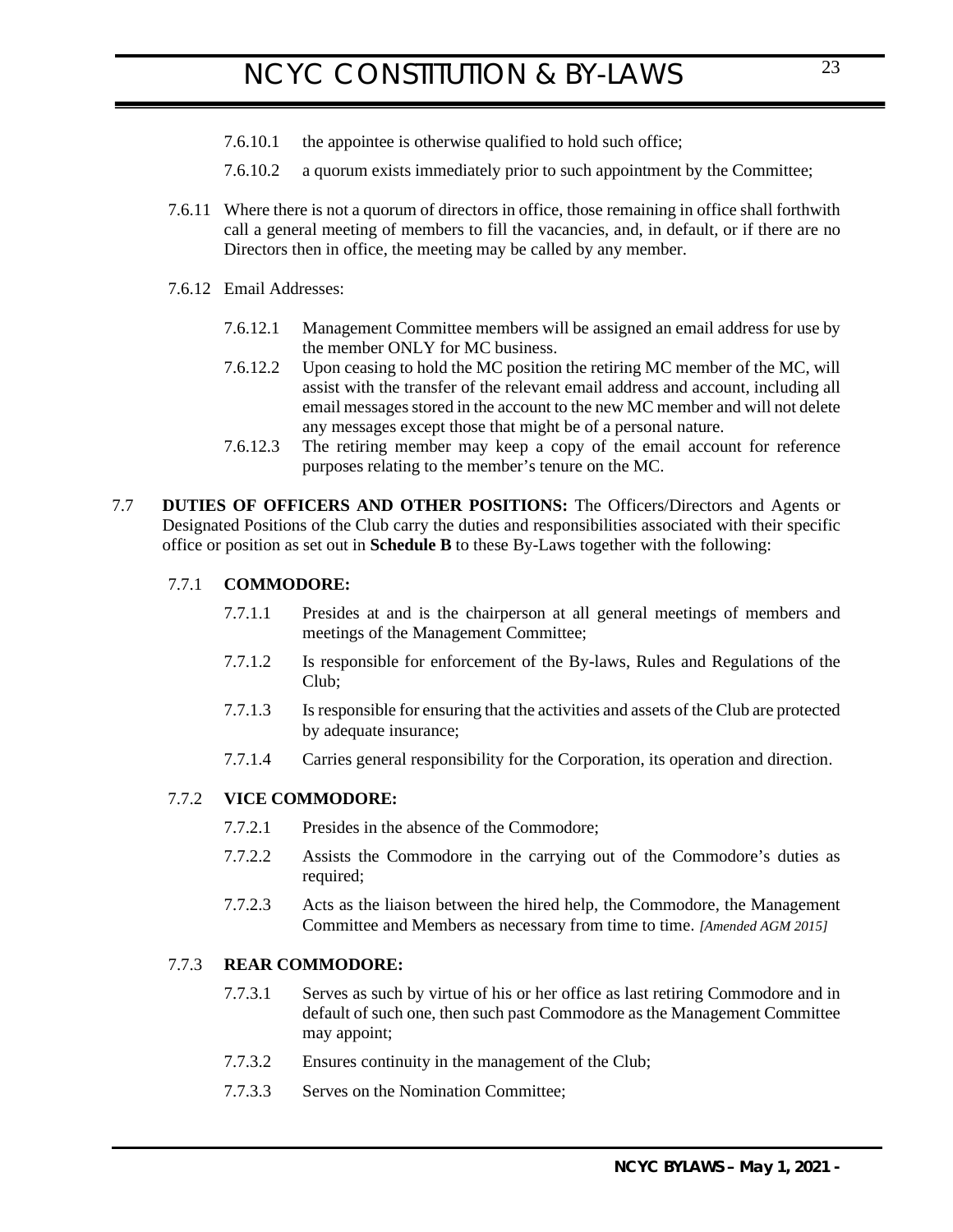7.7.3.4 Serves as the Club Safety Officer.

## 7.7.4 **FLEET CAPTAIN:**

<span id="page-23-0"></span>7.7.4.1 Has authority over all boating activities in the Club.

## 7.7.5 **SECRETARY:**

- <span id="page-23-1"></span>7.7.5.1 Acts as Secretary to the Management Committee;
- 7.7.5.2 Is responsible for safekeeping of the documents and records of the Club;
- 7.7.5.3 Takes custody of documents and records of value that are not required to be kept at the Club for reference or By-Law;
- 7.7.5.4 Is responsible for corporate filings required by law;
- 7.7.5.5 Updates the names of officers recorded in the Provincial Government record within 14 days of the meeting at which such change occurs;
- 7.7.5.6 Is responsible for keeping the membership list up to date;
- 7.7.5.7 Is responsible for ensuring that members have proof of current insurance on file with the Club.

## 7.7.6 **TREASURER:**

- <span id="page-23-2"></span>7.7.6.1 Keeps the Club books and accounts;
- 7.7.6.2 Is responsible for all receipts and disbursements of funds;
- 7.7.6.3 Is responsible for financial filings as required by law.

## 7.7.7 **MEMBERS-AT-LARGE:**

<span id="page-23-5"></span><span id="page-23-4"></span><span id="page-23-3"></span>7.7.7.1 Assist in the carrying out of the operation of the Club.

## **ARTICLE 8 MANAGEMENT COMMITTEE POWERS & OPERATION:**

- 8.1 **POWERS & DUTIES:** The Management Committee acts as the Board of Directors of the Corporation for the purposes of the *Corporations Act* of Ontario and:
	- 8.1.1 May, as needed, by resolution, pass, amend or repeal Rules, Regulations, Policies and Procedures regarding the operation of the Club provided such do not conflict with the Letters Patent, the *Corporations Act* or these or any other By-Laws, subject to [ARTICLE](#page-35-4)  [21 below;](#page-35-4)
	- 8.1.2 Adopts, sets and enforces the By-laws, Rules, Regulations, Policies and Procedures of the Club; subject to [ARTICLE 21 below;](#page-35-4)
	- 8.1.3 May not, without the approval of the membership at a meeting duly called for such purpose, borrow money upon the credit of the Club or charge or pledge the property of the Club to secure money borrowed or other debts, obligations or liabilities of the Club;
	- 8.1.4 Reports annually to the membership at the Annual General Meeting as to the operation and finances of the Club and as otherwise required by law.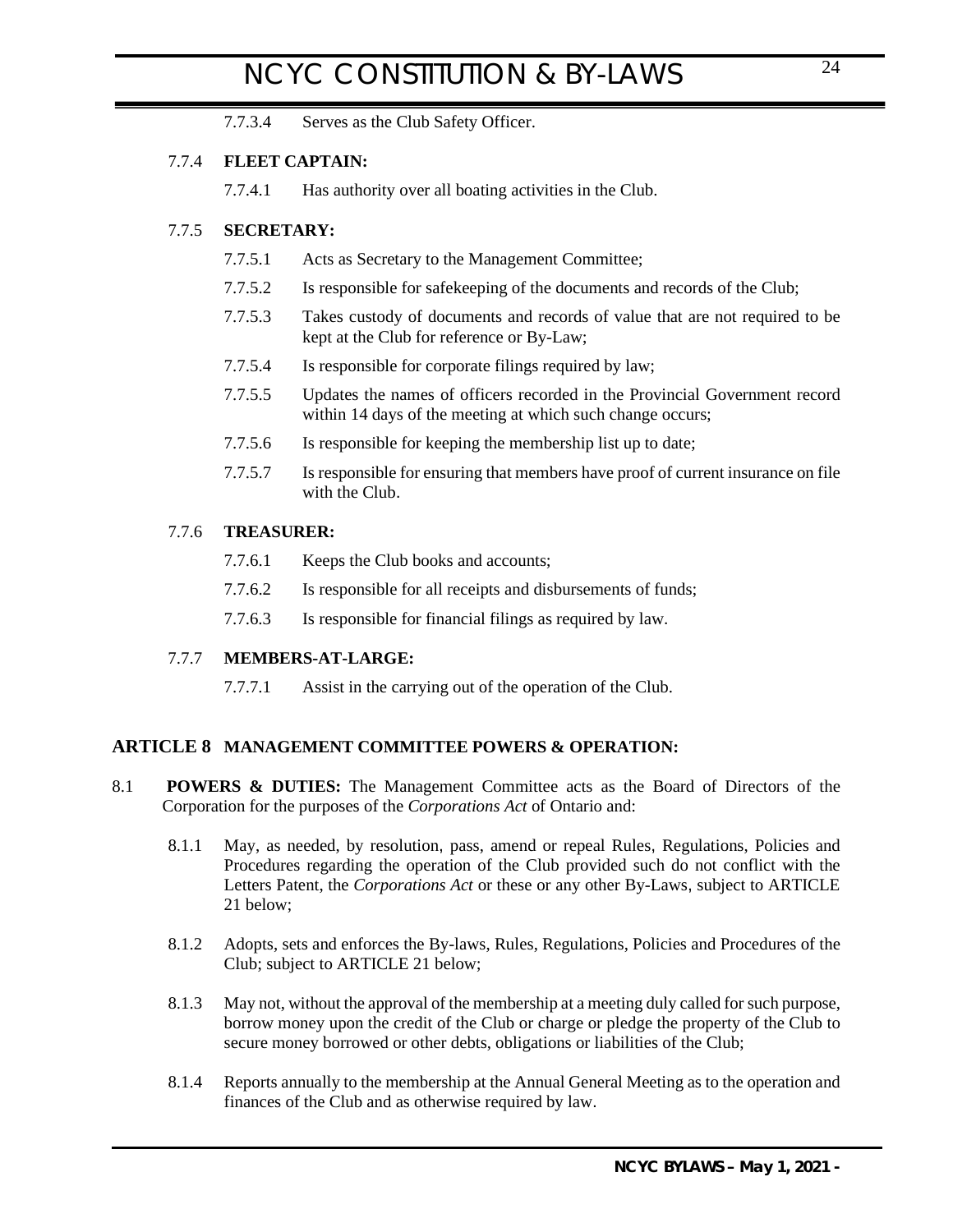## 8.2 **MEETINGS OF MANAGEMENT COMMITTEE, OTHER COMMITTEES AND SUB-COMMITTEES:**

- <span id="page-24-0"></span>8.2.1 Meetings may be held at such times and at such places within the Districts of Algoma and Sudbury in the Province of Ontario as the Chairperson of the committee determines;
- 8.2.2 Meetings may be formally called by the Commodore or Vice Commodore or by the Secretary on the direction of the Commodore or Vice Commodore or on direction in writing of a majority of members of the Management Committee.
- 8.2.3 Notice of such meeting shall be given to each member of the committee by telephone or email communication not less than 48 hours before the time of such meeting. No formal notice of any such meeting shall be necessary if all the Directors are present, or if those absent have signified their consent to the meeting being held in their absence;
- 8.2.4 A Management Committee Meeting may also be held, without notice, immediately following the Annual General Meeting of the Members;
- 8.2.5 If all the Directors present at or participating in the meeting consent, a meeting of the Board may be held by means of such telephone, electronic or other communication facilities as permit all persons participating in the meeting to communicate with each other simultaneously and instantaneously, and a Director participating in such a meeting by such means is deemed to be present at that meeting and shall be deemed to consent to such meeting;
- 8.2.6 Dates, times and locations for regular meetings may by resolution be established by the committee and after adoption and communication of such resolution to the members of such committee no other notice shall be required for the conduct of such a meeting, provided that this provision does not obviate the need to give notice of agenda items requiring notice;
- 8.2.7 The statutory declaration of the Commodore notice has been given in accordance with this By-Law shall be sufficient and conclusive evidence of the giving of such notice;
- <span id="page-24-1"></span>8.2.8 A quorum for the conduct of business at meetings of the Management Committee requires a majority of members in office of such committee to be present;
- 8.2.9 Every question shall be decided by a simple majority of the votes cast on the question and in the case of a tie the Chairperson of the meeting shall be entitled to a second or casting vote, but need not do so, in which case, there being no majority, the decision on the question or issue is negative;
- 8.2.10 Minutes of all proceedings at meetings shall be recorded and entered in books kept for that purpose;
- 8.2.11 A declaration by the Chairperson that a resolution has been carried or not carried and an entry to that effect in the minutes of the Corporation shall be admissible in evidence as *prima facie* proof of the fact without proof of the number or proportion of the votes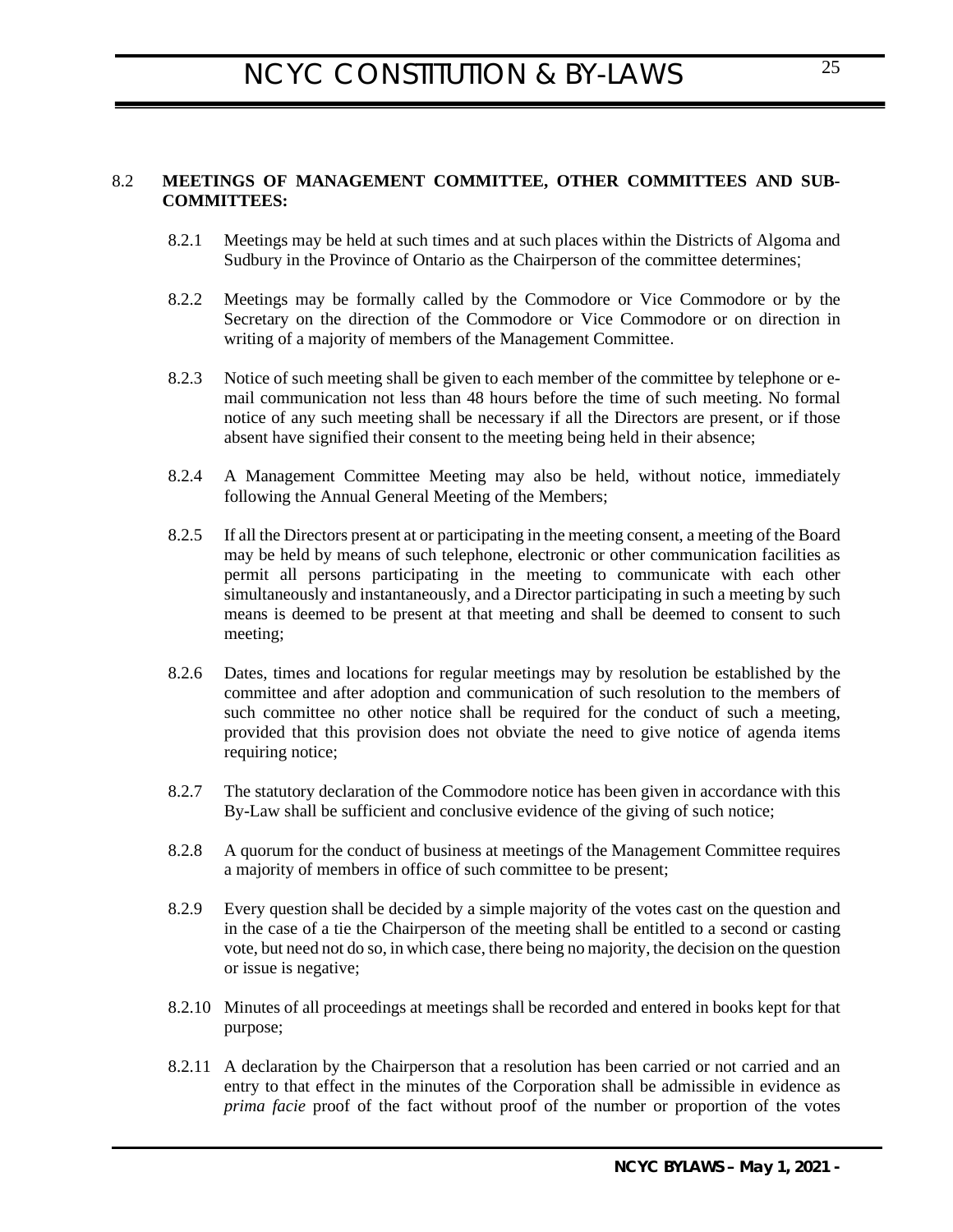<span id="page-25-0"></span>accorded in favour of or against such resolution.

## 8.3 *AD HOC* **MEMBERS**

- 8.3.1 The Committee may appoint from time to time as it finds appropriate persons to serve as "*ad hoc*" members of the Committee or any sub-committee on such terms as it deems appropriate;
- 8.3.2 Such *ad hoc* members:
	- 8.3.2.1 serve at the pleasure of the Management Committee;
	- 8.3.2.2 do not have any voting privileges;
	- 8.3.2.3 need not be members of the Club.

## 8.4 *AD HOC* **COMMITTEES:**

- <span id="page-25-1"></span>8.4.1 The Management Committee may strike such *ad hoc* committees and with such terms of reference and membership as it deems advisable and such committee or committees shall be subject to the supervision of and be accountable to the Management Committee;
- 8.4.2 Such committees and sub-committees may be proposed by any voting member at any general meeting of members or by any member of the Management Committee at any of its meetings;
- 8.4.3 The Commodore or the Commodore's designate is an *ex-officio* member of all committees and sub-committees and has the right to vote at the meeting of such;
- 8.4.4 Meeting of such committees and selection of the committee chairperson will be conducted and determined as the committee self-determines.

## 8.5 **EXECUTIVE COMMITTEE:**

<span id="page-25-2"></span>8.5.1 The Management Committee may not establish an Executive Committee to which powers of the Management Committee are delegated, but this does not prevent the Management Committee from establishing working committees which report to the Management Committee for the purpose of assisting the Management Committee in arriving at decisions.

### 8.6 **COMPENSATION:**

- <span id="page-25-3"></span>8.6.1 Officer, Directors, and committee members serve as such as volunteers without compensation or expectation of compensation in any manner shape or form save as provided for in these By-Laws;
- 8.6.2 Those who serve in such capacities may apply hours spent to their "work party hours" requirement in each year, but "unspent" hours shall not carry forward into future years or back into past years and members may not "bank" unspent hours for future credit. See Schedule A Article [1.6](#page-38-2) and [1.6.6 below](#page-39-1);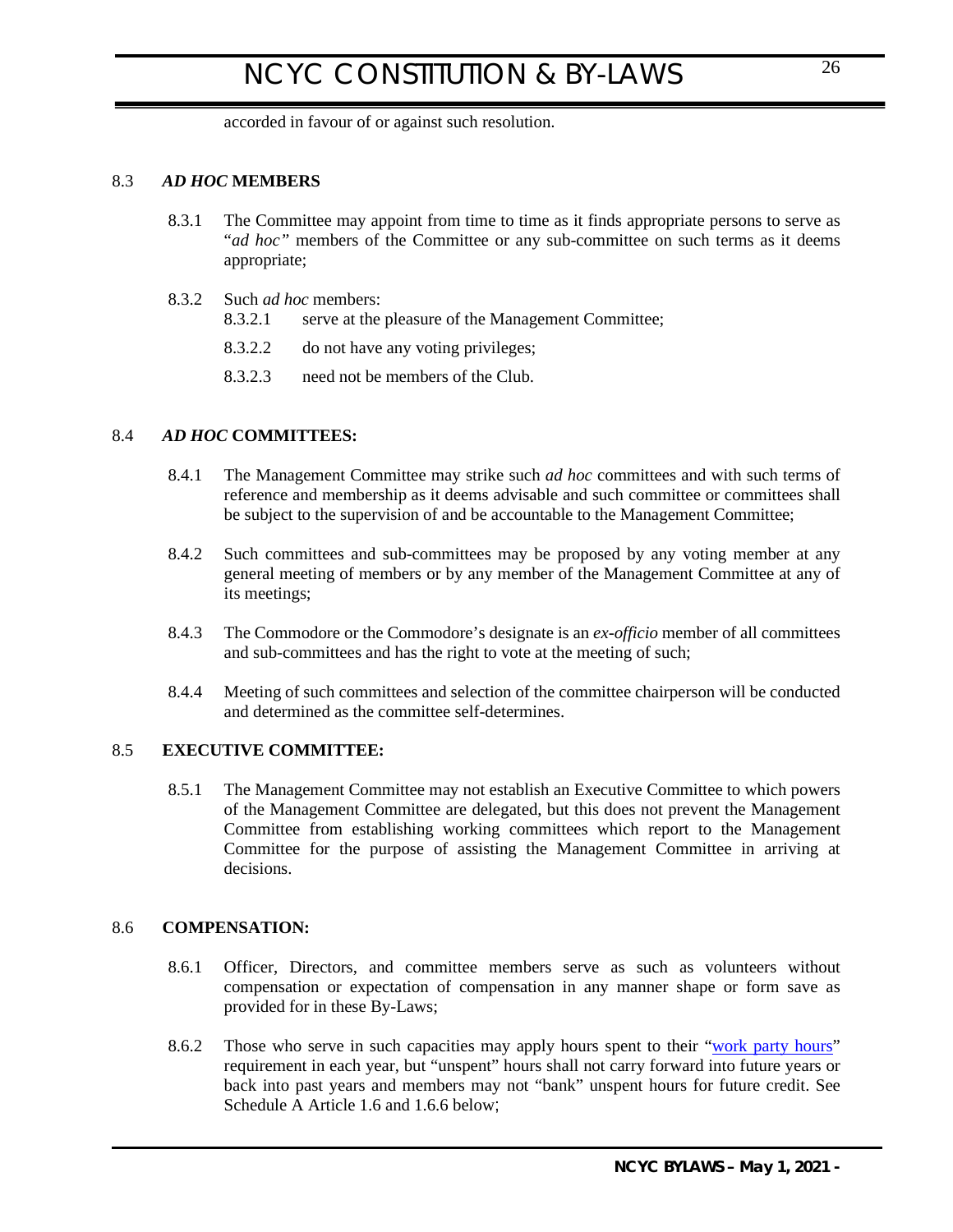- 8.6.3 Nothing prohibits an Officer, Director or committee member from receiving reasonable remuneration and expenses for services in any other capacity and every member may contract with the Club for such services provided that: *[Amended provisions below SPM 2021]*
	- 8.6.3.1 A written quotation for the work specifying the material terms is provided by the member to the Vice-Commodore and:
	- 8.6.3.2 the quotation does not include labour at a rate in excess of the current Work Party hourly rate unless approved in advance by the Management Committee; and
	- 8.6.3.3 the member warrants in the quotation that the member has the expertise to perform the work competently;
	- 8.6.3.4 The quotation is approved by the Vice-Commodore in writing subject to any amendments negotiated with the member by the Vice-Commodore; or
	- 8.6.3.5 A contract is first entered into with the Club which contract is in writing specifying the material terms;
	- 8.6.3.6 Any member who seeks approval of a quotation or contract shall declare a conflict of interest on such matter on the agenda of any meeting considering the matter and may not vote on questions related thereto, though the member, if requested, may give advice, or otherwise speak to the matter;
	- 8.6.3.7 Except in emergency matters, competing quotations are obtained when the anticipated contract amount exceeds \$1,500;
	- 8.6.3.8 Except in emergency matters, members are not entitled to be reimbursed for time spent prior to receiving an approval or contract unless the Management Committee approves such reimbursement;
	- 8.6.3.9 In the discretion of the Management Committee, members may be reimbursed for expenses incurred prior to receiving a contract.
	- 8.6.3.10 Members may not contract with other members to perform Work Party Hours for them and Work Party Hours are not transferrable between members.

### 8.7 **PROTECTION OF MEMBERS:**

- <span id="page-26-1"></span><span id="page-26-0"></span>8.7.1 **Liability:** No member of any committee or subcommittee, or officer of the Club, shall be liable for:
	- 8.7.1.1 the acts, receipts, neglects or defaults of any other member of the Club;
	- 8.7.1.2 any loss or expense happening to the Club through the insufficiency or deficiency of title to any property acquired for or on behalf of the Club;
	- 8.7.1.3 the insufficiency or deficiency of any security in which any of the moneys of the Club are invested;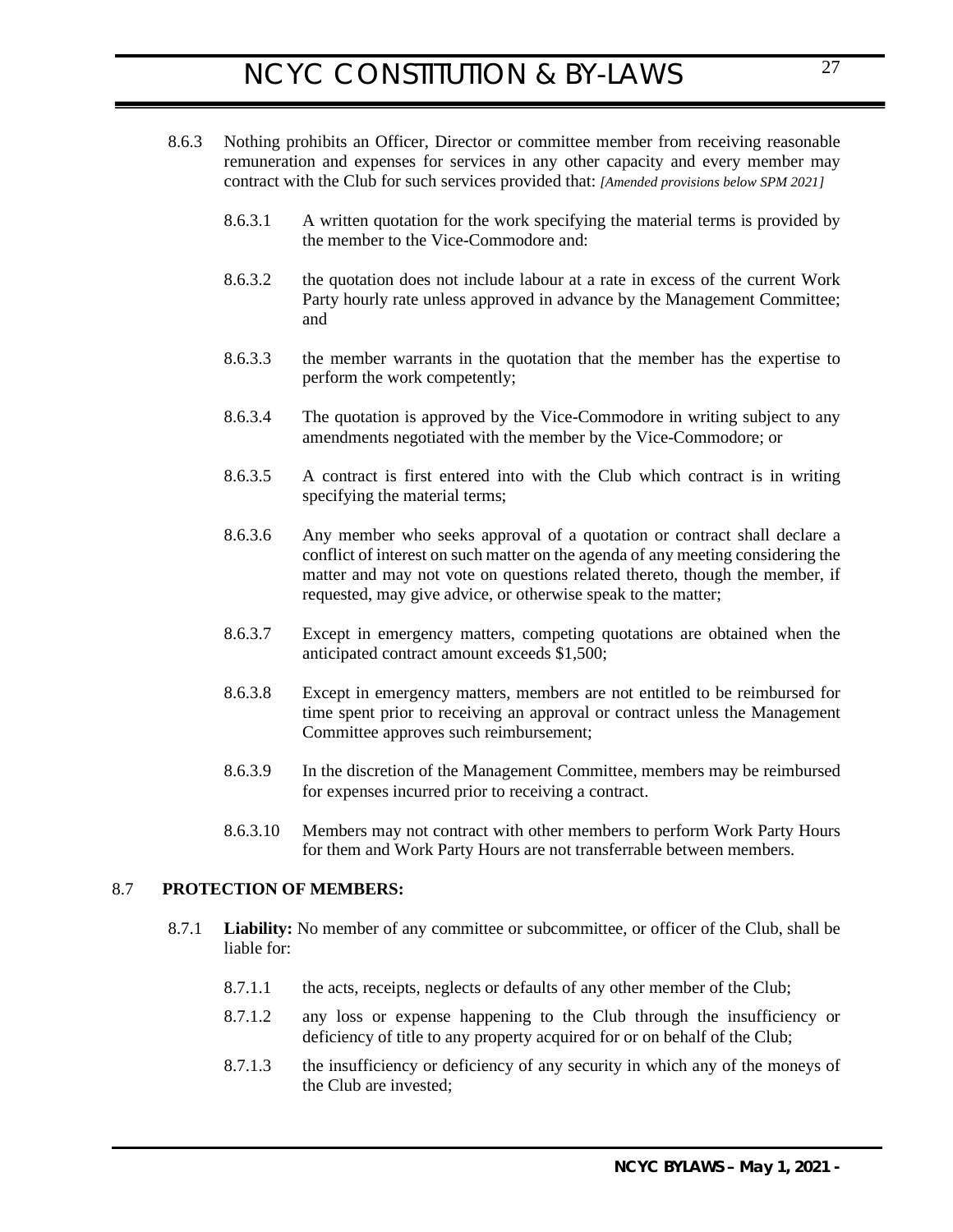- 8.7.1.4 any loss or damage arising from the bankruptcy, insolvency or tortuous act of any person with whom any of the moneys, securities or effects of the Club are deposited;
- 8.7.1.5 any loss occasioned by an error of judgment or oversight;
- 8.7.1.6 any other loss, damage or misfortune which occurs in the execution of the duties of their office;

unless the same happens through their own dishonesty, or wilful neglect or default.

### 8.7.2 **Indemnity:**

- <span id="page-27-0"></span>8.7.2.1 Every Director and Officer and committee member and such one's heirs, executors and administrators, trustees and estate and effects, respectively, are from time to time and at all times to be indemnified and saved harmless out of the funds of the Club, from and against:
	- 8.7.2.1.1 all costs, charges and expenses whatsoever that such one sustains or incurs in or about any action, suit or proceeding that is brought, commenced or prosecuted against such one for or in respect of any act, deed, matter or thing whatsoever, made, done or permitted by such one in or about the execution of the duties of such one; and
	- 8.7.2.1.2 all other costs, charges and expenses that such one sustains or incurs in or about or in relation to the affairs of the Club except such costs, charges or expenses as are occasioned by such one's own wilful neglect or default;
- 8.7.2.2 Each Director or Officer on being elected or appointed shall be deemed to have contracted with the Corporation upon the terms of the foregoing indemnities. Such indemnities shall continue in effect with regard to actions arising out of the term each Director or Officer held such office notwithstanding that he or she no longer continues to hold such office;
- <span id="page-27-1"></span>8.7.2.3 The failure by inadvertence of a Director or Officer of the Corporation to comply with the provisions of the constitution bylaws of the Corporation shall not invalidate any indemnity to which he or she is entitled under this Part.

## **ARTICLE 9 MEMBERSHIP RESPONSIBILITY & ACCOUNTABILITY:**

#### <span id="page-27-4"></span>9.1 **FEES LEVIES & LIENS:**

- <span id="page-27-2"></span>9.1.1 Membership carries with it the responsibility of contributing to the expense of operating the Club;
- 9.1.2 Contributions are expected and required of members in the form of levies, fees and work party hours;
- <span id="page-27-3"></span>9.1.3 Levies, fees and provisions as to work party hours may be set, amended, or varied, from time to time by resolution of the Management Committee, but with the exception of a Special Levy are required to be ratified by the voting membership at the next general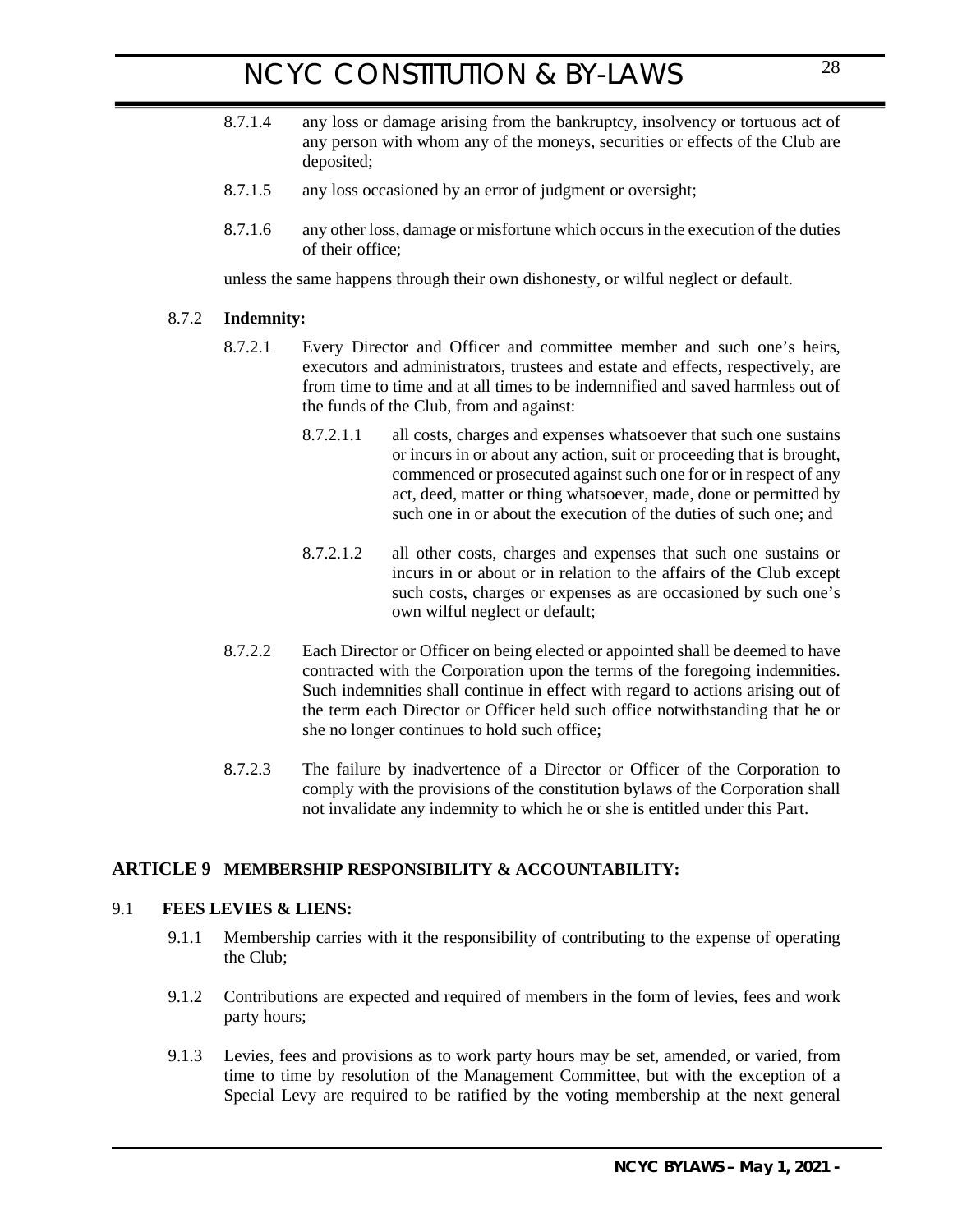meeting of members before they become effective. [See Article 21.2.2]

- <span id="page-28-0"></span>9.1.4 **SPECIAL LEVIES:** A Special Levy is one assessed by the Management Committee to address a specifically identified need or circumstance which the Management Committee in its discretion decides is sufficiently urgent or important and which cannot be adequately or appropriately met from current resources or reserves. Such levies:
	- 9.1.4.1 may be collected by the Management Committee without first seeking approval of the membership, but may be set aside, rescinded or varied at a general meeting of members called in part for that purpose.
	- 9.1.4.2 may be imposed only for the current year and may not be carried over to another year as the need for further funding can be addressed by way of levy endorsed by the membership at a general meeting of members or the Annual General Meeting;
	- 9.1.4.3 are subject to all other provisions governing levies generally where not inconsistent with these provisions.
- 9.1.5 **LEVY ACCOUNTABILITY**:When a levy is assessed:
	- 9.1.5.1 The purpose, need or circumstance addressed by the levy must be specifically identified and particularized;
	- 9.1.5.2 Funds collected and expended under such levy are to be tracked in the financial records of the Club by the Treasurer;
	- 9.1.5.3 Funds collected under such a levy are to be expended only for the purpose, need or circumstance for which the levy was approved;
	- 9.1.5.4 Surplus funds not required for the purposes of the levy are to be added to the financial reserves of the Club and not expended except as approved by the membership;
- 9.1.6 Levy, fee and work party provisions are as set out in this Article and/or in **[Schedule A](#page-38-1)** attached to these By-Laws as amended from time to time.
- <span id="page-28-1"></span>9.1.7 The Management Committee has discretion to waive in whole or in part the fees or levies payable by a member. If the Management Committee declines to waive a fee for a member, such decision is final and not subject to appeal to the membership at a meeting of members. *[Amended SPM 2021]*
- 9.1.8 Members are assessed fees, levies and work party hours for the privilege of membership and the right to store personal property on Club premises in accordance with these By-Laws. Where a member is in default of payment of any amount owing to the Club, whether for such fees, levies and work party hours or otherwise, the Club has a lien upon the member's personal property stored on Club property and such lien is governed by the provisions of the *Repair and Storage Liens Act* of Ontario which provisions include the right to sale of the member's property by the Club for non-payment. If a member removes such property without payment of amounts due to the Club, the Club has and, by virtue of membership, the member acknowledges that, the Club has the right to a non-possessory lien.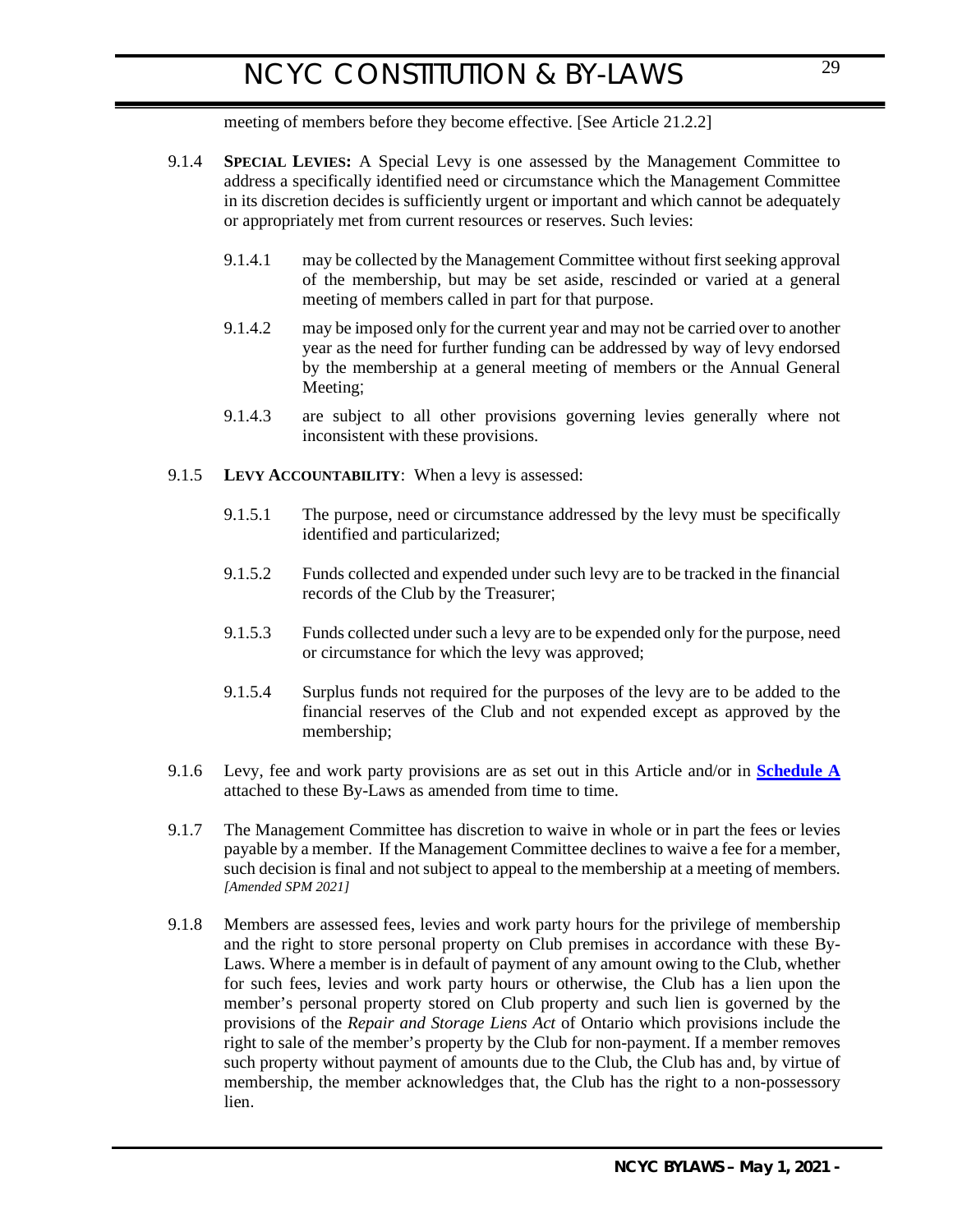- 9.1.9 As security for payment of amounts due to the Club by a member, by becoming a member, each member grants to the Club a security interest in the member's personal property stored at the Club which security interest may be protected by the filing of a lien under the *Personal Property Security Act* of Ontario and the exercising of remedies under that Statute.
- <span id="page-29-0"></span>9.2 **SAFETY:** The Club is a self-help Club, owned and operated by its Members. As such it is the responsibility of every Member to ensure the safety of their guests, themselves, their family and personal property by following appropriate safety procedures and educating themselves concerning such prior to use of Club amenities.

### 9.3 **VESSELS:**

- <span id="page-29-1"></span>9.3.1 Membership does not automatically entitle a member to have a vessel at the Club. Vessels are accepted to the Club in accordance with the Rules, Regulations, Policies and Procedures established by the Management Committee;
- 9.3.2 When a vessel is owned by more than one person, or by other than a natural person [eg by a Corporation] each owner must be a member of the Club before the vessel is accepted to the Club;
- <span id="page-29-2"></span>9.3.3 Members are not permitted to charter their vessel to non-members from the Club premises or to otherwise engage in a charter party business from Club premises.
- 9.4 **CONTACT INFORMATION:** It is the responsibility of each member to ensure that the member's contact information as it appears in the records of the Club is full, current and correct in all respects as such information will be used for the purpose of giving notice to the member as may be required from time to time and notice is deemed to have been adequately given if given using the last known information as recorded in the books of the Club.

## 9.5 **RESPONSIBILITY FOR PERSONAL PROPERTY:**

- <span id="page-29-3"></span>9.5.1 Each member is responsible for the personal property brought to the Club by the member, whether such is owned by the member or not;
- 9.5.2 Responsibility includes the obligation to remove all such property upon termination of membership or as may be earlier required by the Management Committee for safety or other reasons;
- 9.5.3 Personal property, including vessels, not removed after notice to remove has been given, may be dealt with as though abandoned and may become the property of the Club upon resolution of the Management Committee;
- 9.5.4 If a member desires to offer personal property for sale at the Club premises, either before or after termination of membership, such member is to inform the Management Committee in writing of this intention and to label the property clearly as to ownership, contact information and price; [*added AGM 2010*]
- 9.5.5 If personal property is left on Club premises for 12 months or more, a storage fee may be imposed by the Management Committee and the Club will have a lien against such property for payment of this fee in accordance with the provisions of the *Repair and Storage Liens Act* of Ontario; [added AGM 2010]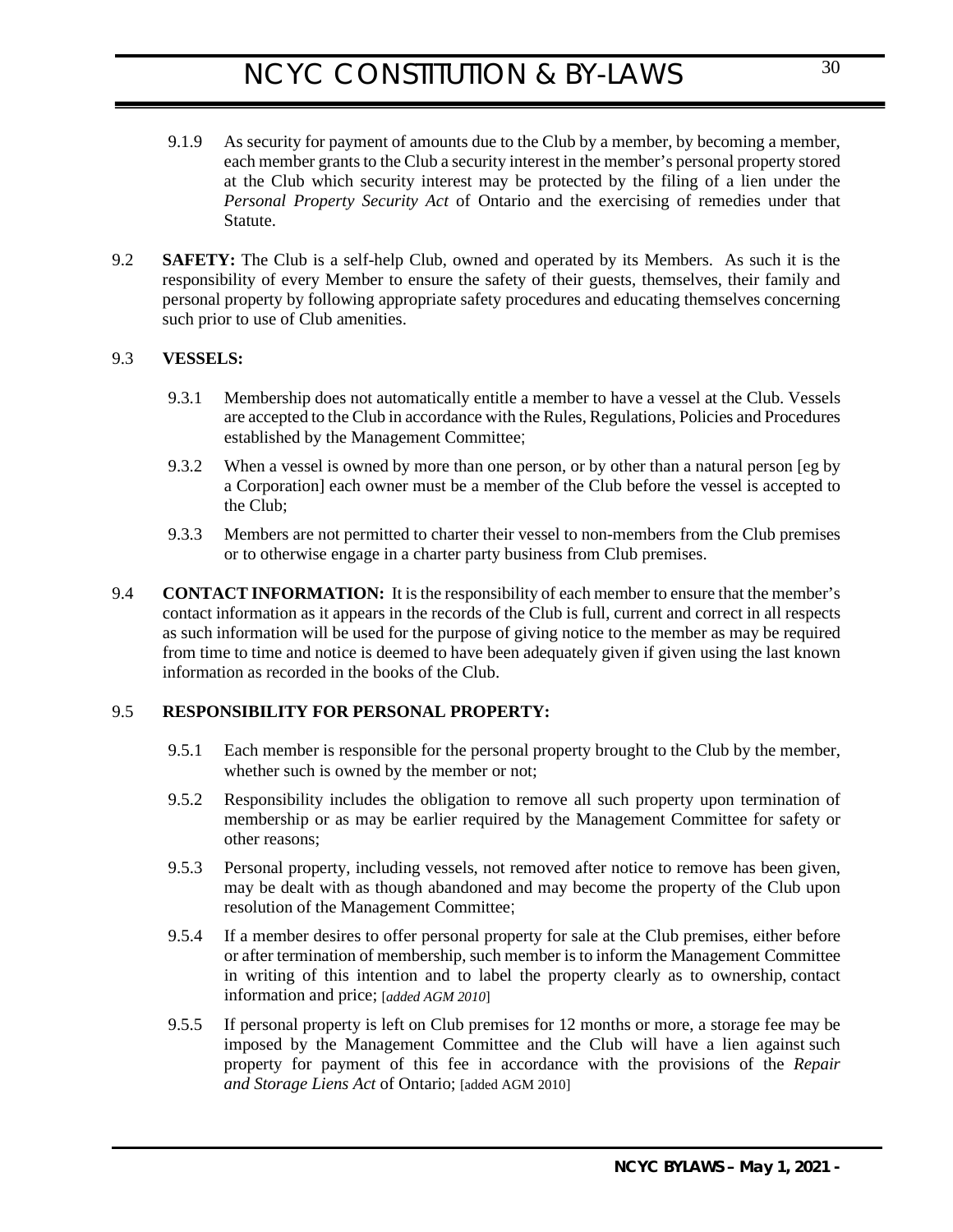- 9.5.6 Any member who brings a recreational vehicle (RV) to the Club must be a Full Member and own an approved yacht unless approved by the MC. *[added AGM 2016]*
- 9.5.7 The Club assumes no responsibility as bailee or otherwise for care of personal property left on the Club premises and the owner assumes all responsibility and risk associated with such property and its storage. [*added AGM 2010*]
- <span id="page-30-0"></span>9.5.8 Members must identify all personal property stored at NCYC premises by labelling each item before storing it. Identification should include the member's name, boat name or membership number. Items not having identification particulars attached will be considered abandoned and will become the property of the Club upon resolution of the Management Committee**.** [*added SPM 2021*]
- 9.6 **COMPLIANCE WITH RULES:** Upon admission to membership, each member is required to agree in writing to be bound by the By-Laws, Rules, Regulations, Policies & Procedures of the Club and to be subject to them and to conduct themselves in accordance with them or be subject to discipline for any contravention and in default of such writing is nevertheless so bound.
- <span id="page-30-1"></span>9.7 **GENERALLY:** In addition to the By-Laws, Rules, Regulations Policies & Procedures, members are required to govern themselves in accordance with the following additional principles:
	- 9.7.1 Ignorance of the applicable provisions does not excuse non-compliance, but genuine confusion as to the application of any provision may be considered in determining what action to take following contravention by a member;
	- 9.7.2 Club members are to ensure the safe, responsible and quiet operation of their watercraft and motorized vehicles;
	- 9.7.3 Consideration and respect for other members, their enjoyment and safety are of utmost importance;
	- 9.7.4 Failure of such consideration or respect on the part of one member does not justify reciprocal conduct by any offended member;
	- 9.7.5 The mooring field and dock areas whether posted or not are each deemed to be a "NO WAKE ZONE", which will be strictly enforced.

### 9.8 **DISCIPLINE**:

- <span id="page-30-3"></span><span id="page-30-2"></span>9.8.1 Members thought to be contravening provisions of this By-Law or Rules or Regulations promulgated under the authority of this By-Law or otherwise engaging in conduct inconsistent with or injurious to Club values are subject to disciplinary action in accordance with the following provisions:
	- 9.8.1.1 **Reporting:** conduct of a membership thought to be warranting discipline may be brought forward in the following manner:
		- 9.8.1.1.1 Where at least six Full Members consider that another member has engaged in conduct which is or could be injurious to the Club or its reputation or which is in contravention of the By-Laws, Rules or Regulations of the Club, and that such conduct is serious enough to consider the application of disciplinary sanction, they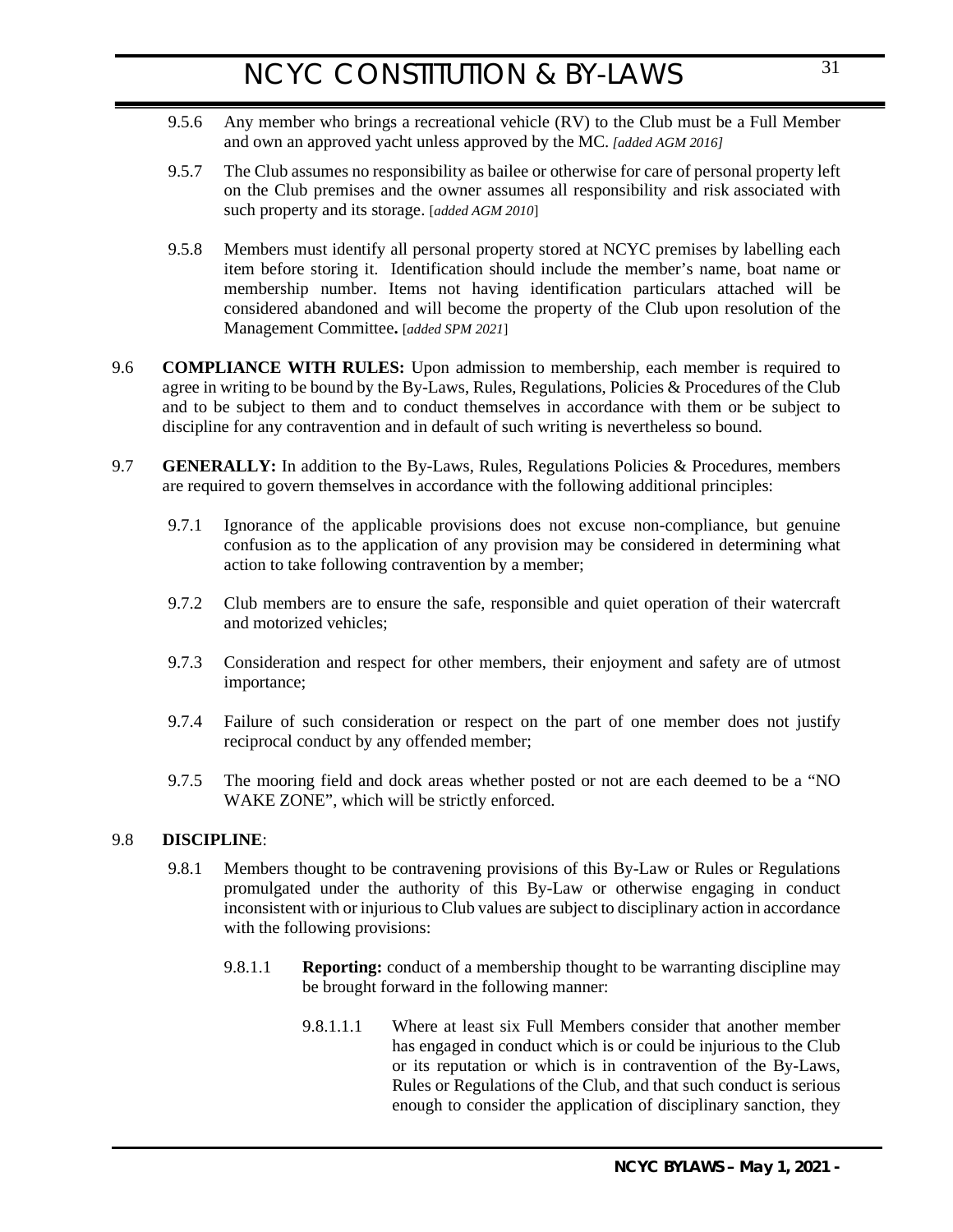9.8.1.1.2 When, in the opinion of the Management Committee, a Member persistently refuses to conform to a By-law, Rule or Regulation of the Club, or persistently engages in unsafe practices either on Club property or on the water, the Management Committee may invoke the following Disciplinary Procedures:

### 9.8.1.2 **Disciplinary Procedures**: upon the invoking of disciplinary action:

- <span id="page-31-0"></span>9.8.1.2.1 Management Committee will:
	- 9.8.1.2.1.1 inform the Member in writing of the Complaint;
	- 9.8.1.2.1.2 provide particulars sufficient to allow the Member to know the conduct complained of and the specific episodes involved;
	- 9.8.1.2.1.3 provide the Member with a copy of the Complaint where such has been lodged by other members;
	- 9.8.1.2.1.4 provide the Member an opportunity to appear before it and hear the Complaint, and respond to it either orally or in writing or both;
- 9.8.1.2.2 After hearing from the Member's response to the Complaint, the Management Committee may:
	- 9.8.1.2.2.1 Reprimand the Member;
	- 9.8.1.2.2.2 Impose a fee upon the member under Schedule A section 1.13; [*Added SPM 2021*]
	- 9.8.1.2.2.3 Suspend the Member's membership of specific privileges;
	- 9.8.1.2.2.4 Declare the Member to be no longer "in good standing";
	- 9.8.1.2.2.5 Request that the Member resign membership in the  $Cl<sub>u</sub>$ <sub>b</sub>.
	- 9.8.1.2.2.6 Refer the matter to a General Meeting of members for the purpose of seeking approval of a resolution terminating the Member's membership as provided for in Article 5.06.vi.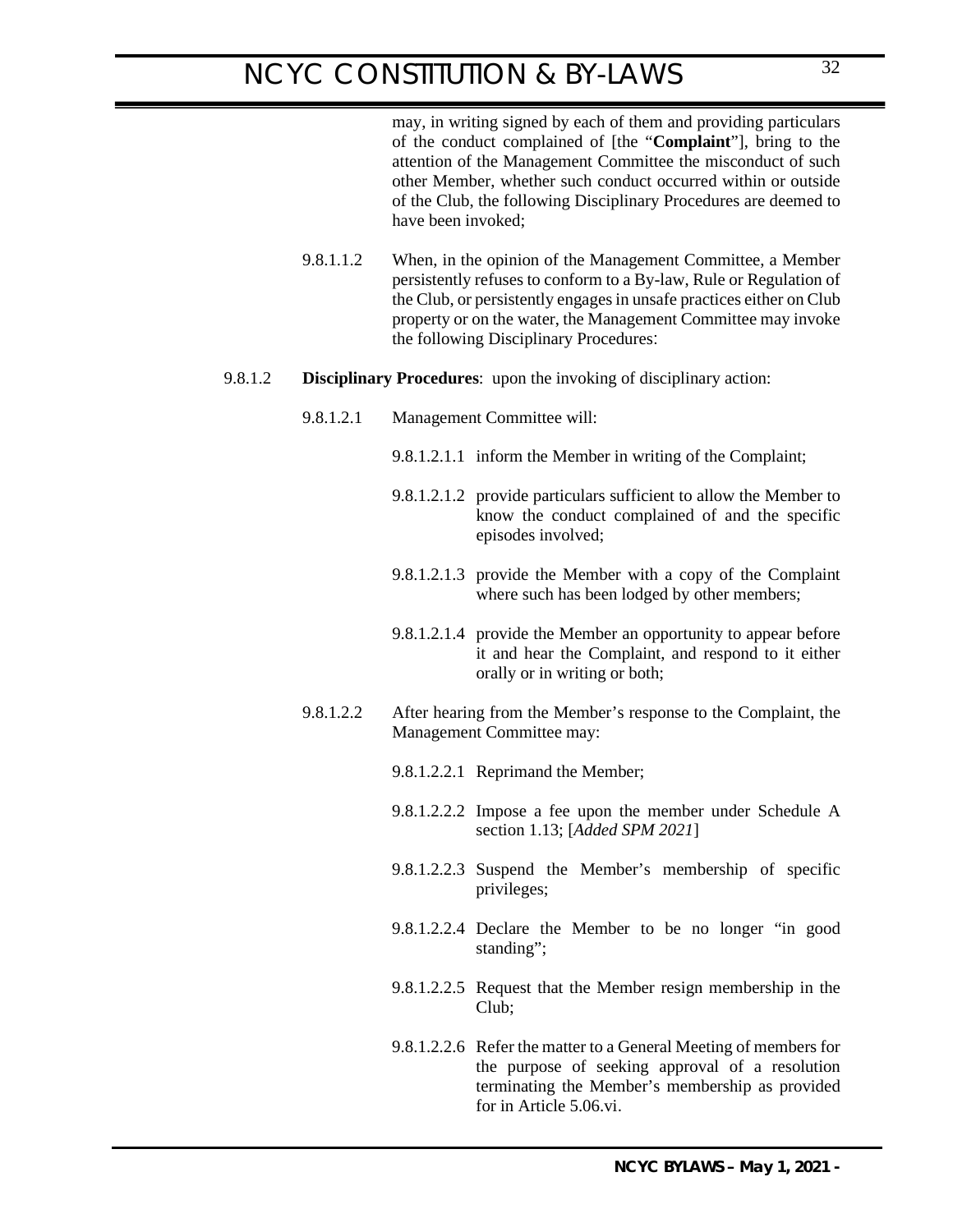## 9.8.1.3 **Reconsideration**:

- <span id="page-32-0"></span>9.8.1.3.1 A member disciplined under this Article may seek reconsideration of the finding of misconduct and/or the sanction imposed by delivering to the Secretary in writing the nature of the request and grounds and submissions relied upon in support of such request within 14 calendar days of decision reached by the Management Committee;
- 9.8.1.3.2 Upon receipt of a request for reconsideration, the Secretary will deliver such to the Commodore;
- 9.8.1.3.3 The Commodore will call a special meeting of the Management Committee to reconsider the matter as soon as is practicable;
- 9.8.1.3.4 In reconsidering the matter, the Management Committee may, but need not:
	- 9.8.1.3.4.1 agree to re-open the hearing of the complaint to receive further information;
	- 9.8.1.3.4.2 agree to hear from the Member in person;
	- 9.8.1.3.4.3 agree to hear from other interested Members on the Member's behalf;
- <span id="page-32-1"></span>9.8.1.3.5 The Commodore will advise the Member of the outcome of the reconsideration.
- 9.8.1.4 **Request To Resign**: Where the Management Committee imposes upon a Member a sanction in the form of a request that the Member resign from membership:
	- 9.8.1.4.1 The Member will be informed in writing of the decision and the reasons for such. Such notice to be delivered personally or by registered mail to the Member's last known address as recorded on the records of the Club;
	- 9.8.1.4.2 The Member will resign membership forthwith after receipt of such decision;
	- 9.8.1.4.3 Until the resignation is received, all membership privileges are automatically suspended and the Member is deemed to be not in good standing;
	- 9.8.1.4.4 If the Member does not resign or appeal the decision within 14 days, the Management Committee will cause the matter to be brought before the next General Meeting of members and may call such a meeting to consider the adoption of a membership resolution terminating the membership of the Member in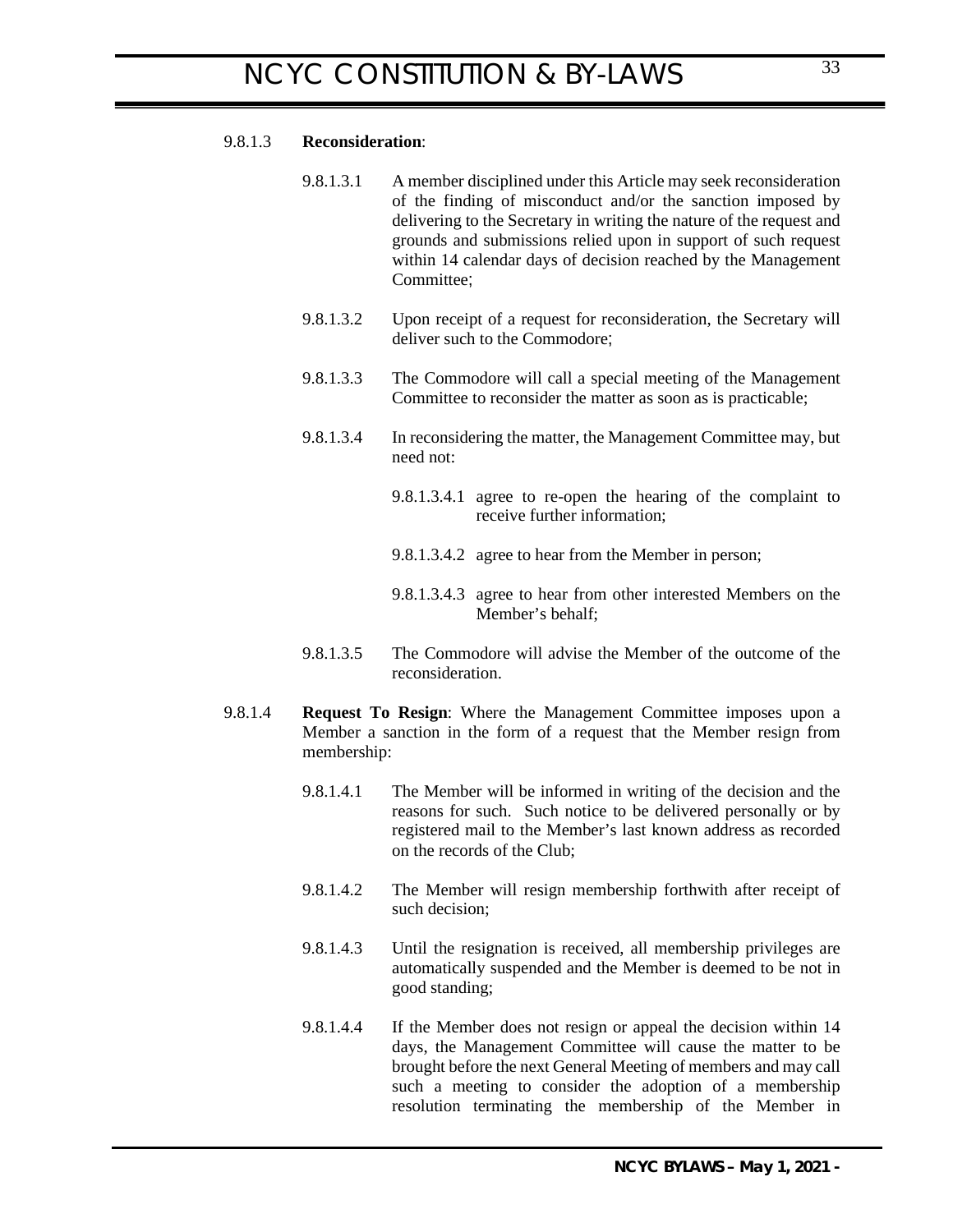<span id="page-33-1"></span><span id="page-33-0"></span>accordance with Article 5.06.vi.

## **ARTICLE 10 LIABILITY OF CLUB TO MEMBERSHIP:**

10.1 Membership is granted and use of the Club's facilities or equipment is permitted conditional upon acceptance by the member of the principle that the Club assumes no responsibility and is not liable for any Member's guests, person, personal property or safety.

## **ARTICLE 11 FINANCIAL YEAR:**

11.1 The financial year of the Corporation shall end on September 30th in each year. *[Amended at AGM 2017]*

## <span id="page-33-2"></span>**ARTICLE 12 AUDIT:**

12.1 Audits shall be conducted as, when and how required by the provisions of the *Corporations Act.*

## <span id="page-33-3"></span>**ARTICLE 13 RULES OF ORDER:**

13.1 Subject to the provisions of this By-Law, the *Corporations Act* of Ontario and where not inconsistent with such, the business of the Corporation, its meetings, procedures and governance shall be conducted in accordance with the principles established in the publication "Procedures for Meetings and Organizations" by Kerr & King as published by Carswell, but until request is made for conduct of a meeting in strict compliance with such, a meeting may adopt such informal practices as appear convenient to it.

## <span id="page-33-4"></span>**ARTICLE 14 NOTICE**

- <span id="page-33-5"></span>14.1 **Delivery:** Whenever notice is required to be given, except as otherwise provided, such notice may be given personally or via facsimile or e-mail or other such electronic means or by depositing same in a post office or a public letter box, in a prepaid sealed wrapper addressed to the recipient at such person's address as the same appears on the books or records of the Corporation. Such notice is deemed to have been received upon being given. For the purpose of sending notice to any member, Director or Officer for any meeting or otherwise, the address, fax number or e-mail address of any member, Director or Officer shall be such person's last such information recorded on the books of the Corporation. It is the responsibility of each member to keep the Secretary advised of any changes to the recorded contact information for the member and to periodically check the information recorded for accuracy. Notice is sufficiently given if given using the most recent recorded data for the member.
- <span id="page-33-6"></span>14.2 **Error Or Omission In Notice:** No error or omission in giving notice of any annual or other meeting or any adjourned meeting, whether annual or otherwise, of the members of the Corporation or of any other business shall invalidate such meeting or make void any proceedings taken thereat and any member may at any time waive notice of any such meeting and may ratify, approve and confirm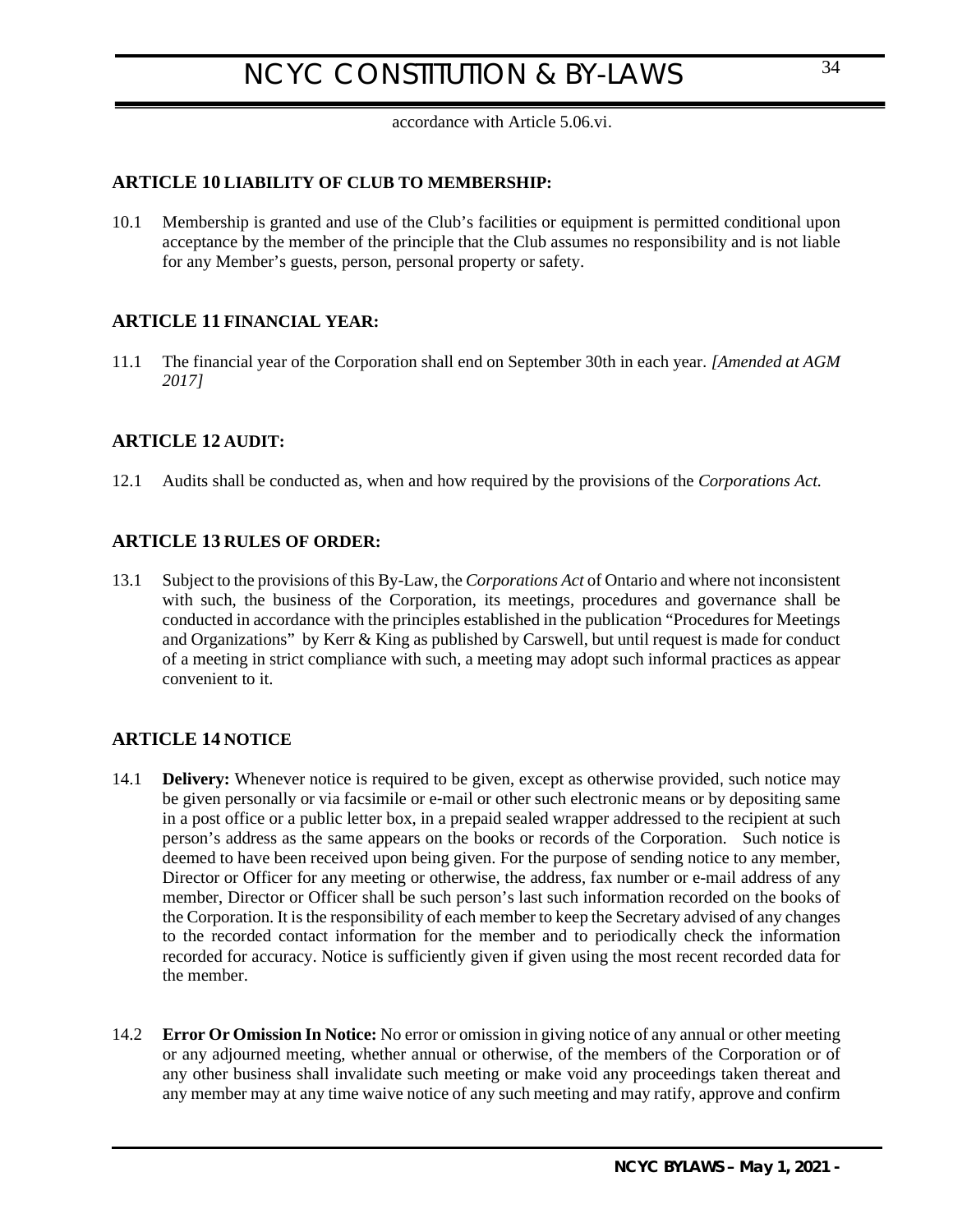<span id="page-34-0"></span>any or all proceedings taken or had thereat.

## **ARTICLE 15 ADJOURNMENTS:**

15.1 Any meetings of the Corporation or of the Directors may be adjourned to any time and any business may be transacted at such rescheduled meetings as might have been transacted at the original meeting. No notice shall be required of any such adjournment. Adjournment may be made notwithstanding that no quorum is present.

## <span id="page-34-1"></span>**ARTICLE 16 EXECUTION OF DOCUMENTS**

- 16.1 Contracts in the ordinary course of the Corporation's operations may be entered into on behalf of the Corporation by the Commodore or Vice Commodore or by any person authorized by the Management Committee.
- 16.2 The Management Committee may by resolution authorize the execution of any document by electronic or facsimile methods, e.g. signature stamps or electronic copies of a person's original signature.
- 16.3 Deeds, transfers, licenses, contracts and engagements on behalf of the Corporation shall be signed by either the Commodore or Vice Commodore and by the Secretary, and the Secretary shall affix the seal of the Corporation to such instruments as require the same.
- 16.4 All cheques, bills of exchange or other orders for the payment of money, notes or other evidences of indebtedness issued in the name of the Corporation, shall be signed by such officer or officers, agent or agents of the Corporation and in such manner as shall from time to time be determined by a resolution of the Board of Directors and any one of such officers or agents may alone endorse notes and drafts for collection on account of the Corporation through its bankers, and endorses notes and cheques for deposit with the Corporation's bankers for the credit of the Corporation, or with same may be endorsed "for collection" or "for deposit" with the bankers of the Corporation by using the Corporation's rubber stamp for the purpose. Any one of such officers or agents so appointed may arrange, settle, balance and certify all books and accounts between the Corporation and the Corporation's bankers and may receive all paid cheques and vouchers and sign all of the bank's forms or settlement of balances and release or verification slips.
- 16.5 Notwithstanding any provisions to the contrary contained in the By-Laws of the Corporation, the Management Committee may at any time by resolution direct the manner in which and the person or persons by whom, any particular instrument, contract or obligations of the Corporation may or shall be executed.

## <span id="page-34-2"></span>**ARTICLE 17 BOOKS AND RECORDS**

17.1 The Secretary shall see that all necessary books and records of the Corporation required by the By-Laws of the Corporation or by any applicable statute or law are regularly and properly kept.

## <span id="page-34-3"></span>**ARTICLE 18 COMPLIANCE WITH LAW**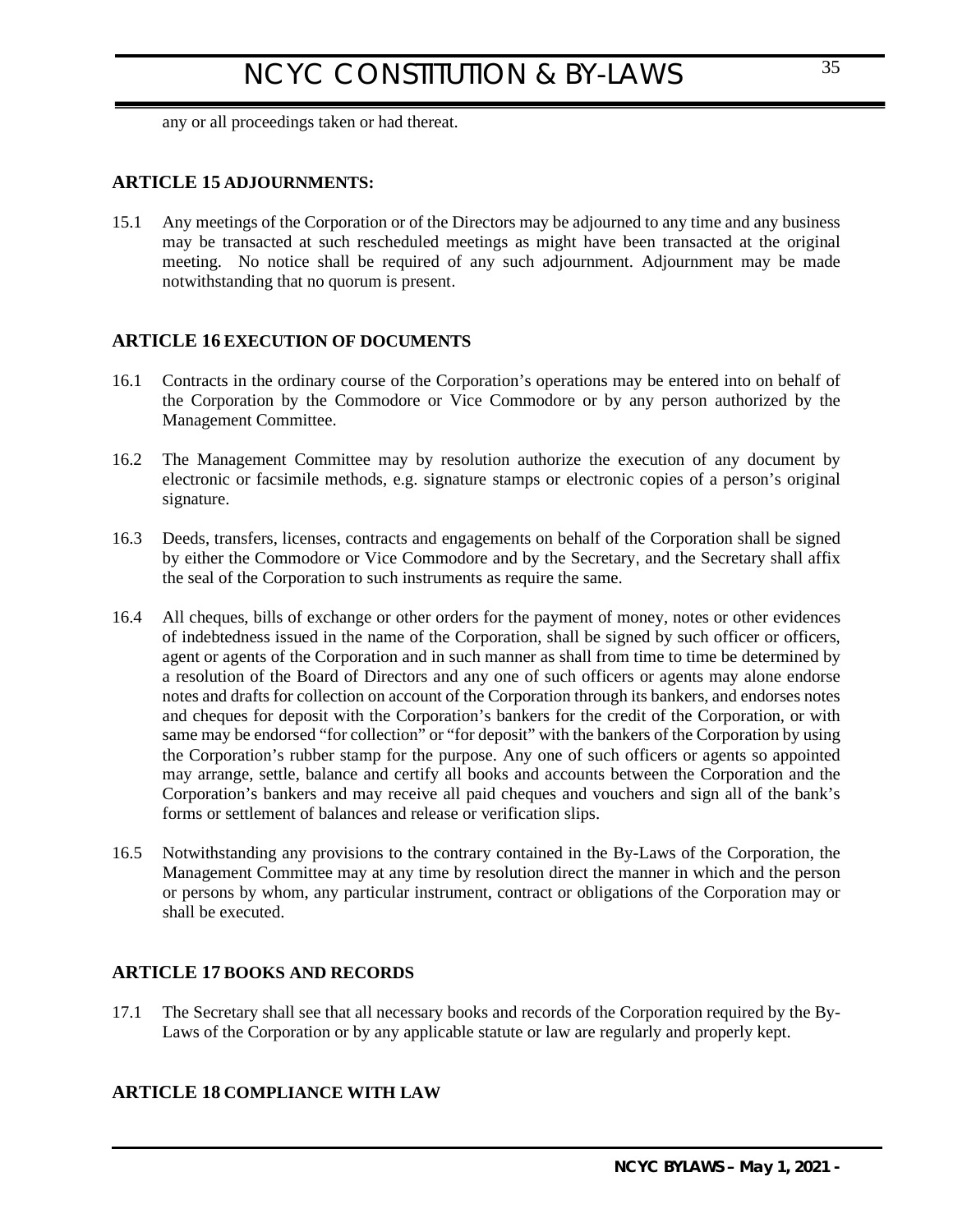- 18.1 Nothing in these By-Laws or other By-Laws or Rules and Regulations of the Corporation are intended to conflict with the governing statutes and regulations of the Province of Ontario or the Government of Canada and are to be interpreted accordingly.
- 18.2 Officers are required to know and conduct themselves and the business of the Corporation in accordance with law and nothing in these By-Laws or the practices adopted by the Club or its members excuses non-compliance with requirements of law.

## <span id="page-35-0"></span>**ARTICLE 19 DISSOLUTION:**

- 19.1 Upon dissolution of the Corporation, after payment of all debts and liabilities, the remaining property of the Corporation will be distributed or transferred to such:
	- 19.1.1 Municipal corporations;
	- 19.1.2 Charitable organizations; and/or
	- 19.1.3 Organizations whose objects are beneficial to the community;

as the voting members at such time, by special resolution [requiring a majority of two thirds of the votes cast at a general meeting of the members [all members] duly called for that purpose and By-Law, decide;

- 19.2 In making such determination, the members will endeavour to be guided by:
	- 19.2.1 the provisions of the Letters Patent which provide that the Corporation shall be carried on without the purpose of gain for its members and any profits or other accretions to the Corporation shall be used in promoting its objects; and
	- 19.2.2 the fact that the land owned by the Club was donated to the Club with the understanding that it would be granted to other organizations beneficial to the community if no longer needed for Club purposes.

## <span id="page-35-1"></span>**ARTICLE 20 COMING IN TO FORCE**

- 20.1 These By-Laws come into force on the day upon which they are confirmed by the membership at a general meeting of members duly called in part at least for that purpose;
- 20.2 Upon the coming into force of these By-Laws, all former By-Laws relating generally to the organization and operation of the Club are repealed, but no act done or right acquired under any such By-Law is prejudicially affected by such repeal.

### <span id="page-35-4"></span><span id="page-35-2"></span>**ARTICLE 21 BY-LAW & RULES ADOPTION & AMENDMENT:**

- <span id="page-35-3"></span>21.1 **POWER TO PASS:** The Management Committee may pass By-Laws to regulate:
	- 21.1.1 the admission of persons and unincorporated associations as members and as *ex officio* members and the qualification of and the condition of membership;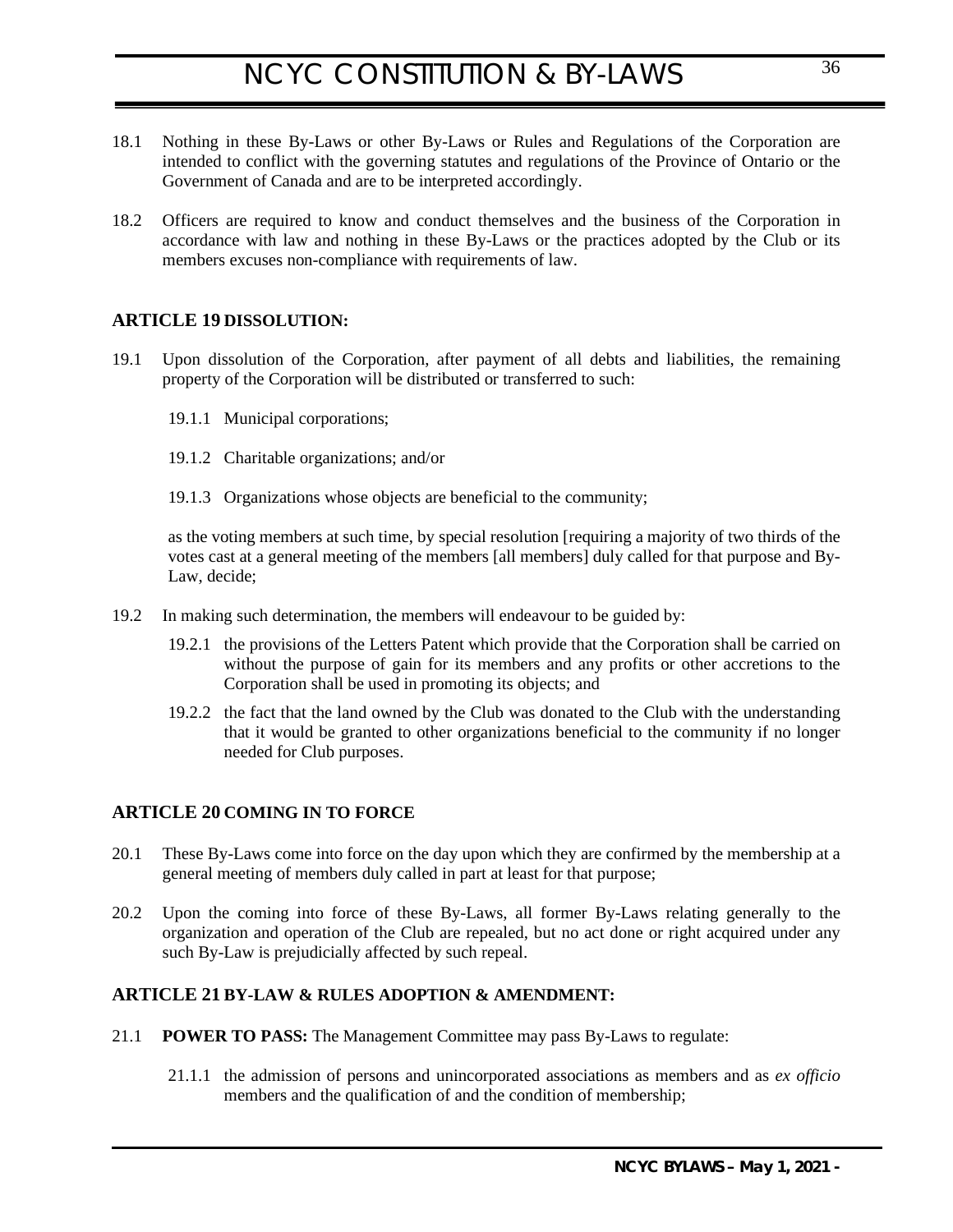- 21.1.2 the levies, fees and dues of members;
- 21.1.3 the issue of membership cards and certificates;
- 21.1.4 the suspension and termination of memberships by the Corporation and by the member;
- 21.1.5 the qualifications of and the remuneration, if any, of the Directors and Officers;
- 21.1.6 the time for and the manner of election of Officers and Directors;
- 21.1.7 the appointment, remuneration, functions, duties and removal of agents, officers and employees of the Corporation and the security, if any, to be given by them to it;
- 21.1.8 the time and place and the notice to be given for the holding of meetings of the members and of the Board of Directors, the quorum at meetings of members, the requirement as to proxies and the procedure in all things at members' meetings and at meetings of the Board of Directors;
- 21.1.9 the Rules, Regulations, Policies and Procedures governing the members and those utilizing Club facilities and equipment;
- <span id="page-36-0"></span>21.1.10 the conduct in all other particulars of the affairs of the Corporation.
- 21.2 **CONFIRMATION REQUIREMENT:** These By-Laws and Rules, Regulations, Policies & Procedures adopted under them may be amended by resolution adopted by the Management Committee and:
	- 21.2.1 With respect to By-Laws, excluding the Schedules, such amendment, unless in the meantime confirmed at a General Meeting of the members duly called for that purpose, is effective only until the next Annual Meeting of the members unless confirmed thereat, and, in default of confirmation thereat, ceases to have effect at and from that time, and in that case no new By-law or provision of the same or like substance has any effect until confirmed at a General Meeting of the members; *[amended AGM 2016]*
	- 21.2.2 With respect to Rules, Regulations, Policies & Procedures and the Schedules to this By-Law, such amendment does not require confirmation or ratification by the membership except for quantum of fees, levies [other than a Special Levy] or dues, with respect to which see [9.1.3 above](#page-27-3) and Schedule "A" [1.9.10 below.](#page-43-1);
- 21.3 The members may at a General Meeting or an Annual General Meeting, confirm, reject, amend or otherwise deal with any By-law passed by the Directors and submitted to the meeting for confirmation, but no act done or right acquired under any such By-Law is prejudicially affected by any such rejection, amendment or other dealing.;
- 21.4 The By-Laws, Rules, Regulations, Policies and Procedures may be amended by the membership by resolution adopted at a meeting called for that purpose in accordance with other provisions of the *Corporations Act* of Ontario and the provisions of these By-Laws and in particular Articl[e 6.4 above](#page-16-4).

### <span id="page-36-1"></span>**ADOPTION AND AMENDMENTS**

- 1. 2008-04-26: Adopted by Resolution of the Management Committee dated April 26, 2008
- 2. 2008-04-26: Adopted and Confirmed by Special Resolution of the Members at the General Meeting of Members held on April 26, 2008 at Spragge, Ontario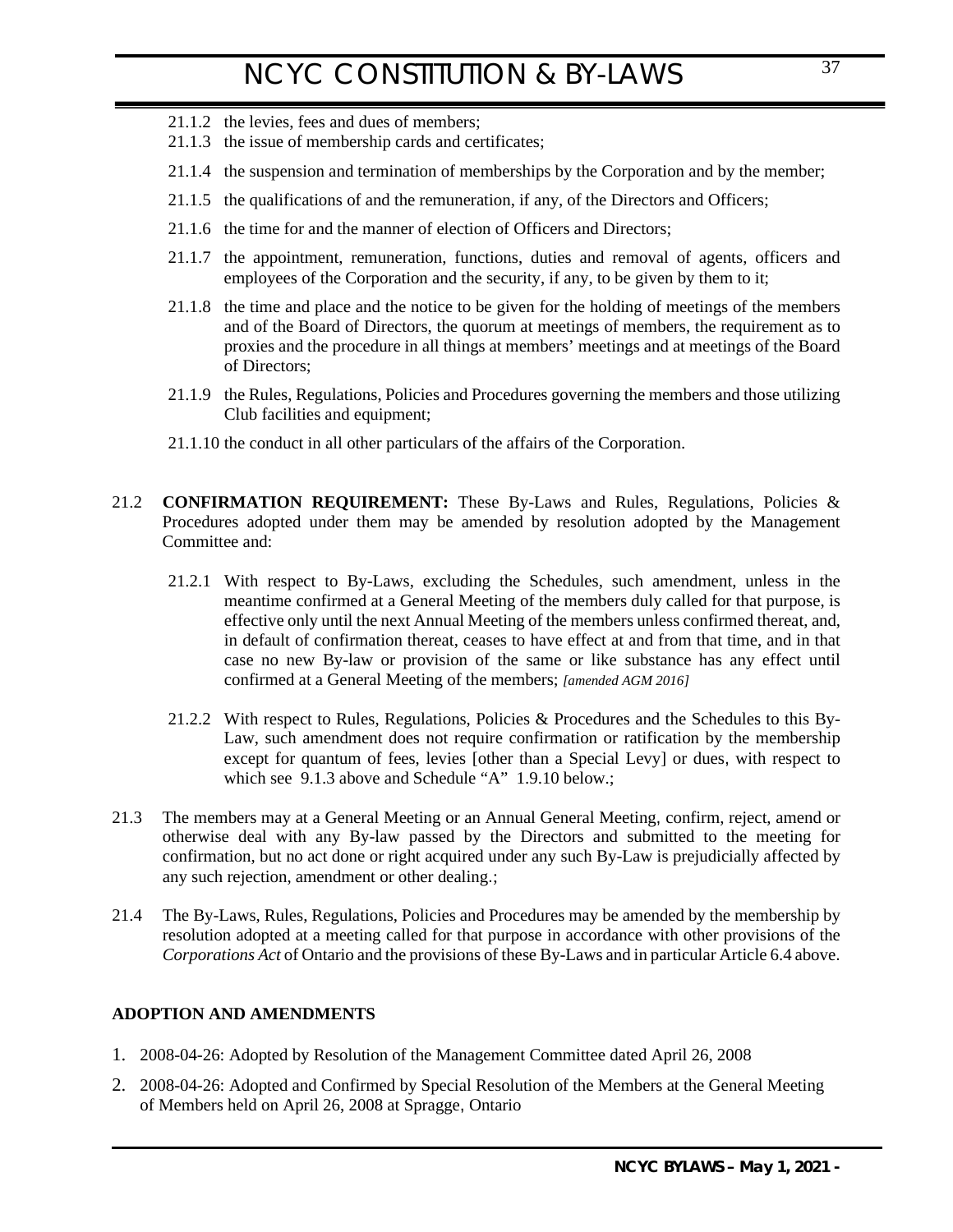- 3. 2009-04-25: Amended at Spring Planning Meeting as to Schedule A Article 1.8 Boating/Storage Fees
- 4. 2010-04-10 Amend by Management Committee as to Schedule B Sponsors
- 5. 2010-10-16 Amended at Annual General Meeting as to:
	- a. 9.5.4 -9.5.6 Responsibility for Personal Property
	- b. Schedule A Article  $1.3 \& 1.6$  Work Party Fee
- 6. 2015-10-17 Amended at AGM as to many clauses as noted throughout.
- 7. 2016-10-15 Amended at AGM as to several clauses as noted throughout.
- 8. 2017-10-14 amended at AGM as to clause 11.1 regarding Financial Year
- 9. 2018-10-13 amended at AGM as to several clauses as noted throughout.
- 10. 2021-05-01 Amended at SPM as to several clauses as noted throughout.

Witness the seal of the Corporation

**Commodore Secretary**

**\_\_\_\_\_\_\_\_\_\_\_\_\_\_\_\_\_\_\_\_\_\_\_\_\_\_\_\_\_\_\_\_\_\_\_\_ \_\_\_\_\_\_\_\_\_\_\_\_\_\_\_\_\_\_\_\_\_\_\_\_\_\_\_\_\_\_**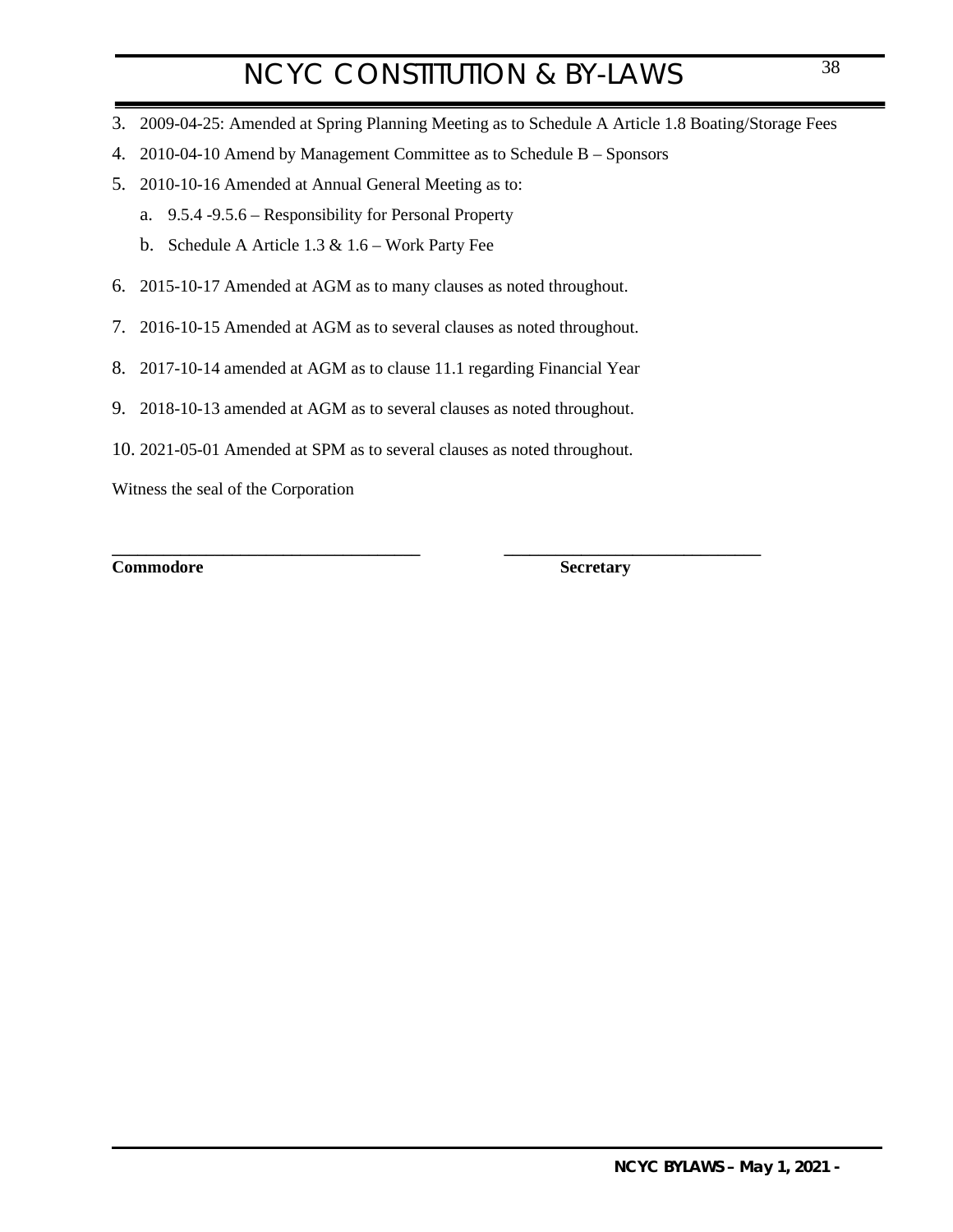## <span id="page-38-0"></span>**SCHEDULE A FEE PROVISIONS**

- <span id="page-38-1"></span>1.1 Authority for the levy of Fees is established principally by Article [9.1](#page-27-4) of the By-Laws. Other provisions of the By-Laws may also apply. The By-Laws provide for amendment of the fee rates by the Management Committee, subject to ratification of such changes at the next Annual General Meeting of Members.
- 1.2 Members and others pay fees in accordance with the following tables and provisions:
- <span id="page-38-3"></span>1.3 **Membership Fees** include an Initiation Fee, Annual Fee and Work Party Fee as follows**:**

| <b>Membership Class</b><br><b>Full Member</b>                                        | <b>Initiation Fee</b><br>\$1050 [may be paid over<br>2 years: see Article 1.9.4<br>below] [amended AGM<br>2010] | <b>Annual Fee</b><br>\$350 | <b>Work Party Fee*</b><br>\$40.00 / hour for 20<br>hours [in the second and<br>subsequent years of<br>membership as in 1.6<br>below] [amended AGM<br>20191 |
|--------------------------------------------------------------------------------------|-----------------------------------------------------------------------------------------------------------------|----------------------------|------------------------------------------------------------------------------------------------------------------------------------------------------------|
| Summer * [see 1.5]<br>below]                                                         |                                                                                                                 | \$500                      |                                                                                                                                                            |
| Cruising - Regular<br>Cruising - Extended<br>Option * [see 1.7 $&$<br>$1.8.6$ below] |                                                                                                                 | \$350<br>\$100 [optional]  | \$600                                                                                                                                                      |
| Associate                                                                            |                                                                                                                 | \$50                       |                                                                                                                                                            |

1.4 **Membership Year:** A membership year for the purpose of determining fees means:

- 1.4.1 In the first year of membership, the remaining portion of the financial year of the Club;
- 1.4.2 In subsequent years, a financial year of the Club;
- 1.4.3 In the last year of membership, that portion of the financial year of the Club prior to the termination of membership;
- 1.4.4 The financial year of the Club begins on October 1st of one calendar year and ends on September 30th of the next calendar year. [*amended AGM 2017*]

### 1.5 **\*Summer Membership:**

- 1.5.1 This is a one-time only fee;
- 1.5.2 Summer Membership cannot be renewed or obtained in subsequent years;
- 1.5.3 Fee may be applied to Full Membership fees for the current year if the Summer Member applies to become a Full Member prior to September 1st.

### <span id="page-38-2"></span>1.6 **\*Work Party Fees:**

- 1.6.1 Full Members pay a Work Party Fee at the rate set out above;
- 1.6.2 During the first year of membership and every year thereafter, the member is expected to contribute at least 20 hours of work on approved Club projects and to record all hours of work in the Work Party Log maintained in the Clubhouse;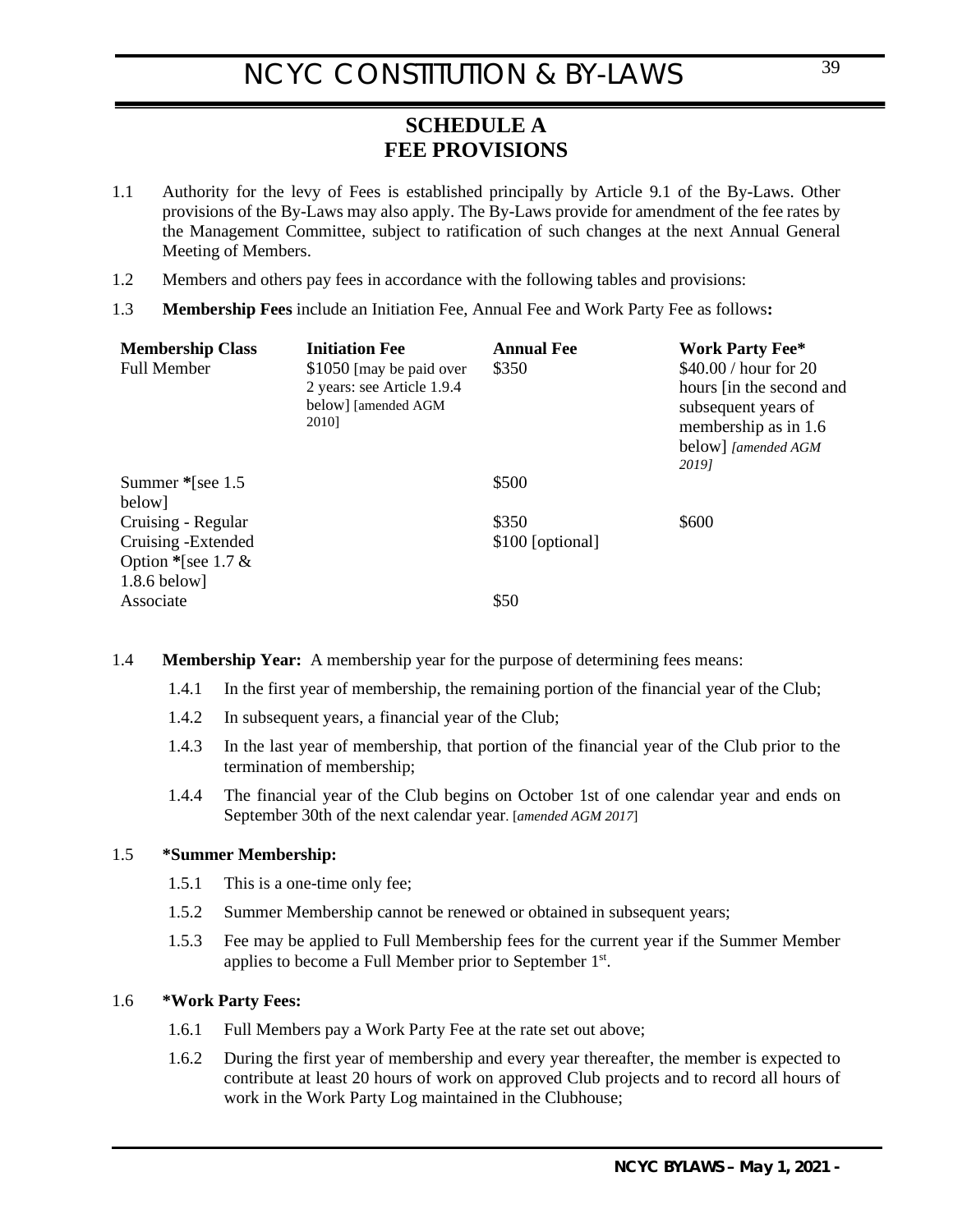- 1.6.3 At the commencement of the second year of membership and each year thereafter, the member is charged a new work party fee, but credit is given to the member for qualifying work party hours logged in the previous membership year;
- 1.6.4 No credit is given for unlogged hours;
- 1.6.5 The log is closed off at October 30th of each calendar year;
- <span id="page-39-1"></span>1.6.6 Credit is given at the hourly rate set out above;
- 1.6.7 Members of the Management Committee earn a credit of 20 hours by virtue of their office as they contribute far in excess of that time during their tenure;
- 1.6.8 Hours logged in excess of 20 hours in any year are not carried forward into the following year or years;
- 1.6.9 In the last year of membership or part thereof, work party hours logged do not earn or entitle the member to any credit or refund of work party fees or other compensation from the Club;
- 1.6.10 Work Party Fees are non-refundable;
- 1.6.11 Work Party hours are not transferable to other members.
- 1.6.12 Notwithstanding any earlier provision, Members cannot avoid putting in any Work Party hours by simply paying the Work Party Fees but must contribute at least 5 hours of work in one of the following forms:
	- 1.6.12.1 actively participate in at least one work party;<br>1.6.12.2 convene one club event;
	- convene one club event:
	- 1.6.12.3 serve on the Management Committee; or
	- 1.6.12.4 work on approved club projects.

Members, other than Cruising Members, who do not contribute these minimum hours of work are subject to an additional fee of \$100. *[1.6.12 added AGM 2018; amended AGM 2019]*

1.6.13 Notwithstanding any other provision, members who have reached 80 years of age at any point in the Membership Year and who have been Full Members for at least 10 years, upon written request delivered to the Treasurer before the end of the membership year, automatically entitled to have Work Party Fees reduced or eliminated for the next membership year. i.e. they are not required to contribute work party hours although they are encouraged to do so if able and they are not charged a work party fee for not contributing work party hours. [*Added SPM 2021*]

### <span id="page-39-0"></span>1.7 **Cruising Members: [see also Article [5.8.3 above\]](#page-12-1)**

- 1.7.1 Retain the rights and privileges that attend their membership class prior to becoming a Cruising Member [e.g. voting privileges, seniority, mooring position and space on the storage rail] if they pay the full fees that accompany each of such rights and privileges [e.g. annual membership, work party, and boating fees] for each year or part thereof that they are away from the Club;
- <span id="page-39-2"></span>1.7.2 Are entitled to have their membership fee reduced to \$100.00 if they extend [see Cruising – Extended Schedule A [1.3 above\]](#page-38-3) their absence from the Club beyond the end of the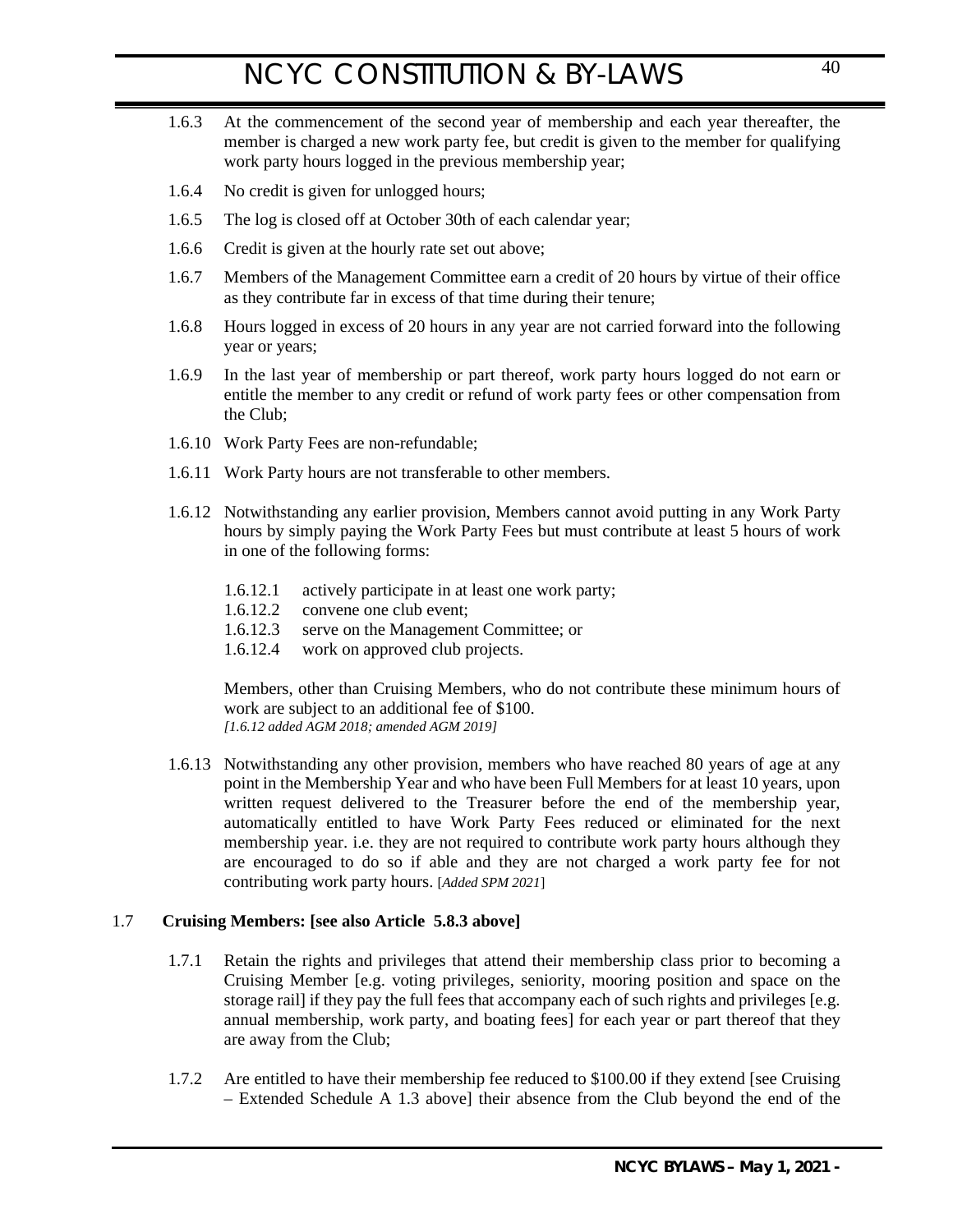second whole boating season following their departure, in which case they retain their membership number and storage privileges [storage box and cradle in the yard], but don't retain space on the storage rail or their mooring position;

- 1.7.3 To retain their rail storage and mooring position privileges, Cruising Members must pay their full annual membership [annual and work party fees] and boating fees each and every year, including the first two years, while they are away from the Club;
- 1.7.4 If rail storage and mooring position privileges are relinquished, seniority is retained, but seniority does not entitle the senior member to "bump" another member from their rail storage privilege or from their mooring position, but only entitle the member to be higher on the waiting list relative to new or vacant spaces being allocated.

## 1.8 **Boating Fees & Storage Fees:**

| Category                        | <b>Particulars/Description</b>                                                                                                                                                                              | <b>Boating Fees:</b>         | <b>Storage Fees:</b>                                               |
|---------------------------------|-------------------------------------------------------------------------------------------------------------------------------------------------------------------------------------------------------------|------------------------------|--------------------------------------------------------------------|
| All Boats<br>except as<br>below | Fee is calculated on the basis of area of $\mid $0.80$ per<br>the boat [length x beam] as determined foot of boat area<br>by www.sailboatdata.com                                                           | square<br>[amended AGM 2019] | \$0.80<br>per<br>square<br>foot of boat area<br>[amended AGM 2019] |
| <b>Dinghies</b>                 | Affiliated with any of the above boats                                                                                                                                                                      | No Charge                    | No Charge                                                          |
| Misc.                           | Sailing dinghies, Runabouts etc.<br>retrieved after each use other than those [[amended AGM<br>allowed under Article 1.8.1.4 below of $2015$<br>this Schedule and affiliated with any of<br>the above boats | No Charge                    | No Charge<br>[amended AGM<br>2015]                                 |

## 1.8.1 Payment of the **Boating Fees** entitles the member:

- 1.8.1.1 to use of the docks, electricity, and water facilities;
- 1.8.1.2 to an assigned mooring location, if available;
- 1.8.1.3 to use of Club owned on-water equipment; and
- <span id="page-40-0"></span>1.8.1.4 to place an approved storage box in a location designated by the Fleet Captain, for the enjoyment of:
	- a vessel that is accepted into the Club by the Management Committee, and
	- a maximum of three tenders or boats, each not longer than half of the length of the member's accepted vessel.
- 1.8.2 Payment of the **Storage Fees** entitles the member:
	- 1.8.2.1 To use of the marine railway, rail storage, electricity, water, launch and haulout facilities;
	- 1.8.2.2 To use of NCYC owned shore equipment;
- 1.8.3 The annual Boating and Storage Fees are for each membership year or part thereof during which the member has a vessel registered with the Club.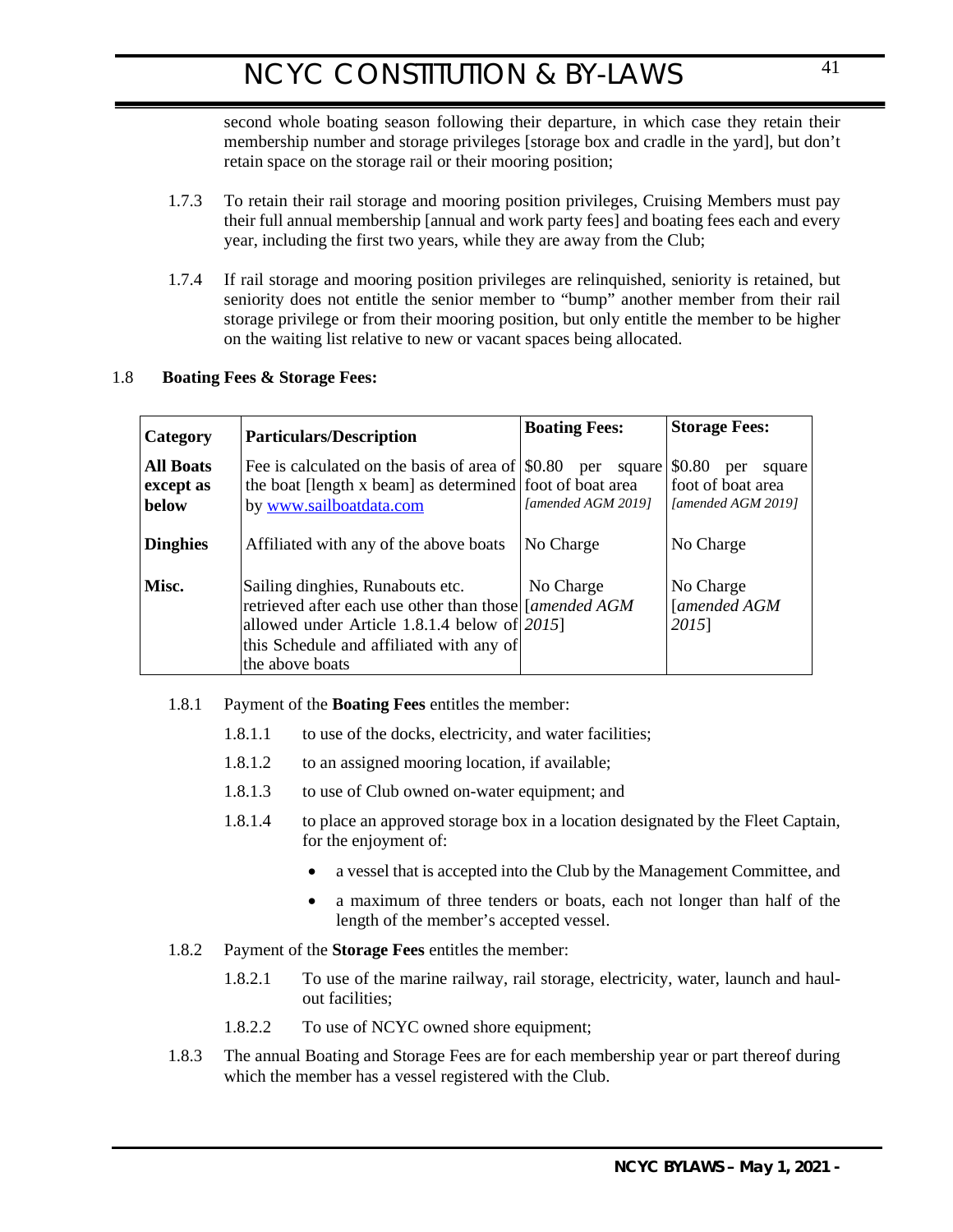- 1.8.4 A member may have the Storage Fees otherwise payable waived if all of the following terms are met with respect to each year of fees waived:
	- 1.8.4.1 The member undertakes in writing not to use NCYC facilities or premises to haul-out or launch or store the member's boat or cradle [except for cradle storage off the rails and except for the dinghy launch ramp]; for added clarity and certainty, it is the intent of this provision that if the members use the facilities or premises for any one or more of haul-out, launching or storage of the member's boat or cradle, then such use disentitles the member to the waiver of the Storage Fees.
	- 1.8.4.2 The member removes the boat's cradle, if any, from the marine railway rails;
	- 1.8.4.3 If the member's cradle is to be stored in the yard, the member agrees to pay any applicable storage fee;
	- 1.8.4.4 The member acknowledges in writing that if the cradle is removed from the rails;
		- 1.8.4.4.1 there is no guarantee of space on the rails should the member later desire to resume use of the rails;
		- 1.8.4.4.2 While seniority is retained, such seniority does not entitle the senior member to "bump" another member from their rail storage, but only entitles the senior member to be higher on the waiting list relative to new or vacant spaces being allocated if and when any become available and there is no guarantee of such availability;
- 1.8.5 In the year of final departure of the vessel from the Club, the prior year's fee will cover the use of yard and waterfront facilities up to two weeks after the date of official opening of the boating season [as determined by the Management Committee] for that final year. After that time, either the new year's boating fees must be paid, or the owner must pay each week the rate charged for visiting boat dockage while the boat is at the club.
- <span id="page-41-0"></span>1.8.6 **\***For Cruising Members, Boating fees will be waived for the time a member is on an extended cruise away from the Club if:
	- 1.8.6.1 The member requests such waiver in writing in advance of commencing the cruise;
	- 1.8.6.2 The absence from the Club is for a full boating season for each year of fees waived;
	- 1.8.6.3 The member agrees that temporary return of the vessel to the Club will entail dockage fees at the same rate as other visiting vessels as though the member were not a member, to a maximum of the annual boating fees for that year, including any extras for slip rental privileges etc.;
	- 1.8.6.4 The member pays the full membership fee [i.e. does not elect the reduced fee as in [1.7.2 above\]](#page-39-2) and agrees that the member's assigned mooring location can be assigned temporarily to others during the member's extended cruise period; *[amended AGM 2015]*
- 1.8.7 After three years of absence from the Club while on extended cruise, the member waives any pre-existing mooring location assignment and space on the storage rail unless boating fees and full annual membership fees are paid each year of the cruise as though the member's vessel were present at the Club;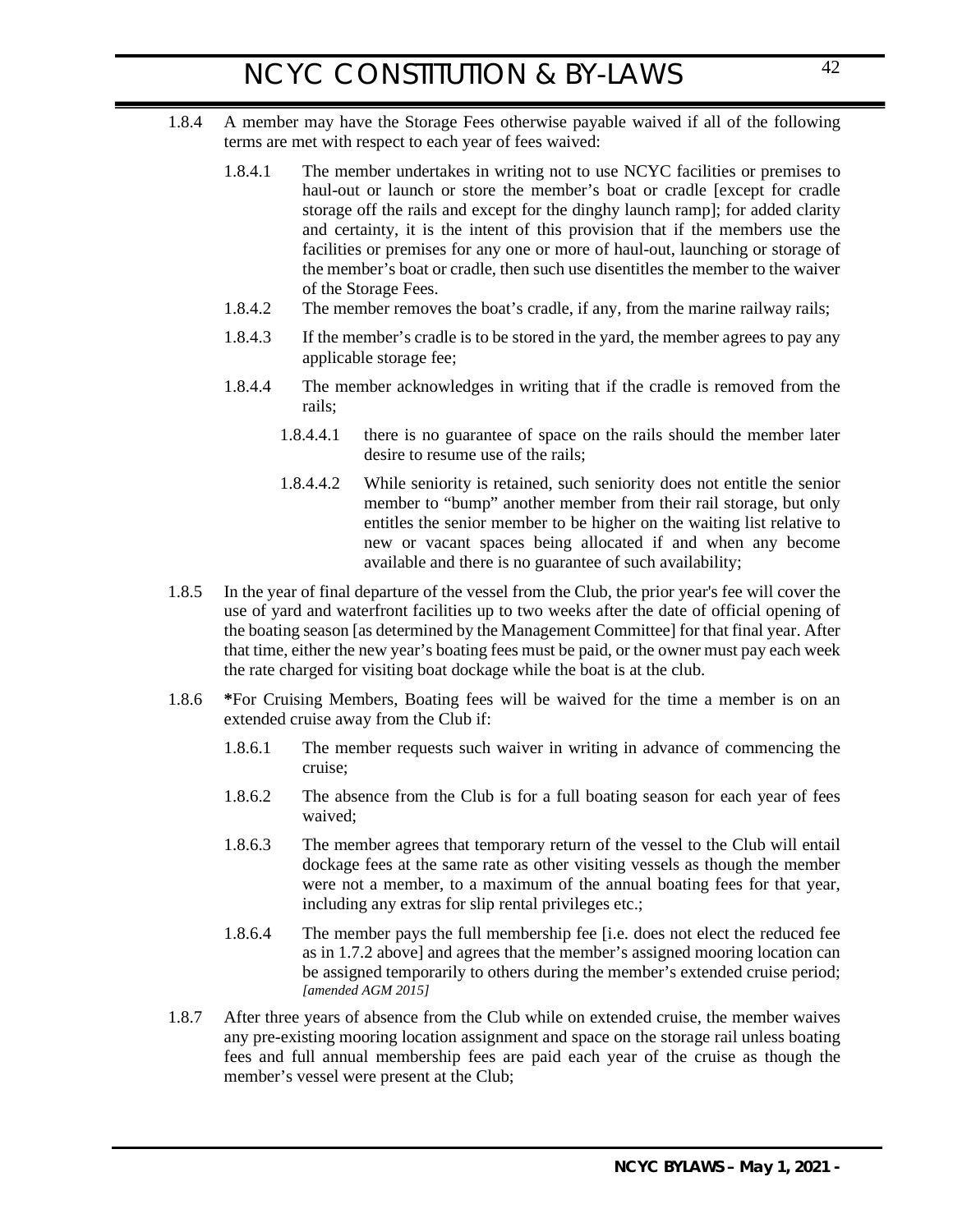- 1.8.8 To retain their mooring location and space on the storage rail, cruising members must pay their full annual membership and boating fees each and every year, including the first three years, while they are away from the Club;
- 1.8.9 When a Member, or Membership Couple, brings a second vessel to the Club before removing the first vessel, a period of up to four months will be allowed for both vessels at the club, after which a second boating fee will be payable for each year or part of a year that both vessels are at the club until one of the vessels is disposed of;
- 1.8.10 Boating fees are not prorated or refunded by the Club. If the vessel is sold and leaves the Club, boating fees will not be refunded;
- 1.8.11 When a member sells a vessel to another member or prospective member, adjustment of the boating fee is a private matter between vendor and purchaser;
- 1.8.12 When a vessel has been sold to a non-member who does not immediately apply for membership, the member who sold the vessel remains responsible for fees related to storage, launching, haul out or mooring of the vessel and any additional fees associated with it until the vessel has been removed from the Club premises; *[new AGM 2015]*
- 1.8.13 A new member or a member who purchases a vessel from a member who's boating fee is paid for that year, will be assessed a boating fee for that same year; *[amended AGM 2015]*
- 1.8.14 When a member sells a vessel to another member and brings a replacement vessel to the club, a new boating fee is assessed for the difference in the replacement vessel. If the

#### **Commentary**:

- 1. The provisions in 1.8.10 through 1.8.14 are intended to be a complete code of practice to be applied whenever ownership of a vessel at the Club changes.
- 2. When ownership of a vessel changes, there are 3 relationships that are affected:
	- a. Seller and Buyer
	- b. Seller and NCYC
	- c. Buyer and NCYC
- 3. NCYC should not become engaged in the relationship between Seller and Buyer, because that is a private negotiation between those parties. If NCYC gets involved, it is possible that a potential transaction falls apart and NCYC could be sued by either party or both for interfering in a private matter and causing an injury to the economic interests of the Buyer and/or the Seller. NCYC is also interested in preserving relationship with all members and so should avoid occasions for getting embroiled in a matter between members or between a member and potential new member.
- 4. The provisions in 1.8.12 through 1.8.14 give direction for the invoicing of fees and do not depend upon the private arrangement between Buyer and Seller. The Treasurer should just apply these provisions without regard to any adjustment between Buyer and Seller.
- 5. The Buyer and Seller should be reading 1.8.10 through 1.8.14 and using them to settle the terms between them and making what adjustment they want as between them, knowing what the outcome of NCYC invoicing will be.
- 6. If it should happen in a rare case that an inequity results and NCYC gets a windfall in some fees that otherwise it would not receive had ownership not changed, then the MC can use By-law Article 9.1.7 or Schedule A 1.9.11 to waive the additional fee if it appears appropriate to do so. But the MC should not get involved in direct negotiation as between Buyer and Seller.
- 7. See Article 9.1.7 in the By-laws and 1.9.11 in this Schedule A.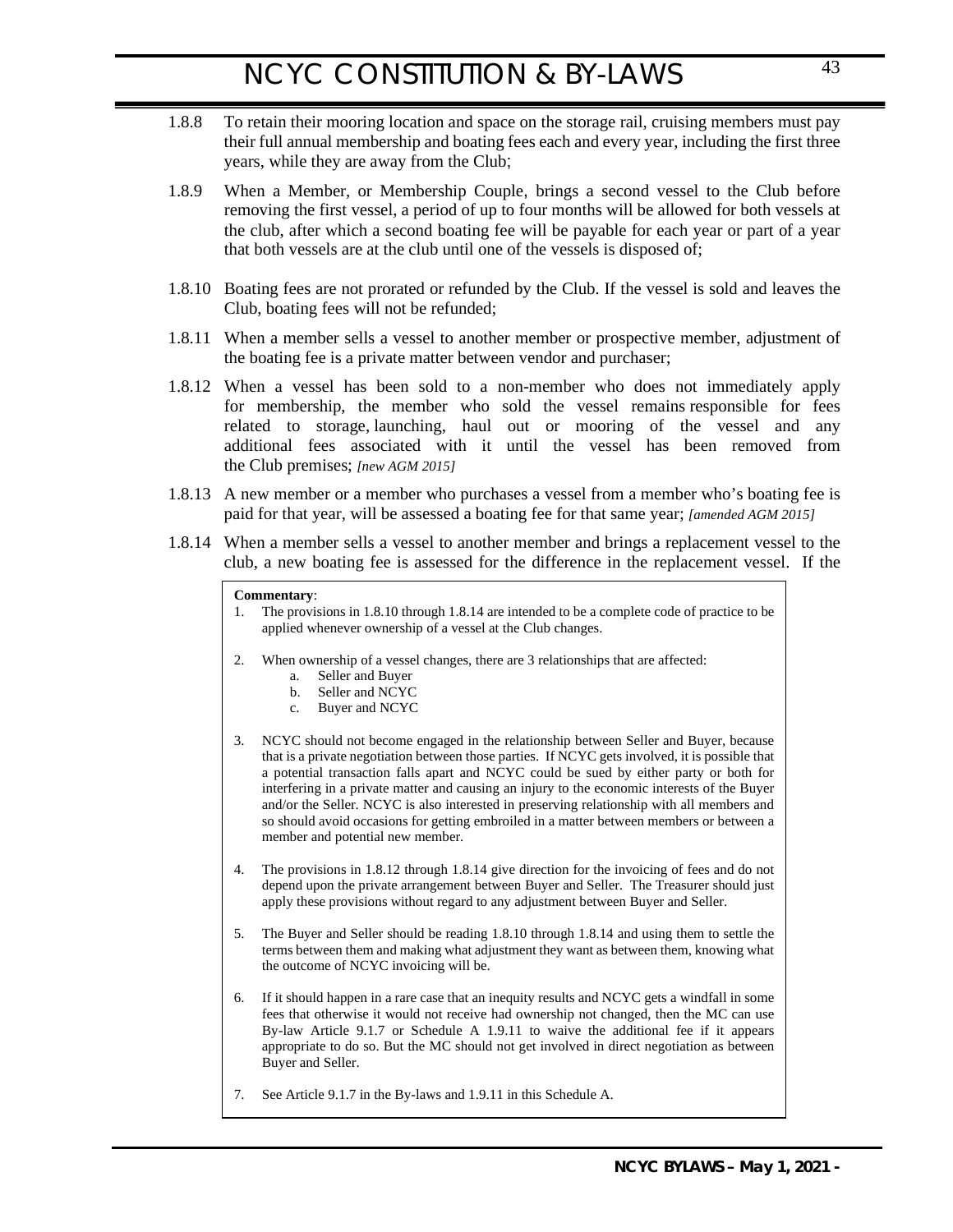replacement vessel is larger, the member pays the difference between the boats. If the replacement vessel is smaller, no fees will be refunded to the owner, as per 1.8.10; *[amended AGM 2015]*

- <span id="page-43-0"></span>1.8.15 A member selling a vessel is not eligible to sponsor the new member's application, if the selling member is leaving the Club;
- 1.8.16 If a member dies, the spouse may be granted one free year in which to sell the vessel, after which full membership, boating fee and work party fee will be payable.

### 1.9 **FEES GENERALLY:**

- 1.9.1 All members will pay fees in accordance with these Fee Provisions.
- 1.9.2 In order to exercise voting privileges, members must be in good standing and must have paid all fees due and payable to the Club prior to the meeting at which a vote is to be exercised. *[Amended SPM 2021]*
- 1.9.3 Except for new members, fees are due March 1st in each year, but may be paid in equal instalments on or before March 1st and May 15<sup>th</sup>; *[Amended SPM 2021]*
- <span id="page-43-2"></span>1.9.4 New members pay a deposit of \$500 fees at the time of making their application for membership. The rest of the fees are due upon acceptance as a member. The new member may elect to pay the initiation fee in two equal instalments over two years*; [amended AGM 2015]*
- 1.9.5 If fees are not paid in full by May 15th:
	- 1.9.5.1 the member is not in good standing until the fees are paid in full; and *[Amended SPM 2021]*
	- 1.9.5.2 interest is charged on the unpaid balance at the rate of 2% per month compounded monthly, the equivalent of 26.8% per annum;
- 1.9.6 Fees are not refundable even if a member resigns from the club or otherwise loses or discontinues membership;
- 1.9.7 Fees are assessed annually and are not pro-rated irrespective of when a member joins the Club. *[Amended SPM 2021]*
- 1.9.8 New members who join after September  $1<sup>st</sup>$  and before October  $1<sup>st</sup>$  and decide to store their boat in the yard, will be assessed storage fees plus initiation fee and membership fee, but will not be assessed boating fees; *[Amended SPM 2021]*
- 1.9.9 [*Deleted SPM 2021*]
- <span id="page-43-1"></span>1.9.10 The provisions of this Schedule "A" may be amended from time to time by the Management Committee, without amendment of the By-Law, but, with the exception of a Special Levy, changes in fee rates and levies must be ratified by the membership at a general meeting of members before such can be levied;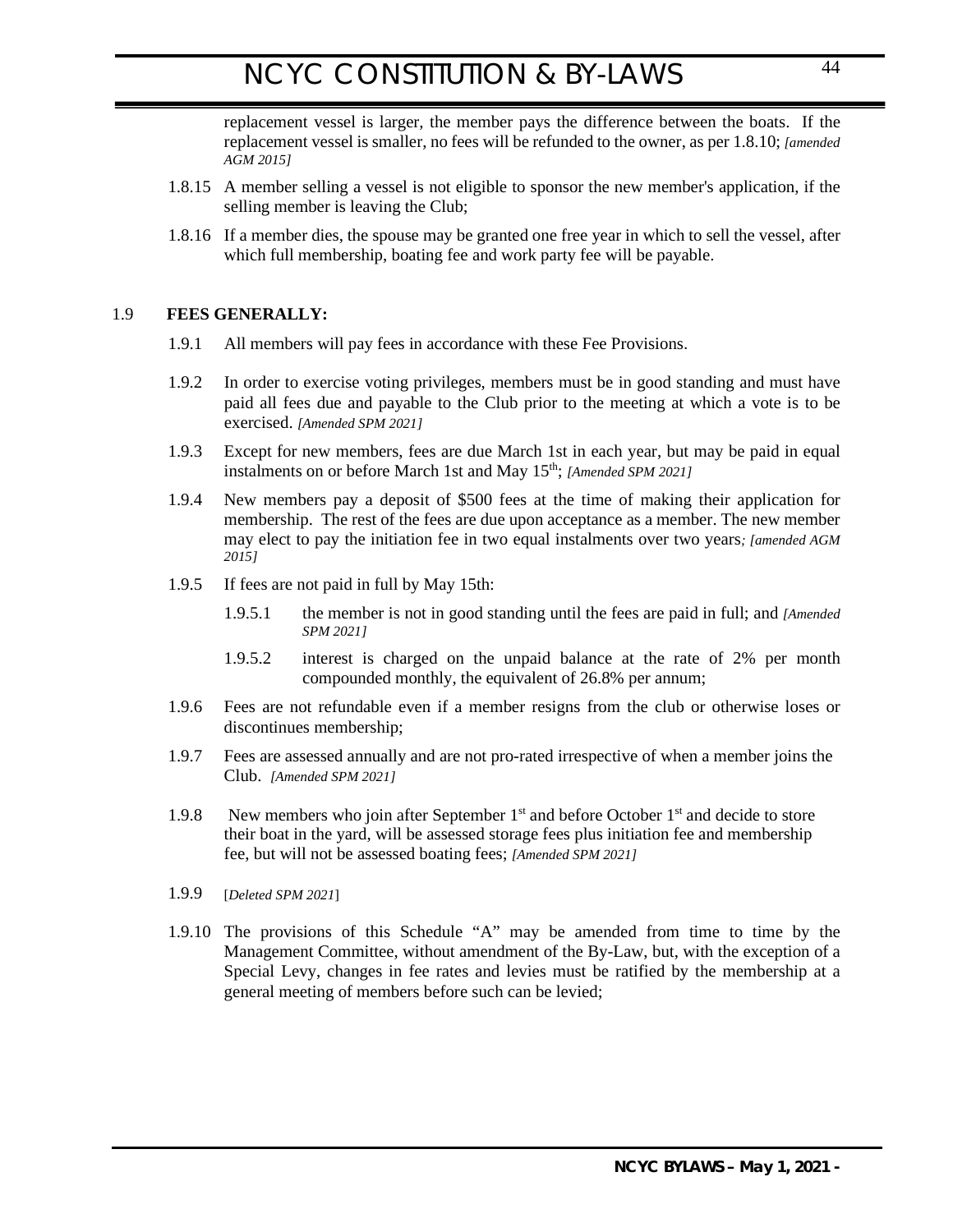1.9.11 The Management Committee has discretion to waive in whole or in part the fees or levies payable by a member on compassionate or other grounds. If the Management Committee declines to waive a fee for a member, such decision is final and not subject to appeal to the membership at a meeting of members.

#### **Commentary**:

- 1. See also Article 9.1.7
- <span id="page-44-0"></span>2. At the 2017 AGM, the MC was encouraged to use this provision to allow long term members who have given 15 years or more of service to the Club and who have reached 80 years of age to be exempted from future work party fees. [See AGM 2017 Minutes item 6 i) c)] See now Schedule A: 1.6.13 added SPM 2021 which also deals with this issue.

### 1.10 **FEES UPON ADMISSION TO MEMBERSHIP:**

- 1.10.1 Upon making application for membership, the applicant must attach to the application a cheque for \$500. The remaining fees are due upon admission to membership; *[amended AGM 2015]*
- 1.10.2 Upon admission to membership, the member must pay the full amount of the initiation and other fees required of a new member [with appropriate allowance for instalment payments as in Article [1.9.4 above](#page-43-2) and before the member may exercise the benefits of membership including the use of Club facilities;
- 1.10.3 If the amounts required to be paid are not paid within 30 days of approval of the application, [e.g. the applicant's cheque is not honoured by the bank], the membership status may be withdrawn by the Management Committee, unless arrangements suitable to the Committee are made by the member;
- 1.10.4 New members who join prior to September 1st must pay fees for that year and such fees are not pro-rated. It is suggested that Summer Membership be considered instead or that the applicant indicate that membership is sought for membership only after September 1st;
- 1.10.5 New members or Summer Members who join on or after September 1st but before October  $1<sup>st</sup>$  and are storing their boat for the winter, must pay initiation fee, membership fee and winter storage fee for the upcoming winter. If the new members are not storing a boat the winter they join, then they pay the initiation fee, membership fee and boating fees. Such payment is credited towards the next financial year of the Club, which commences May 1st. *[Amended AGM 2015]*

### 1.11 **FEES UPON CHANGE IN MEMBERSHIP:**

- <span id="page-44-1"></span>1.11.1 Members who desire to change their membership class or to resign membership, must do so in writing or make application for such by January 1st in order to avoid liability for fees for the current financial year; *[Amended AGM 2015]*
- 1.11.2 A change in membership class or resignation does not entitle the member to a cancellation or refund or pro-ration of any annual or seasonal fees accrued or paid nor does it relieve the member from responsibility for any debt owed to the Club;
- <span id="page-44-2"></span>1.11.3 **\***Cruising Members are entitled to exercise certain options concerning privileges and fees. In this regard see Article [5.8.3](#page-12-1) of the By-laws and Articl[e 1.8.6](#page-41-0) of this Schedule.

### 1.12 **DOCKAGE:**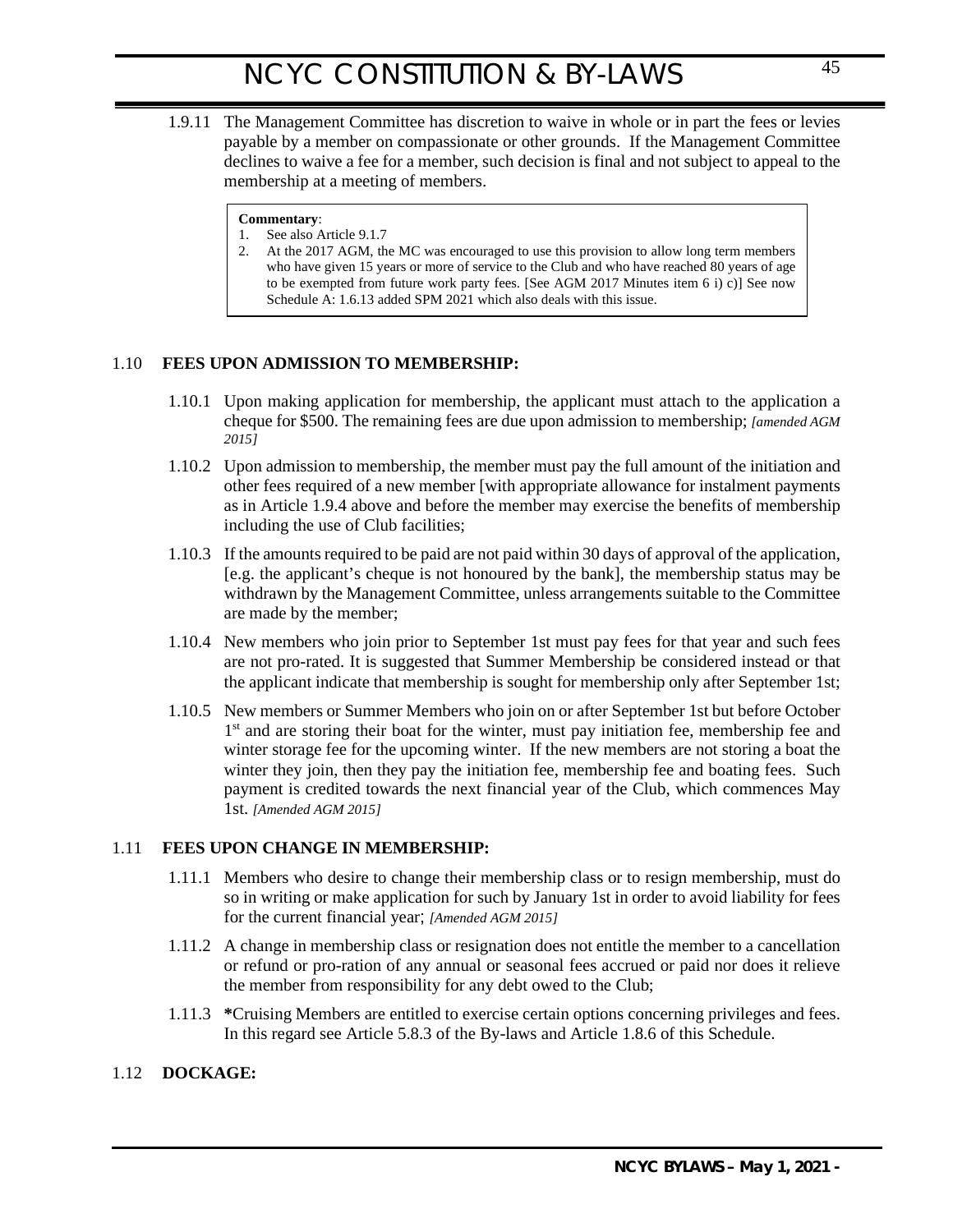1.12.1 At its discretion, the Management Committee may in each year designate a limited number of slips on the finger docks for summer rental to members or transient boaters on such terms and at such rates as the Management Committee may deem advisable.

## 1.13 **FEES FOR BREACH OF PROVISIONS [***Added SPM 2021***]**

 $\setminus$ 

- 1.13.1 Members who do not comply with any provision of the By-laws or the Rules, Regulations, Policies and Procedures after notification by the Management Committee or its designated officer, may be assessed a fee for such non-compliance. Before doing so the MC will notify the member of the intent to levy a fee and will give the member an opportunity to address the issue.
- 1.13.2 The fee imposed will be \$50.00 for each failure to comply.
- 1.13.3 A member who is assessed such a fee may request review under Section 9.8.1.3 of the By-laws.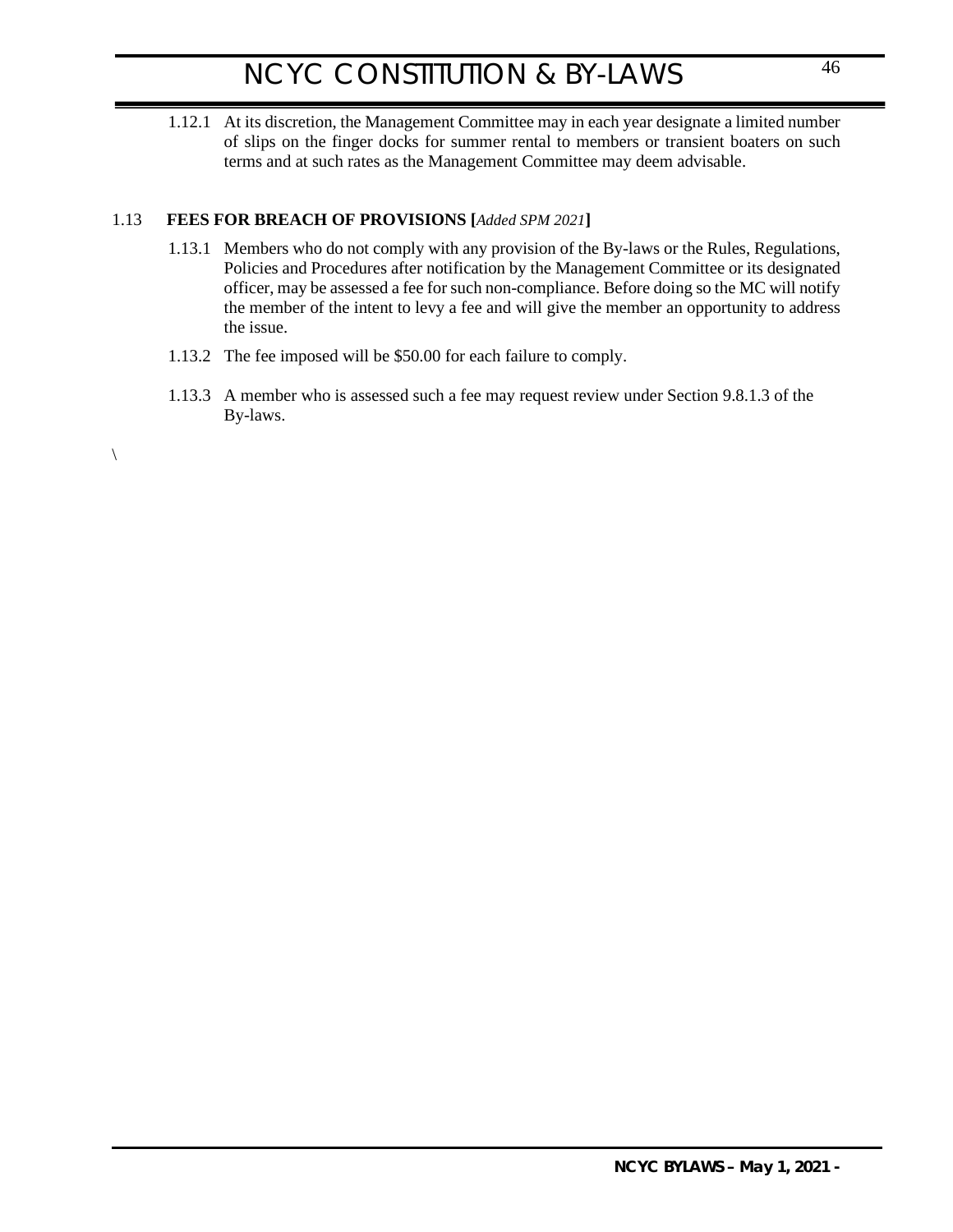## <span id="page-46-0"></span>**SCHEDULE B SCHEDULE OF DUTIES**

This Schedule sets out the principal duties of various offices, positions, and committees. These lists are not intended to be exhaustive but are illustrative only of the duties to be undertaken by those assigned to these posts.

The various positions are set out as follows:

| <b>POST</b>               | Page |
|---------------------------|------|
| Commodore                 | 48   |
| <b>Fleet Captain</b>      | 49   |
| Members-at-Large          | 50   |
| Membership Recorder       | 51   |
| Rear Commodore            | 52   |
| Secretary                 | 53   |
| Social Convenor           | 54   |
| <b>Sponsors</b>           | 55   |
| <b>Treasurer</b>          | 56   |
| Vice Commodore            | 57   |
| Cradle Committee          | 58   |
| <b>Planning Committee</b> | 60   |
|                           |      |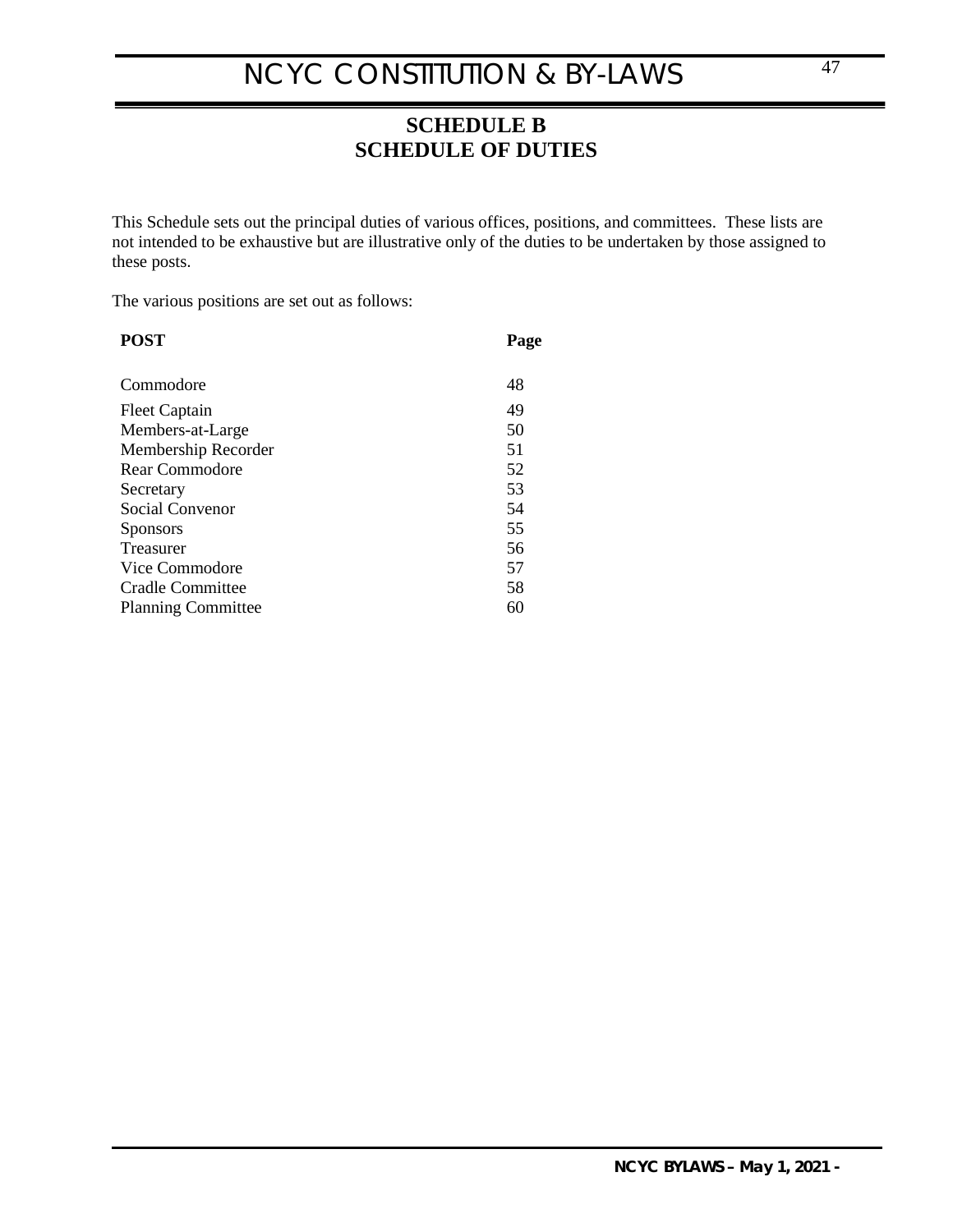## <span id="page-47-0"></span>**Duties and Responsibilities of the Commodore**

<span id="page-47-1"></span>In addition to being *Ex-officio* voting member on all Club committees and sub-committees,

The Commodore is responsible for:

- $\Box$  ensuring the Club has an up-to-date written operating and long-range plan meeting the requirements of the Club objectives;
- organizing and chairing Management Committee meetings; Annual General Meeting, Spring Planning Meeting and any special or general Club meeting;
- $\Box$  the enforcement of all Club By-laws, Rules and Regulations;
- $\Box$  ensuring that the activities and assets of the Club are protected by adequate insurance;
- Club communications: verbal and written, with members and outside organizations, via the newsletter and by other means; as well as public comment or response on behalf of the Club;
- negotiating with other Clubs as well as other organizations, governments, and people on issues of major interest to the Club;
- □ hosting the Commodore's Cruise;
- $\Box$  promoting Club's interests and aspirations;
- recommending committees and approving their duties as authorized by the Management Committee.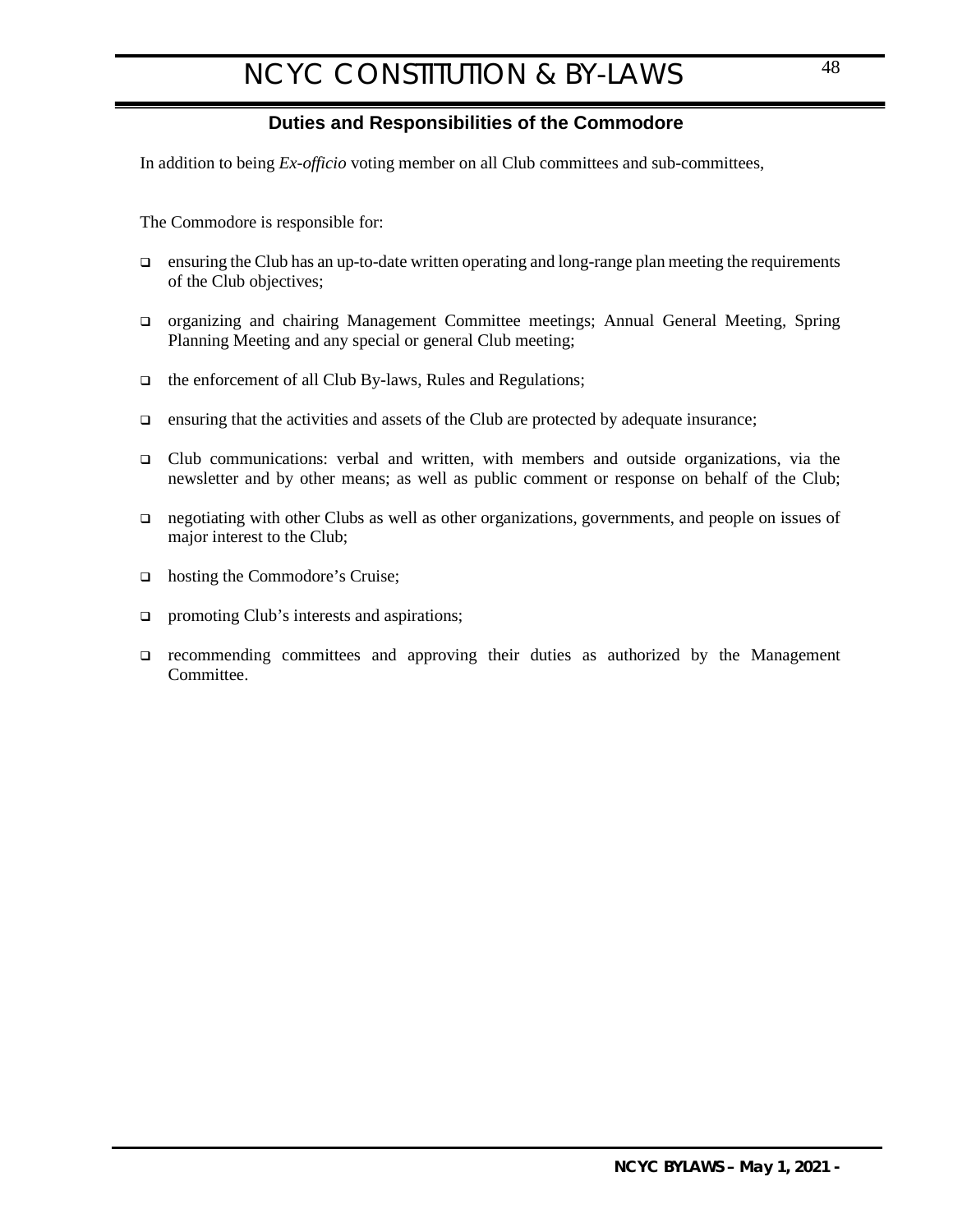## <span id="page-48-0"></span>**Duties and Responsibilities of the Fleet Captain**

<span id="page-48-1"></span>The Fleet Captain is responsible for:

- ensuring compliance with technical standards and specifications for moorings and boat cradles, be they fixed or mobile;
- boat storage yard and member dock box area, including the allocation of boat and dock box storage locations and dinghy storage, both summer and winter;
- $\Box$  moorings and mooring field, including the assignment of mooring locations to members;
- $\Box$  the safe and proper operation of the Club launch rail, mast rack, mast lift tripod and boat launch;
- organizes Safety Day; [*amended AGM 2015*]
- the maintenance in good and safe condition all docks, whether floating or fixed, and all electrical and water services on those docks up to and including the nearest electrical distribution panel or water distribution header;
- $\Box$  the winter storage and maintenance of all equipment and areas in his/her area of responsibility;
- maintaining in good and safe condition the Club dinghy, motor(s), and equipment, including all necessary licenses and permits;
- □ designation and maintenance of a Club swimming area;
- □ maintaining and keeping current the Club list of approved projects.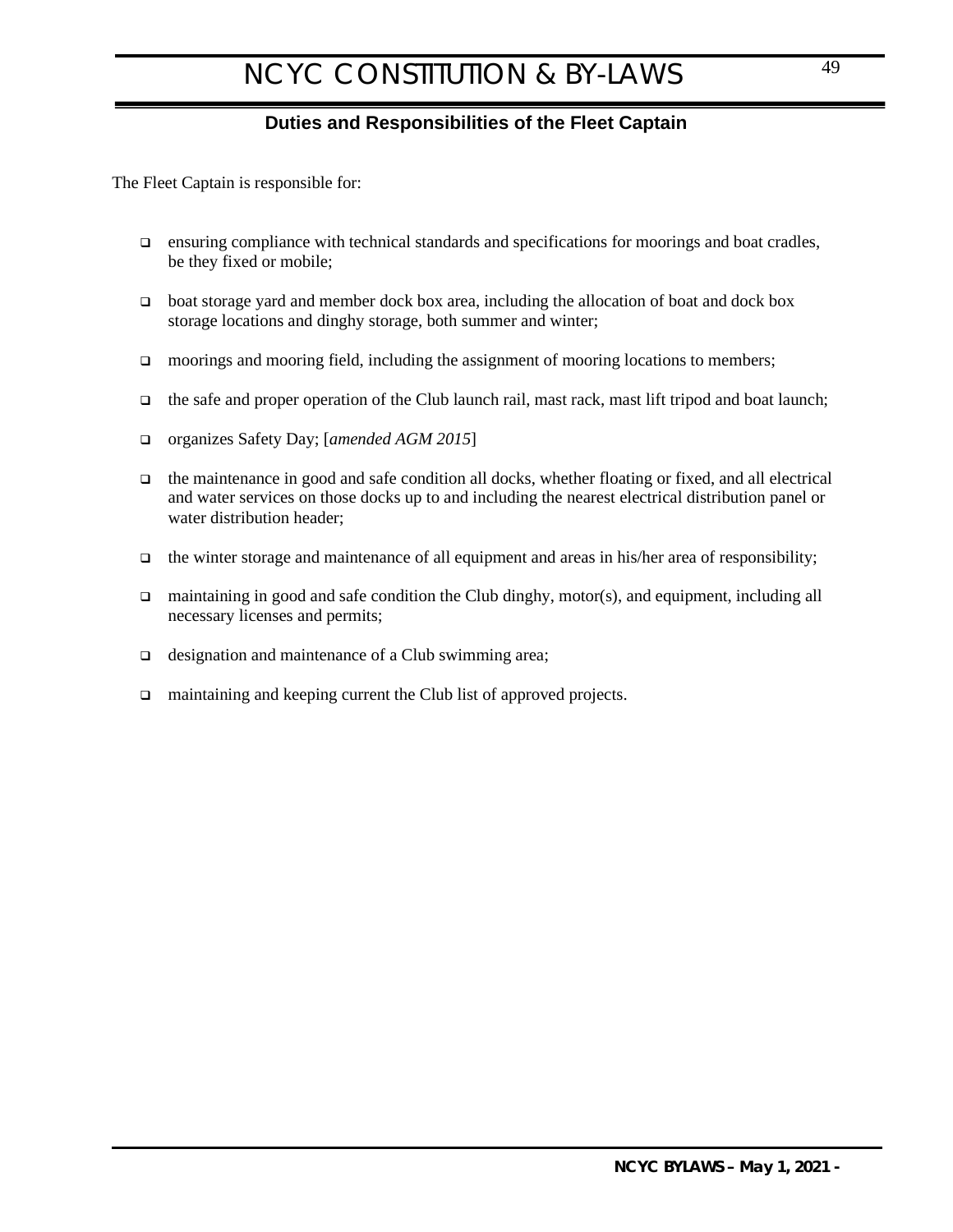## <span id="page-49-0"></span>**Duties for Members-at-Large**

### <span id="page-49-1"></span>**Duties of Member-at-Large for Buildings**

- responsible for the care of all buildings (White House, shower building, storage sheds, clubhouse, service dock kiosk, winch shed, pump house building, mast rack etc.) on the Yacht Club property including coordination with the owners of the dock boxes.
- responsible for stocking of incidentals that are consumed in the buildings (propane, paper products, cleaning materials, garbage bags, ice, etc.). [*amended AGM 2015*]

### **Duties of Member-at-Large for Equipment**

- responsible for the care of all the Club equipment, including equipment in the yard (loader, dozer, haul out winch, downhaul windlass, high pressure wash, etc.), in storage (jacks, pumps, winches, hand tools, etc.), on the docks (diaphragm pump-out pump, fire pump, etc.) and the barge/Club boat (winches, connectors, anchors, outboard motors, bilge pumps, etc.)
- responsible that there is sufficient fuel and oil on hand to operate Club equipment. [*amended AGM 2015*]

#### **Duties of Member-at-Large for Yard**

 $\Box$  responsible for the care of the yard and parking lot, including the entire track system, the transfer car, the mast 'A' frame, the Club rolling cradle, the beach, the beach play equipment, the entrance gate, the management of the storage and disposal yards, all electrical systems buried and aerial and on docks, coordination with the railway track authority for the crossing, etc.

#### **Duties of Member-at-Large for Water and Sewer**

responsible for the care of the water and sewer system of the Club, including the maintenance of the well, the pump house equipment, the water and sewer system infrastructure, the septic bed, etc., as well as the sampling and the management of all water tests as per legal and safety requirements.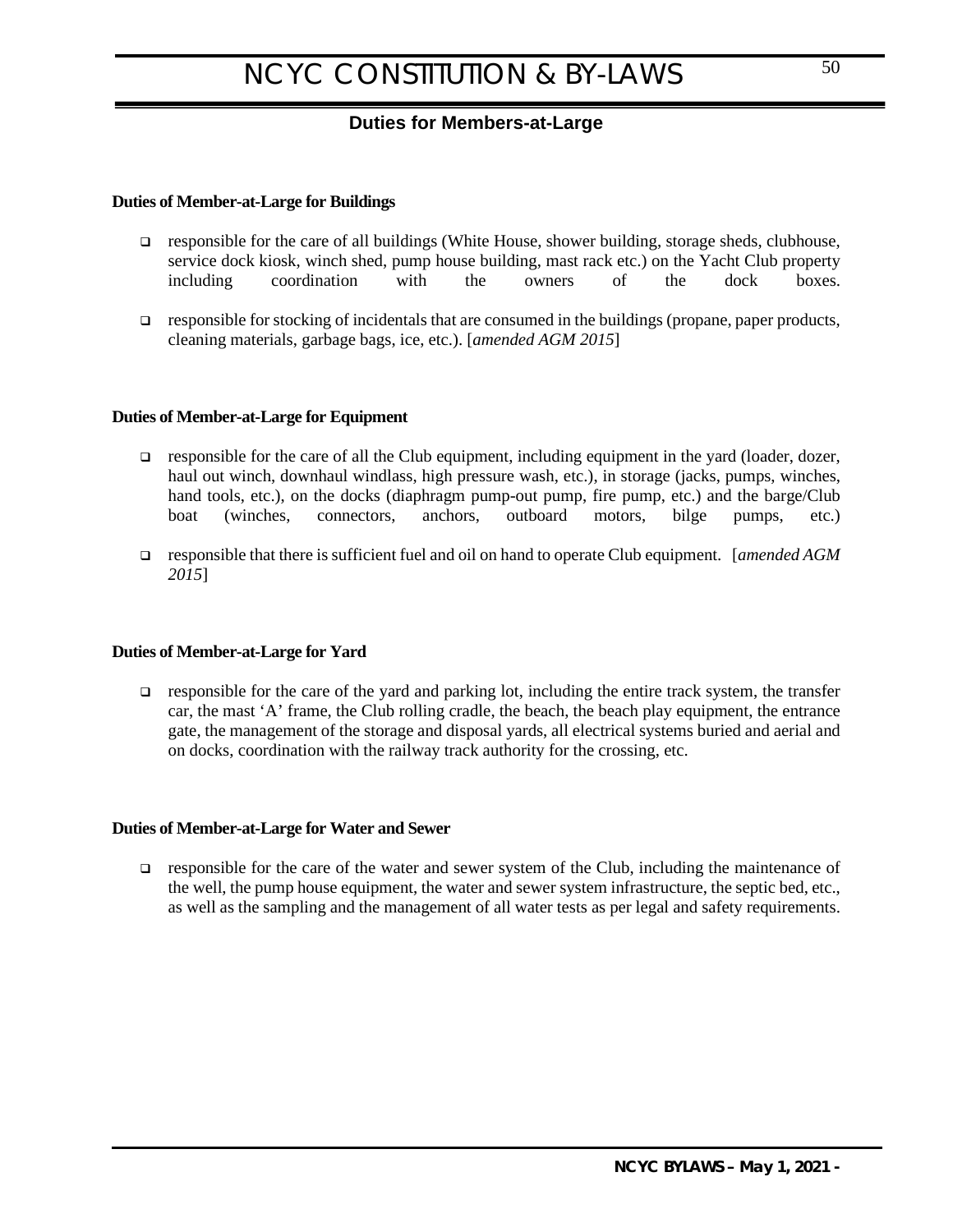## <span id="page-50-0"></span>**Duties and Responsibilities of the Membership Recorder**

<span id="page-50-1"></span>The Membership Recorder is responsible for: [*amended AGM 2015*]

- maintaining an up-to-date spreadsheet of information for all Club members including, contact, insurance, boat and mooring;
- communicating with the Treasurer, Secretary and the Fleet Captain to ensure that all information regarding members and their associated data is current and correct;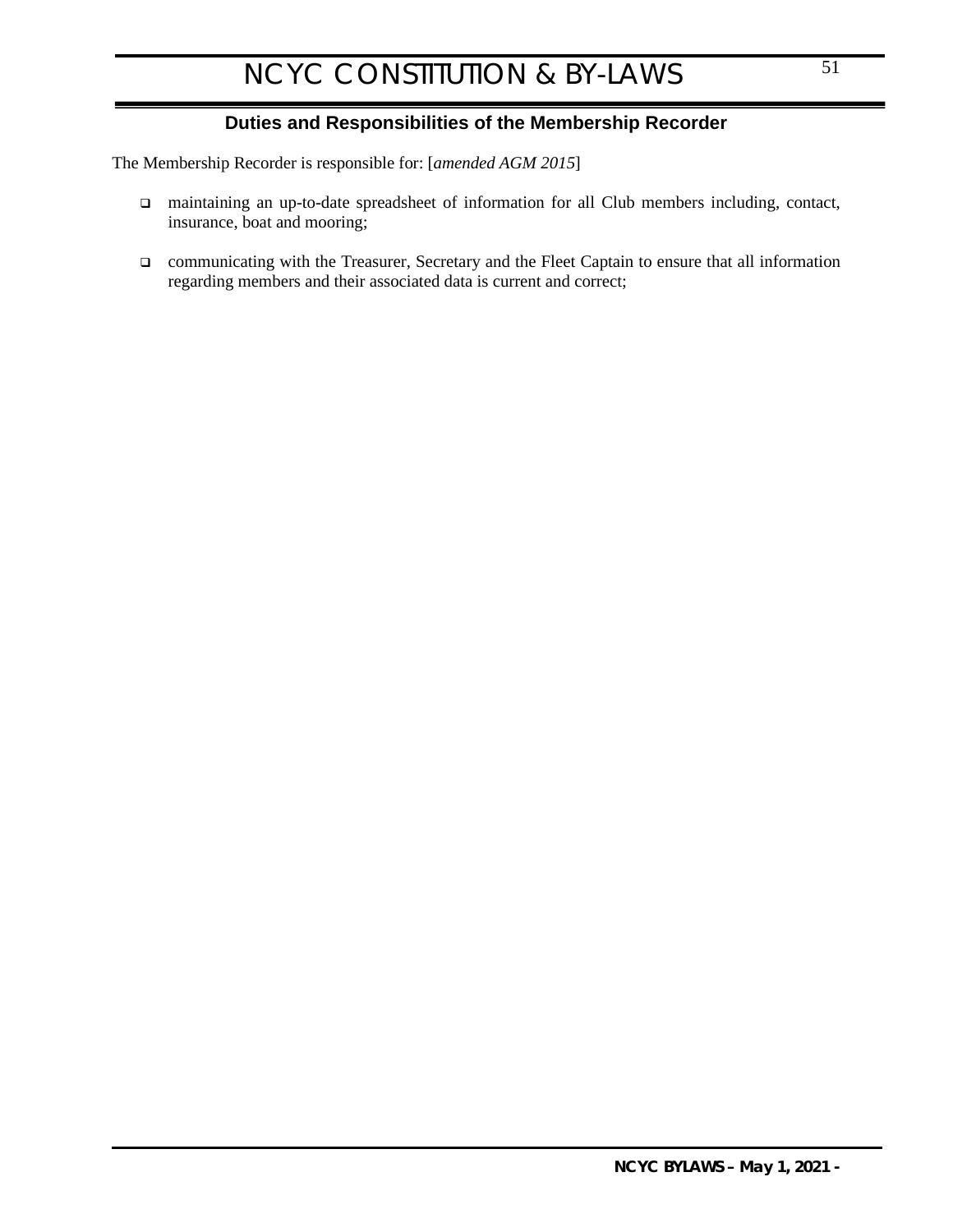## <span id="page-51-0"></span>**Duties and Responsibilities of the Rear Commodore**

<span id="page-51-1"></span>The Rear Commodore is responsible for:

- $\Box$  providing advice and information to the Management Committee concerning past decisions, rules, regulations and activities;
- $\Box$  providing advice and peer review to the Commodore, if and when deemed important and necessary;
- □ boating and club safety review, training and improvements;
- $\Box$  assuming the lead role on the nominating committee, and recruiting members to sit on various club committees;
- presiding as required, in the absence of the Commodore and Vice-Commodore.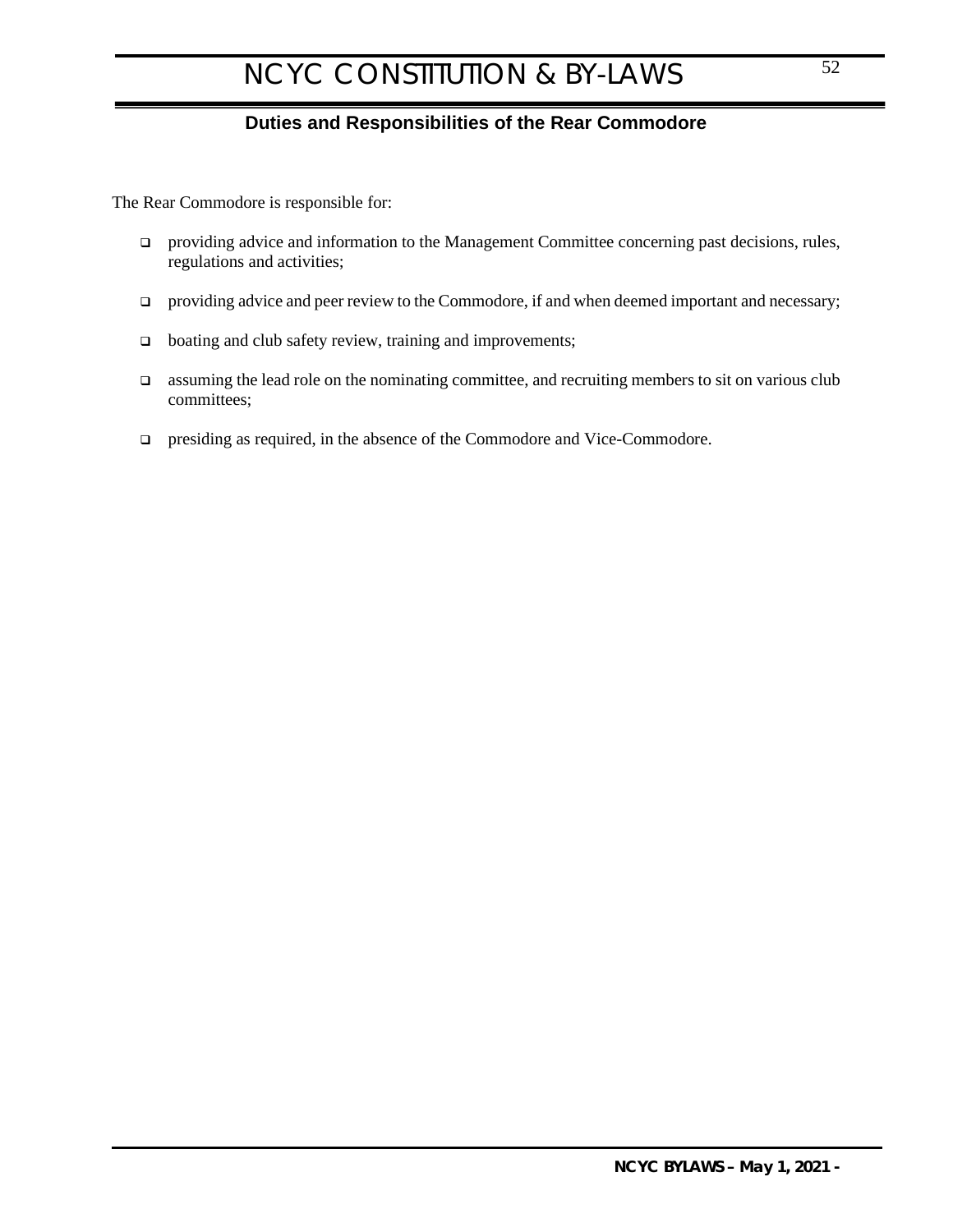## <span id="page-52-0"></span>**Duties and Responsibilities of the Secretary**

<span id="page-52-1"></span>The Secretary is responsible for:

- $\Box$  the preparation and issuing all notices and minutes of all Management Committee meetings, Spring Planning Meetings, Annual General Meetings and any other Special or General Membership meetings;
- maintaining an up to date Minutes binder at the NCYC clubhouse that contains all approved minutes of Management Committee, active sub-committee(s), Annual General Meeting, and Spring Planning Meetings, organizing and maintaining the historical Club files, including all correspondence and results of all motions of all club and Management Committee meetings and all new or revised Club Constitution, By-laws, Rules, Regulations and procedures;
- $\Box$  editing and issuing the Club's newsletter as directed by the Commodore;
- corporate filings as required by law;
- updating the names of officers recorded in the Provincial Government record within 14 days of the meeting at which such change occurs;
- $\Box$  liaising with the Club webmaster;
- □ maintaining and keeping current the Club membership and proof of insurance database and liaising with the Membership Recorder.
- maintaining, for the information and use of potential members, the New Member package that includes general information about the club, requirements for consideration for admission to the Club, basic rules of the Club, fees and responsibilities of sponsors; [*added AGM 2015*]
- providing a regular supply of New Member Packages in an accessible location in the Clubhouse; [*added AGM 2015*]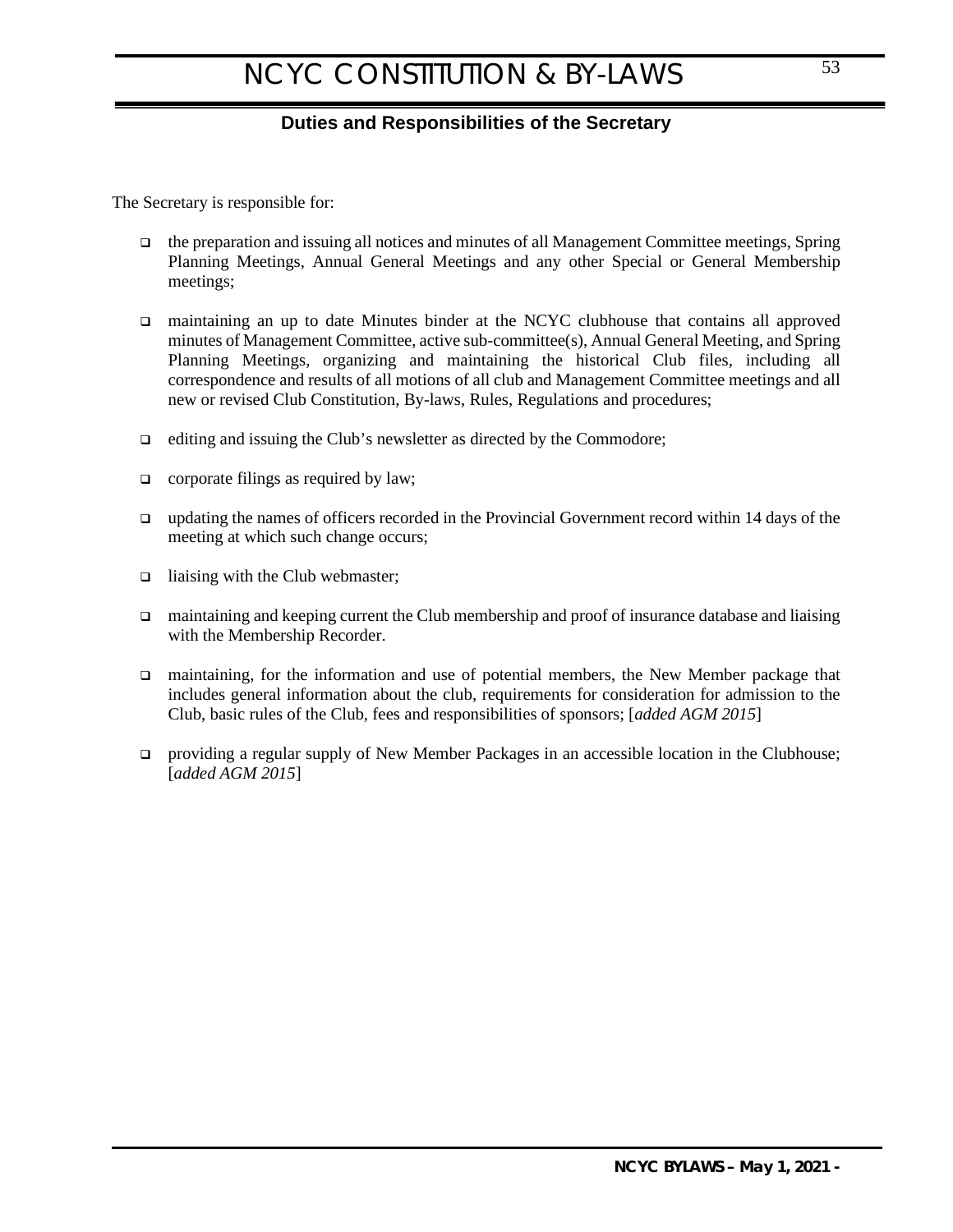## <span id="page-53-0"></span>**Duties and Responsibilities of Social Convenor**

<span id="page-53-1"></span>The Social Convenor is responsible for: [*amended AGM 2015*]

- soliciting and scheduling convenors for all Club events;
- $\Box$  directing and assisting convenors when and if necessary;
- $\Box$  directing and assisting convenors with their budget preparation, financial accounting, reporting to the Treasurer and all necessary administration to organize the social event;
- $\Box$  collecting, updating and keeping track of procedures, recipes, instructions and aids that future conveners may require to plan and put on the social event;
- **Q** reporting to Management Committee when and if required and as requested;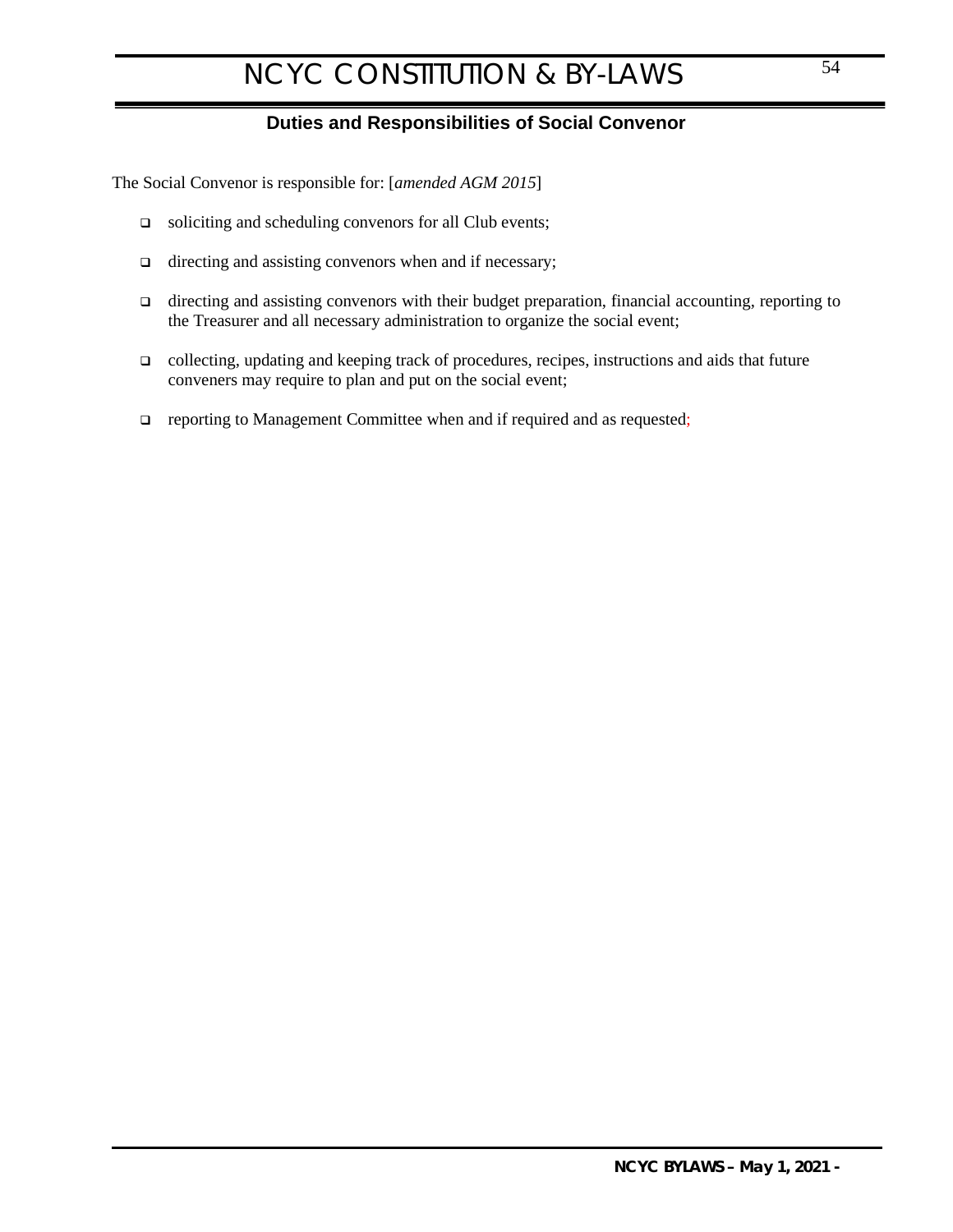## <span id="page-54-1"></span><span id="page-54-0"></span>**Duties and Responsibilities of Sponsors**

*adopted by Management Committee April 10, 2010*

- 1. The sponsors of a member to the North Channel Yacht Club must be members in good standing.
- 2. The sponsors should get to know the potential member and be prepared to recommend the person as a suitable Club member.
- 3. The applicant or the sponsors shall obtain the necessary forms from the Management Committee and discuss these with the individual, making it clear what the Club is about and what the expectations of membership involve.
- 4. The sponsors must see that the forms are completed and a cheque for initiation fee, yearly membership, boating fee and work party fee along with the boat insurance particulars are attached. The forms are to be presented to the Treasurer so that the application can be posted, then discussed at the next Management Committee Meeting.
- 5. After the sponsors have been informed that the new members have been admitted to membership, it is the sponsors' responsibility to make the new members welcome and to help them fit into the Club.
- 6. The sponsors must be present when the new member brings his or her boat to the Club for the first time, must introduce them to other members, and see that they get a gate key.
- 7. It is the responsibility of the sponsors to ensure the new member is aware of policies of the Club regarding the use of the dock, fueling procedures, pump-out procedures, presence of visitors, gate security practices, parking, clubhouse use, shower building use, work parties, policies of handling of boats, operation of the winch, mooring requirements, cradle requirements, and any other information which will help the new member to fit into the Club satisfactorily.
- 8. The sponsors will be responsible for ensuring that the new member correct any habits which are not in keeping with the Club policies or correct any complaints which have been brought to the Management Committee, and which the committee feels need to be corrected.
- 9. The sponsors shall provide assistance and guidance to the new member with the selection, purchase and/or construction and placing of the new member's mooring.
- 10. The sponsors shall be present and shall provide assistance and guidance to the new member when his/her boat is launched and hauled-out for the first time.
- 11. The sponsors shall advise and accompany the new member to the first available Club Safety Day instructions.
- 12. Should the sponsors not be able or be unavailable to fulfill their responsibilities, they shall ensure that another qualified member is available to assist the new member on their behalf.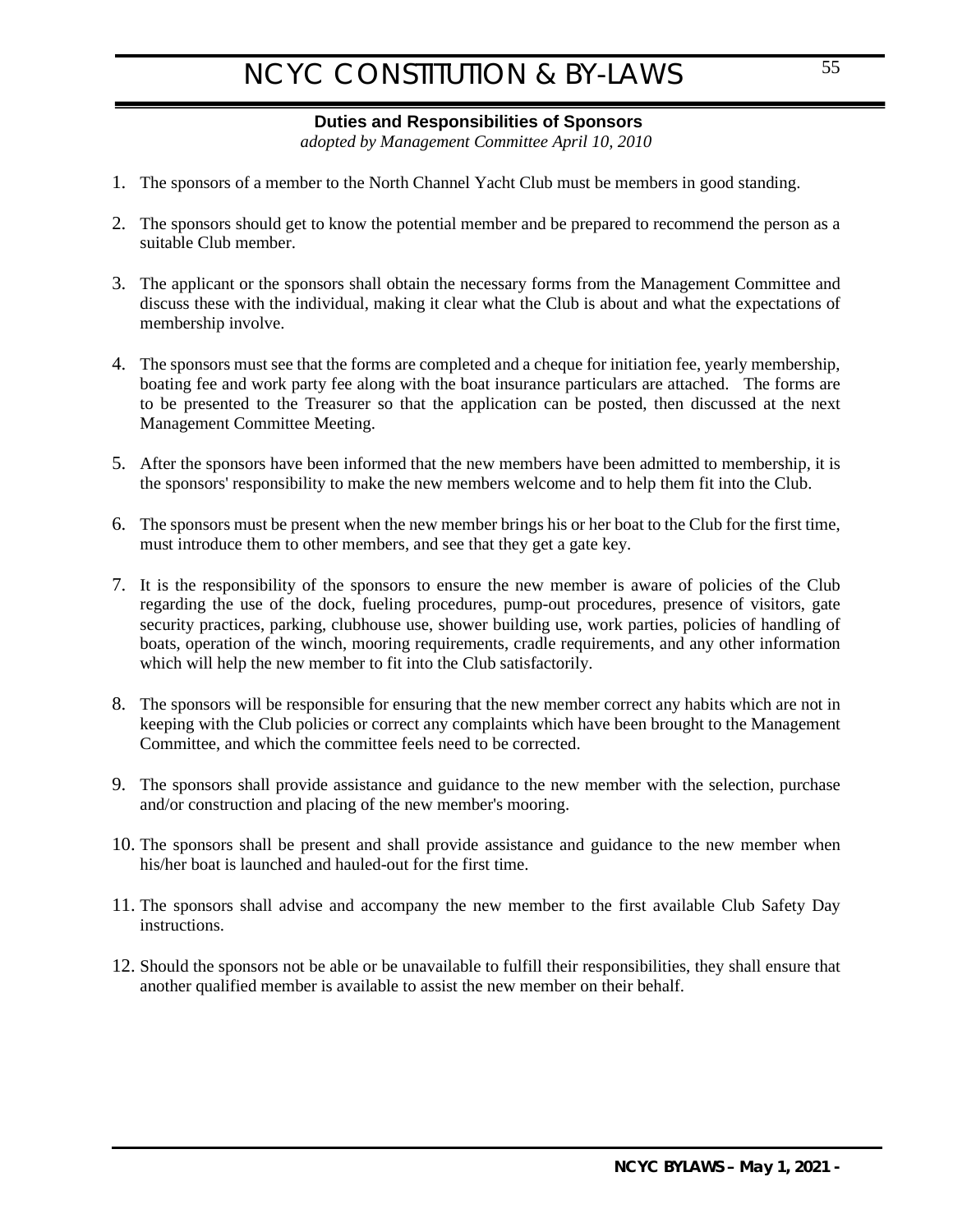## <span id="page-55-0"></span>**Duties and Responsibilities of the Treasurer**

<span id="page-55-1"></span>The Treasurer is responsible for:

- $\Box$  developing, obtaining and maintaining the Club accounting system;
- **preparing and reporting Club budgets and variance reports;**
- □ managing cash flow, accounts receivable, and accounts payable;
- providing regular budget and accounting reports to Club and Management Committee meetings;
- $\Box$  payments of Club expenses as duly authorized by club officers;
- preparing an annual report of all Club financial activities for the year and presenting it at the Annual General Meeting;
- □ financial filings as required by law.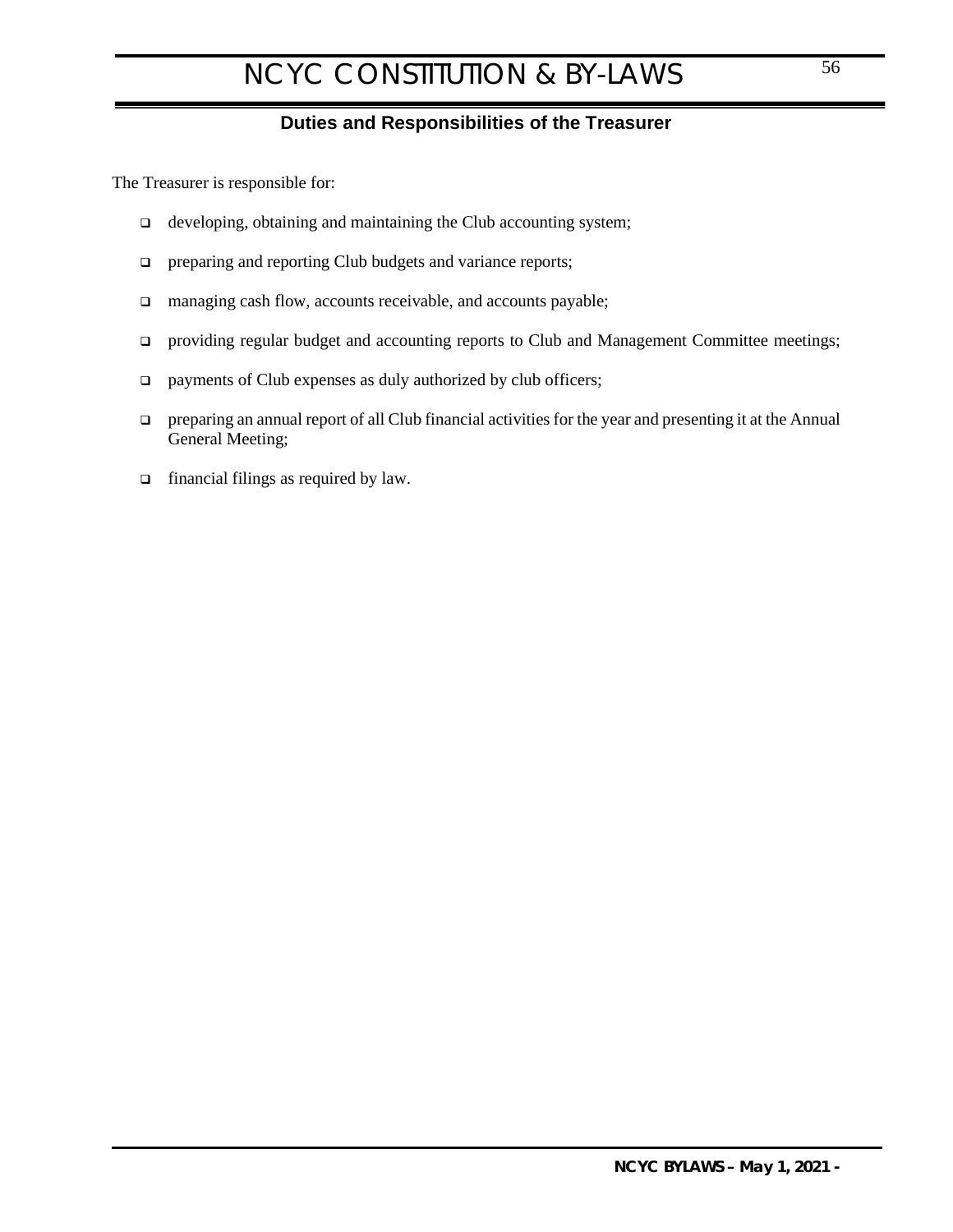## <span id="page-56-0"></span>**Duties and Responsibilities of the Vice Commodore**

<span id="page-56-1"></span>The Vice Commodore is responsible for:

- $\Box$  assisting the Commodore in the discharge of Commodore duties;
- $\Box$  officiating, in the absence of the Commodore, and assisting any other officer, whenever necessary;
- all new member activities including presenting new member applications to the Management Committee, after review; chairing the new Member's Committee; meeting with the Fleet Captain and all new members with their sponsors to review and discuss the information in the current Member's Package;
- $\Box$  providing guidance to new members in finding sponsors and reminding sponsors of their responsibilities; [*added AGM 2015*]
- ensuring that sponsors are aware of their responsibilities; [*added AGM 2015*]
- $\Box$  security of all Club property such as management and control of locks and keys that provide access to the property by road and to buildings and lockers that contain valuable club assets, as well as ensuring that expensive equipment is properly stored and/or secure;
- coordinating with Management Committee to ensure the proper marketing of Club retail services including dockage, mooring, pump-out, ice, water, parking and other uses of club facilities by paying guests;
- $\Box$  supervising Club employee(s) and relaying to Club employee(s) any information, inquiries or instructions from Management Committee;
- liaising with guests socially and informing them of the cost of services. [*added AGM 2015*]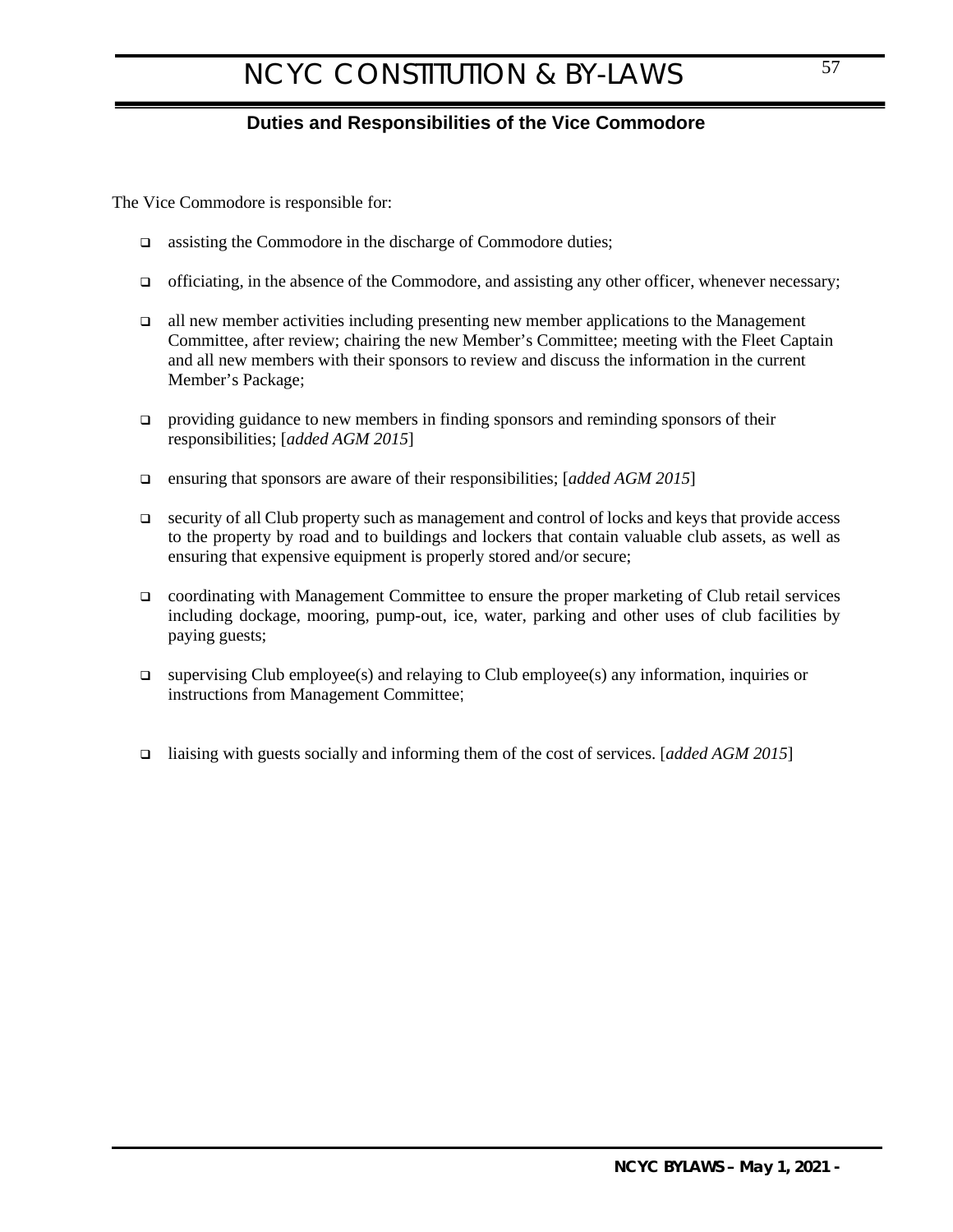## <span id="page-57-0"></span>**NCYC Cradle Committee**

### <span id="page-57-1"></span>**Preamble**

The novel haul-out system used by our Club requires the construction of specifically designed moving cradles for our boats. The structural integrity of our cradles is very important to the safety of our boats and our members. The establishment of adequate standards for our cradles is one way of reducing our risk. Regular inspections of our cradles are also essential to maintaining our cradles to the standards established.

### **Structure and Sustainability of the Cradle Committee**

The Cradle Committee shall be made up of three club members approved by the Management Committee. All members of the committee will serve at least a one-year term on the committee, however one of the members shall serve a second one-year term to ensure continuity and sustainability for the committee.

### **Reporting Relationships**

The Cradle Committee will report to the Management Committee. Any new or modified cradle requirements and standards shall be forwarded to the Management Committee for their consideration and submitted to the general membership for approval.

Once the requirements and standards have been approved by the membership, the Cradle Committee will report their inspection findings and their recommendation (for acceptance or rejection of the cradle) to the Fleet Captain. The Fleet Captain has been delegated the responsibility by Management Committee to determine if the cradle meets all Club requirements, standards and best practices established by the Club.

### **Terms of Reference**

The NCYC Cradle Committee shall:

- Establish or modify any and all current Club requirements, standards and best practices for the construction and maintenance of all the rolling cradles used by the NCYC.
- Submit any and all Club requirements, standards and best practices to the NCYC Management Committee for their consideration and submission to the General Membership for approval.
- Inspect all moving cradles at least every three years to ensure they meet and continue to meet the most current Club requirements, standards and best practices.
- Devise a Cradle Inspection Report to be used by the Cradle Committee while inspecting and reporting on the condition of the cradle.
- Complete and sign (by two Cradle Committee members) a Cradle Inspection Report for all inspections done.
- Report their inspection findings and their recommendation to the Fleet Captain.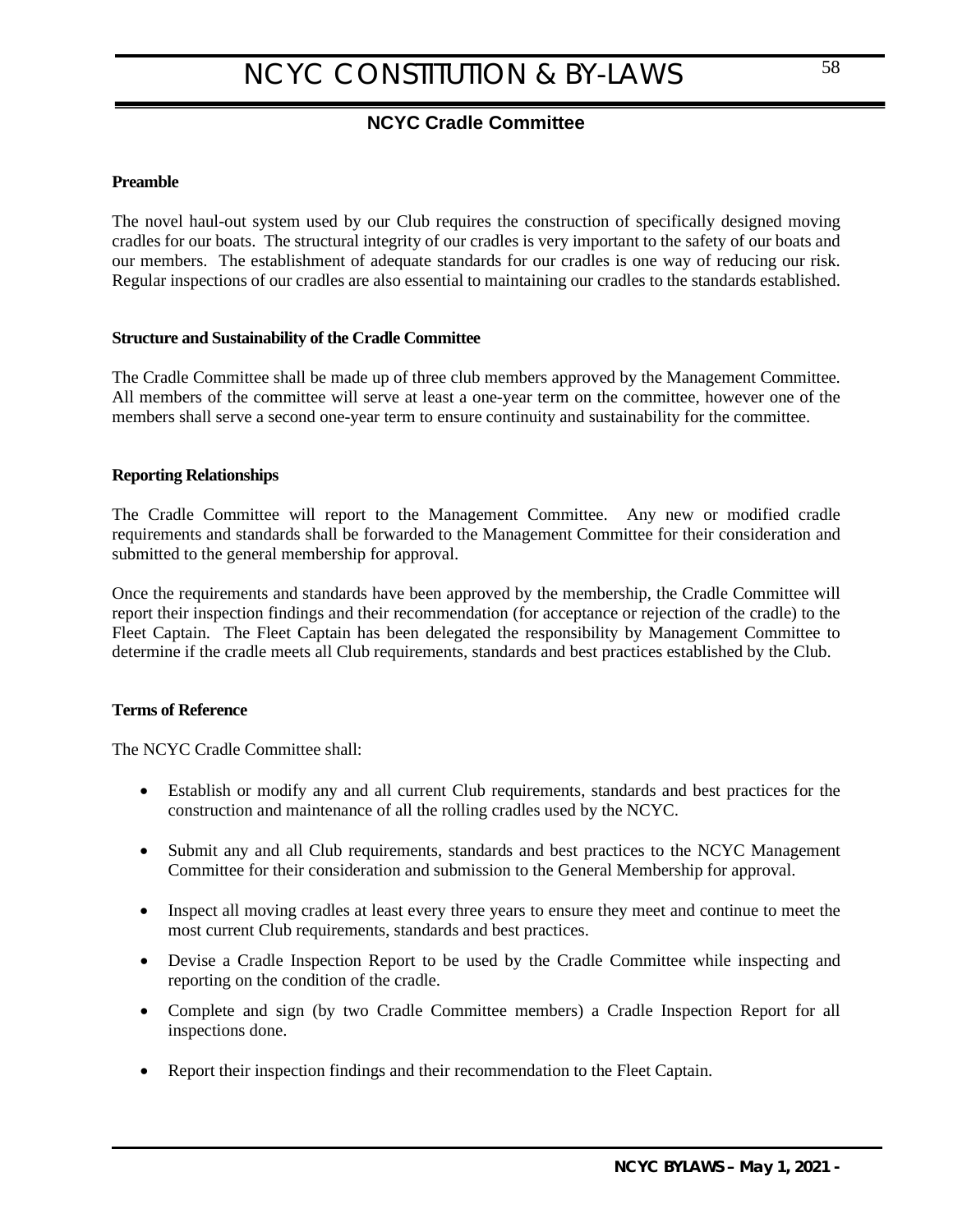- Only the hours spent physically inspecting cradles, deliberating amongst the members of the committee on the inspection results and completing the inspection reports will be credited towards the member's work party fee.
- Inspect, test, and arrange for maintenance and/or repair of the Club transfer car when and if necessary, to ensure it meets and continues to meet the most current Club requirements, standards, best practices and safety requirements.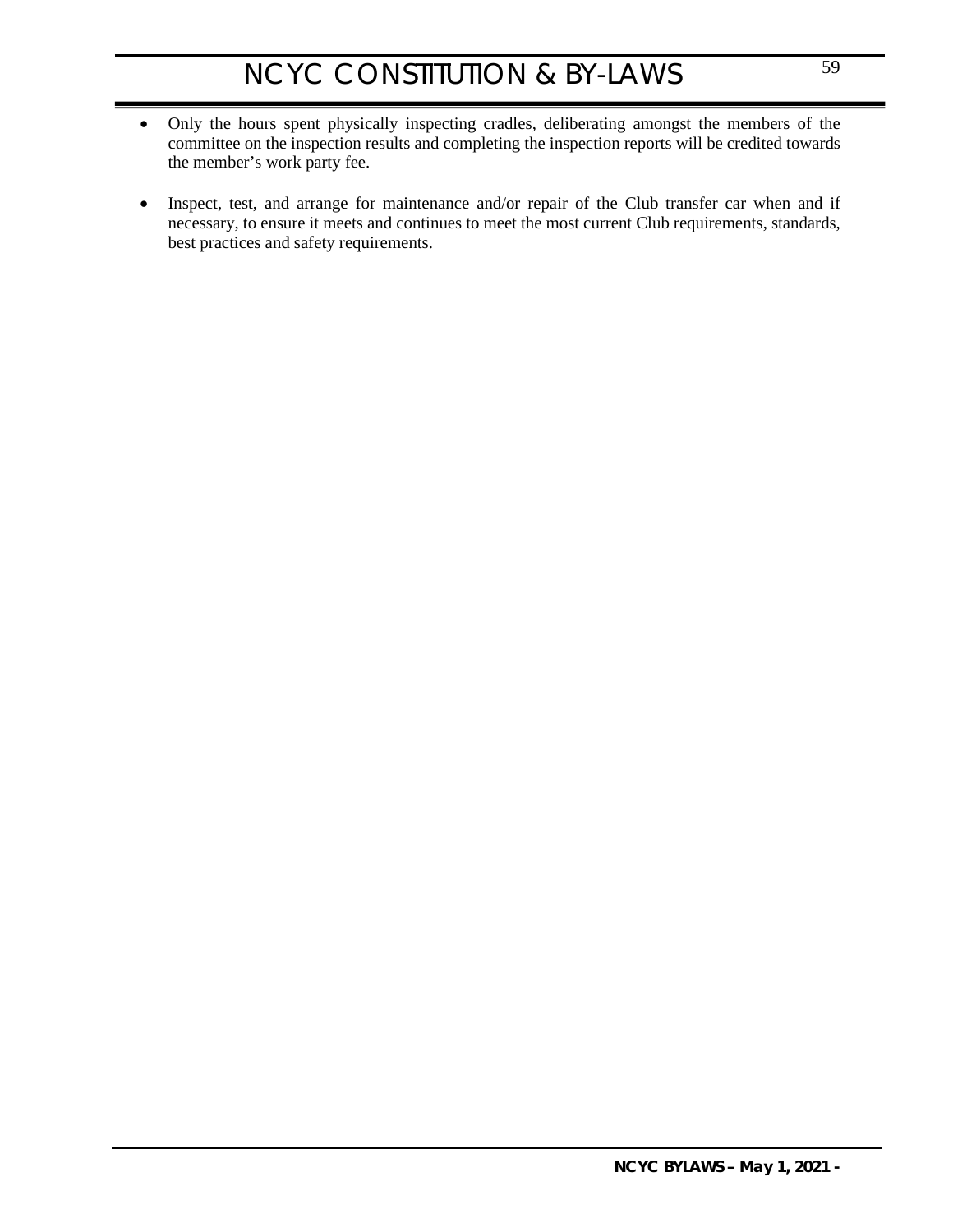## **NCYC Planning Committee**

### <span id="page-59-1"></span>**1. Preamble**

The Management Committee can effectively deal with the ongoing management issues. A separate structure is required to study and consider longer- term issues, requirements and directions.

The following submission respectfully suggests the creation of a Planning Committee, formed by Club members, who would direct their efforts and thoughts to longer term planning of Club requirements and direction. The Planning Committee will liaison freely with the membership, will solicit external expertise if necessary and will advise Management Committee of their findings and advice.

### **2. Structure of the Planning Committee**

The Planning Committee shall be made up of Club Members only. Guests and outside experts may attend Committee Meetings and partake of committee activities on an as required basis. At least seven members will sit on the committee. Members of the Management Committee may sit on the committee, but it is not necessary. Members can sit on the committee for as long as they want. All members are encouraged to sit for two-year terms. At least two members must sit for at least two years to provide continuity.

The members shall be either solicited by the Management Committee or shall volunteer. Either way, the Management Committee must approve all members.

The committee shall appoint, from amongst them, a chairperson and a vice chairperson. The committee will determine the responsibilities of the co-chairs. The committee will also determine and manage their clerical and administrative responsibilities.

#### **3. Reporting Relationships**

The Planning Committee is a representation of the entire NCYC membership. The members of the committee are all recruited from the general membership. Any member of the club can sit on the committee. Consultations with the general membership on issues that affect the club financially, socially, structurally, historically or culturally are an essential responsibility of the Planning Committee.

The committee must also seek advice and input, and must consider developments that could improve the structure, the infrastructure and the culture of the club to meet the long-term objectives of the Club.

The Planning Committee is a subcommittee of the Management Committee. The Planning Committee will report on their activities and findings on a regular basis, and as requested, to the Management Committee. The Management Committee may refer specific issues and items to the Planning Committee for their consideration, review, study and or comments. The Management Committee reserves the right to accept or reject recommendations of the Planning Committee. The Management Committee reserves the right to abolish the Planning Committee at any time.

#### **4. Terms of Reference**

<span id="page-59-0"></span>60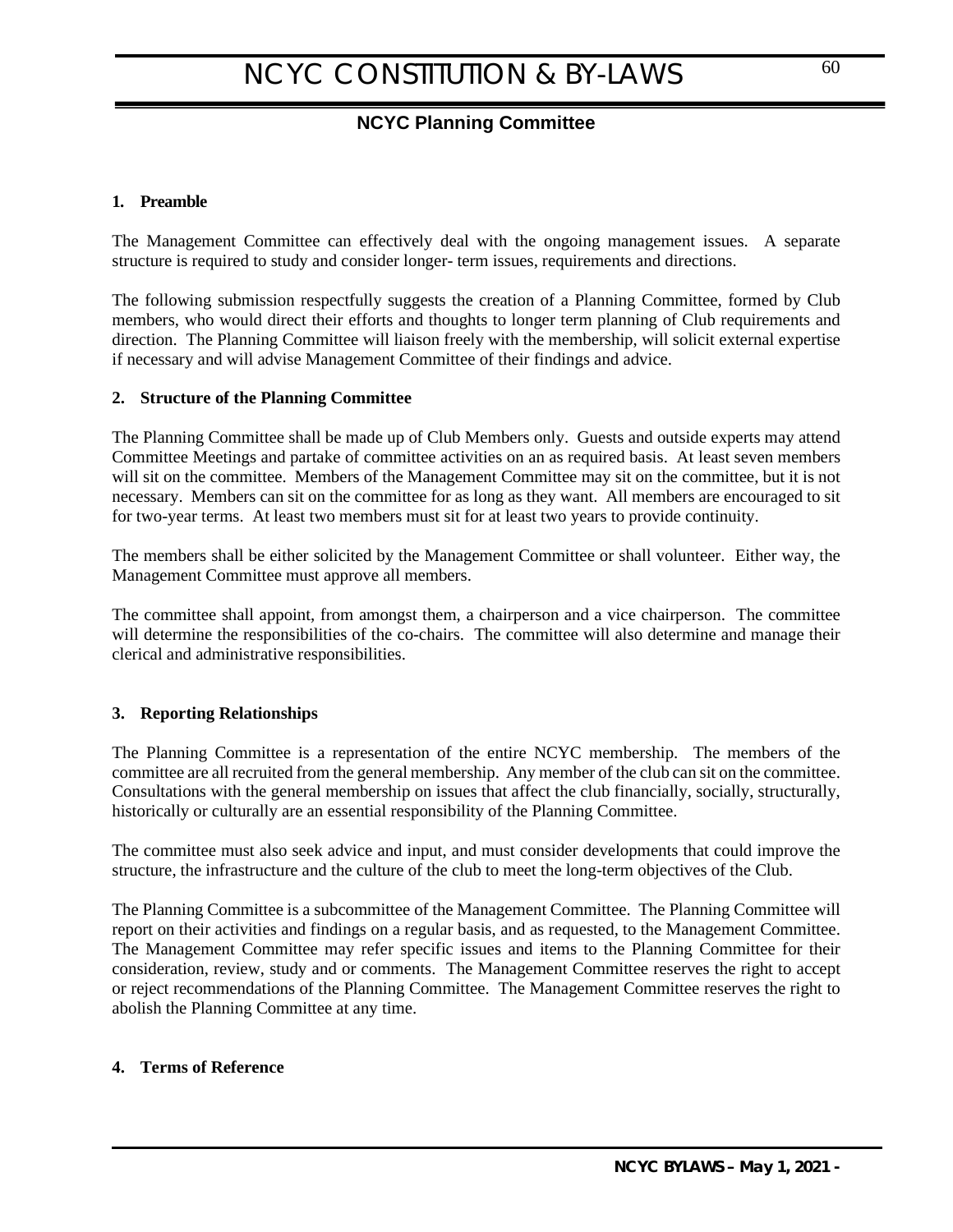## The NCYC Planning Committee shall:

- Liaise, either formally through questionnaires, focus groups or surveys, or informally through general discussions with the general membership, to determine their views, issues, desires and aspirations, as well as their reservations and cautions, regarding major changes to the infrastructure, the structure, the management, the culture and the long-term direction of the Club;
- Seek out and consider alternatives, changes and improvements to the Club's physical structures and infrastructures to make Club operations more efficient/effective, safer and more consistent with current Club requirements as well as future Club directions and aspirations;
- Receive and address tasks and issues requested by the Management Committee;
- Report on a regular basis to the Management Committee;
- Prepare and present an annual report to the Club's AGM, summarizing and indicating the status and progress on the issues that have been addressed during the past term(s);
- Time spent working on this committee is essential to the Club but it will not be time credited towards member's work party fee;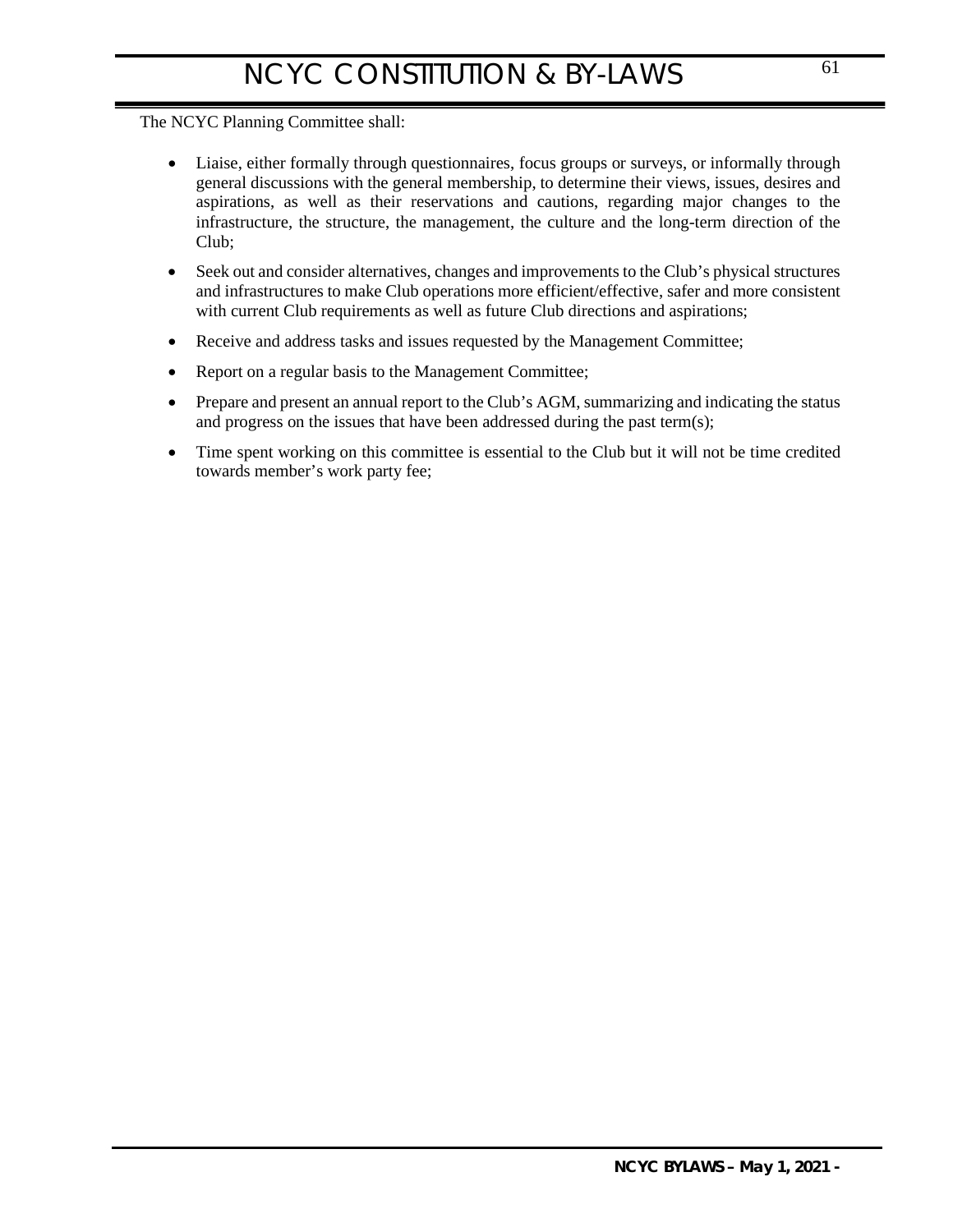## <span id="page-61-0"></span>**SCHEDULE C SCHEDULE OF RULES, REGULATIONS, POLICIES & PROCEDURES**

Rules, Regulations, Policies & Procedures are adopted and amended by the Management Committee under [ARTICLE 21 above.](#page-35-4)

These provisions are to be found in a separate document.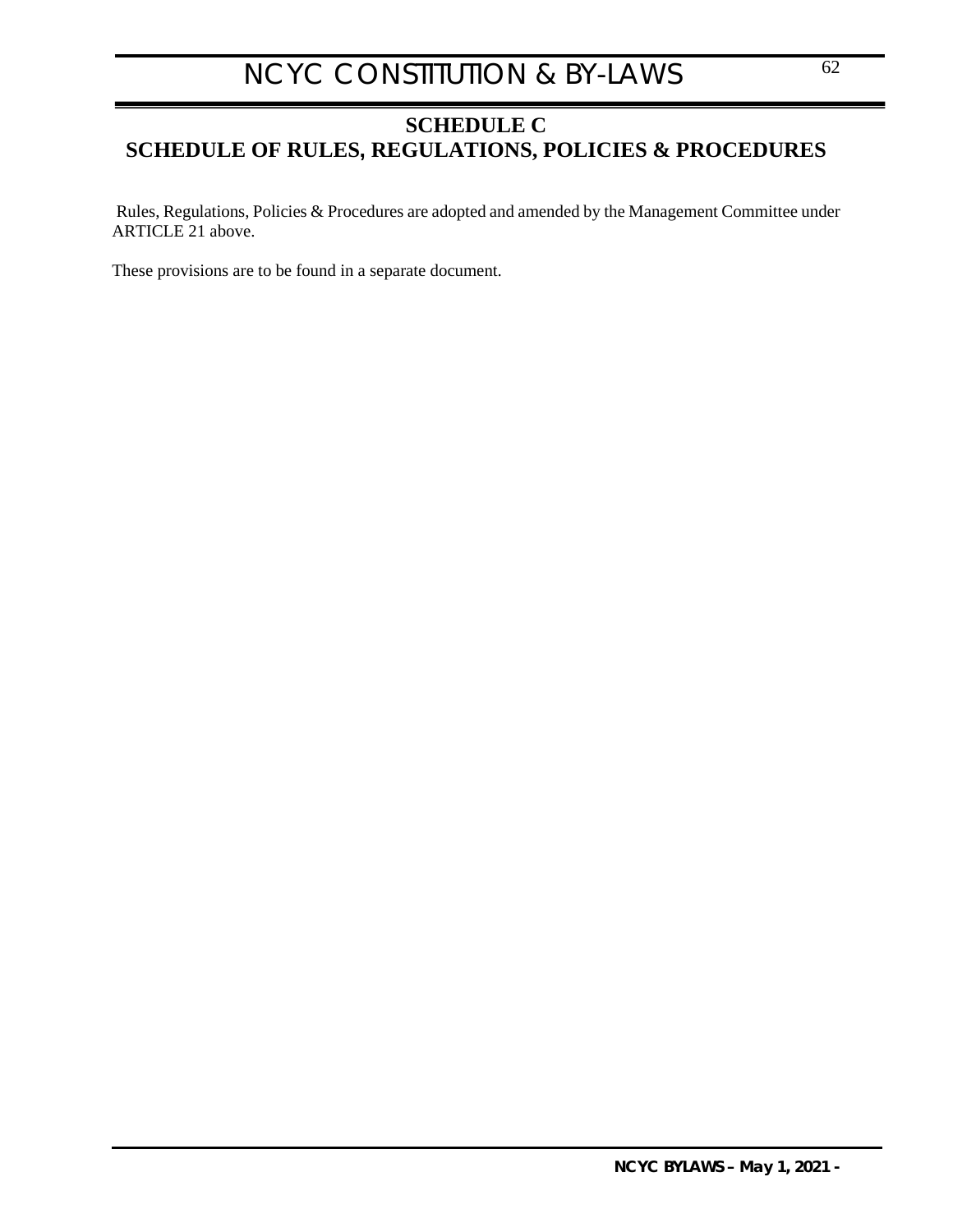## <span id="page-62-0"></span>**INDEX**

[not an official part of the document]

|                                                                | A                                                                                                                                    |
|----------------------------------------------------------------|--------------------------------------------------------------------------------------------------------------------------------------|
|                                                                |                                                                                                                                      |
|                                                                |                                                                                                                                      |
|                                                                |                                                                                                                                      |
|                                                                | B                                                                                                                                    |
|                                                                |                                                                                                                                      |
|                                                                |                                                                                                                                      |
|                                                                | C                                                                                                                                    |
|                                                                |                                                                                                                                      |
| Committee                                                      |                                                                                                                                      |
|                                                                |                                                                                                                                      |
|                                                                |                                                                                                                                      |
|                                                                |                                                                                                                                      |
|                                                                | Management  5, 6, 7, 9, 11, 13, 14, 15, 16, 17, 18, 19, 20, 21, 22, 23, 24, 25, 26, 27, 28, 29, 30, 31, 32, 33, 35, 36, 37, 39, 40,  |
| 41, 42, 44, 45, 46, 52, 53, 56, 57, 58, 60, 61, 62             |                                                                                                                                      |
|                                                                |                                                                                                                                      |
|                                                                |                                                                                                                                      |
|                                                                |                                                                                                                                      |
|                                                                |                                                                                                                                      |
|                                                                |                                                                                                                                      |
|                                                                |                                                                                                                                      |
|                                                                |                                                                                                                                      |
|                                                                |                                                                                                                                      |
|                                                                |                                                                                                                                      |
|                                                                | D                                                                                                                                    |
|                                                                |                                                                                                                                      |
|                                                                |                                                                                                                                      |
|                                                                | $\mathbf{F}$                                                                                                                         |
|                                                                |                                                                                                                                      |
|                                                                |                                                                                                                                      |
|                                                                |                                                                                                                                      |
|                                                                |                                                                                                                                      |
|                                                                | $\bf H$                                                                                                                              |
|                                                                |                                                                                                                                      |
|                                                                |                                                                                                                                      |
|                                                                |                                                                                                                                      |
|                                                                |                                                                                                                                      |
|                                                                |                                                                                                                                      |
|                                                                |                                                                                                                                      |
|                                                                |                                                                                                                                      |
|                                                                |                                                                                                                                      |
|                                                                |                                                                                                                                      |
|                                                                | M                                                                                                                                    |
|                                                                |                                                                                                                                      |
| 37, 39, 40, 41, 42, 44, 45, 46, 52, 53, 56, 57, 58, 60, 61, 62 | Management Committee 5, 6, 7, 9, 11, 13, 14, 15, 16, 17, 18, 19, 20, 21, 22, 23, 24, 25, 26, 27, 28, 29, 30, 31, 32, 33, 34, 35, 36, |
|                                                                |                                                                                                                                      |
|                                                                |                                                                                                                                      |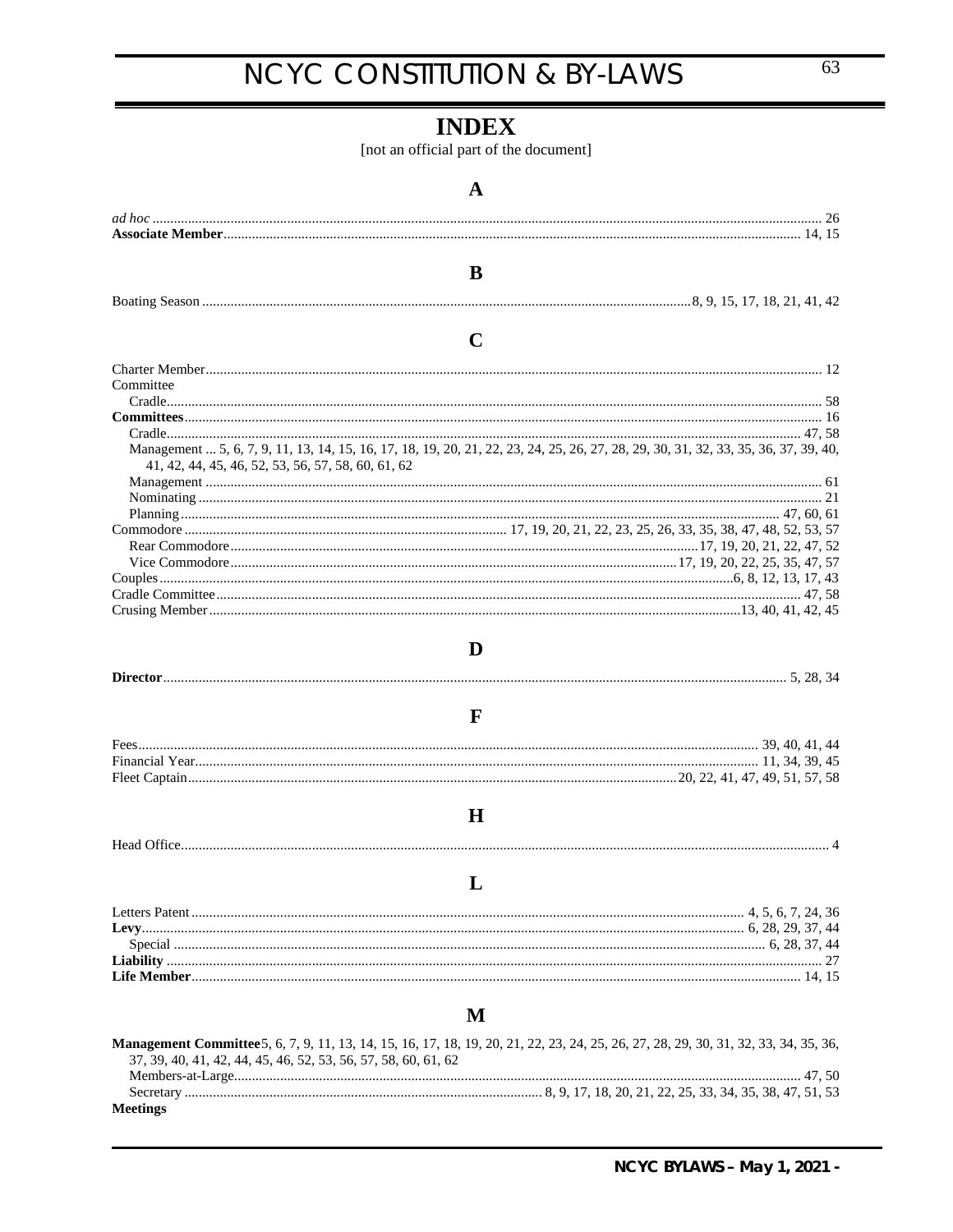|                   | N            |
|-------------------|--------------|
|                   |              |
|                   |              |
|                   |              |
|                   | O            |
| Officers          |              |
|                   |              |
|                   | P            |
|                   |              |
|                   |              |
|                   |              |
|                   | Q            |
|                   |              |
|                   | $\mathbf R$  |
|                   |              |
|                   |              |
| <b>Resolution</b> |              |
|                   |              |
|                   |              |
|                   | S            |
|                   |              |
|                   |              |
|                   |              |
|                   |              |
|                   |              |
|                   |              |
|                   |              |
|                   |              |
|                   |              |
|                   |              |
|                   | T            |
|                   |              |
|                   |              |
|                   | $\mathbf{V}$ |
|                   |              |